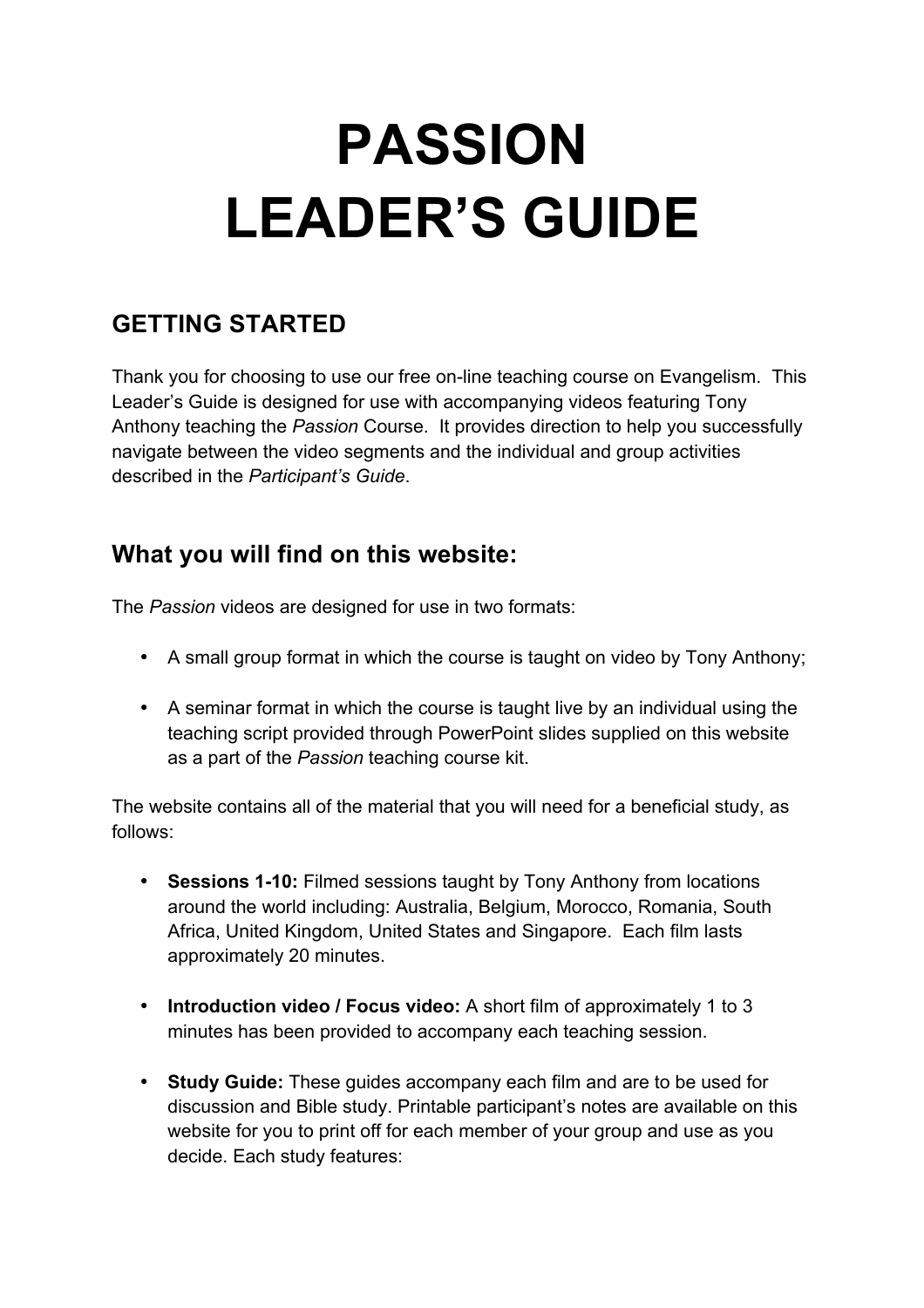- $\circ$  Introduction video clip (2 minutes)
- o Main Teaching film (20 minutes)
- $\circ$  Focus video clip use the video or read aloud to the group (5 minutes)
- o Discussion questions (30 minutes)
- **Optional Study:** Further Bible study is provided in the *Bible Parallel* section. This encourages Scriptural application and extra discussion or personal contemplation. By keeping a careful check on the timings it is possible to use all the material in a 100 minute session; however as a leader you may decide to focus purely on the core teaching and questions and encourage participants to use the *Bible Parallel* and further discussion prompts for individual or enhanced group study. Each additional study features:
	- o Bible Parallel (25 minutes)
	- o Discussion questions (5 minutes)

The material is designed to be very flexible and all timings above are approximate, based on a meeting of around 90 minutes. The crux of the teaching is presented in the filmed material (or via the PowerPoint slides if you are presenting the course yourself) and the questions are designed to stimulate discussion around the specific teaching.

## **Good to know**

As your group works through the ten sessions of this course, you may discover that some participants begin to question their own standing before God. This can be very healthy and is a natural outflow of our discussions about Heaven and Hell, God's forgiveness and leadership, and our own spiritual stories. Often the person with doubts will, upon guidance, reflection and with prayer, reaffirm a real and active faith in Christ. Sometimes however, individuals recognise that they've been more of a religious churchgoer, rather than a genuine, forgiven follower of Christ. If any participants indicate they might be in this situation, handle this information with discretion. If appropriate or necessary meet with them outside the group setting when you can listen to their questions, give biblical information and answers, and be ready to actually lead them in a prayer of commitment to Christ. Be encouraged that many people around the world (including some long-time church members) have come to the point of genuinely trusting in Christ while going through this teaching. This is proven life-changing material!

### **Before You Lead**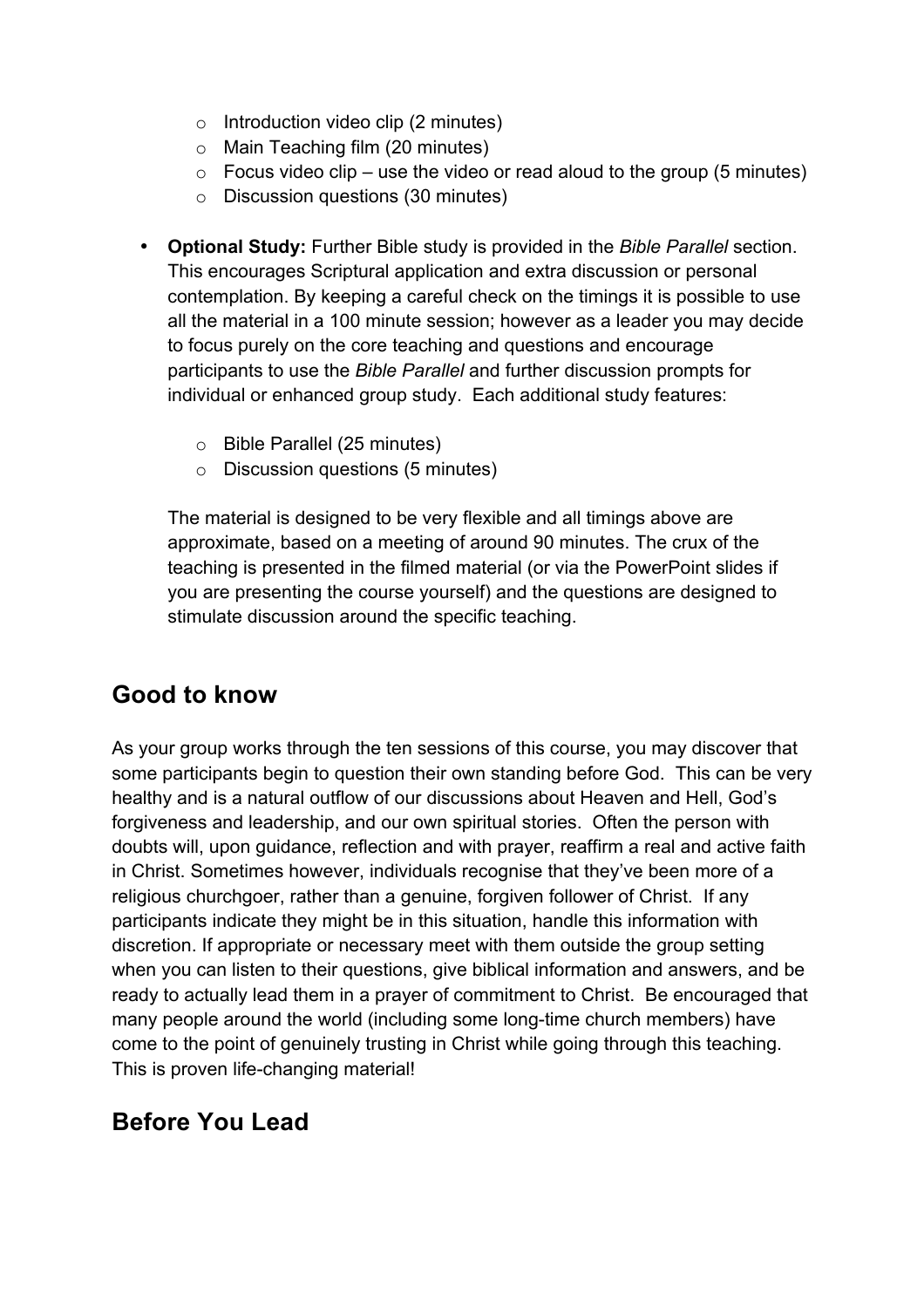For the best experience in leading your group, it is very important to pre-view each video session. Allow some time to familiarise yourself with the session overviews and notes included in this Leader's Guide and to gather the necessary materials (see list that follows). If possible, it is also helpful to read portions of the book, *Passion* by Tony Anthony. Relevant chapters from the book are listed at the beginning of each session in this guide.

## **Helpful tips for Session Leaders:**

### **Keep on top of things**

Explore the topic of discussion in detail, making notes of questions you anticipate might arise during the discussion. The more you know about the subject matter, the more confidently you will guide the session.

### **Keep praying**

It is very important to begin and end each session with prayer. A typical format would be for you (or appoint a volunteer) to open with a short prayer specifically asking God's blessing and help throughout the session. At the end you could have a longer, more open time of prayer. This might involve points raised during the session as well as items for prayer and praise.

### **Keep on being patient**

Be sensitive to the 'wounds' of others and to situations they might currently be facing with friends and family. Be aware that for some people this teaching may constitute significant shift in their theology, which can lead to deep and personal soul searching. Treat what emerges in these meetings in total confidence.

### **Keep stimulating**

Stimulate but don't dominate. The ideal Bible study is where everyone contributes. Your task as leader is to facilitate this by letting others speak. Encourage them and, where you can, build on their comments.

### **Keep the peace**

Try to find a balance between the different types of personalities and give every person involved in the discussion a chance to speak. You may need to employ tactful firmness if there are some who tend to dominate the discussion.

### **Materials and equipment you will need**

- Device to play video (Laptop / Television / etc)
- Clock or stopwatch to monitor time
- *Participant's Guide*
- This *Leader's Guide*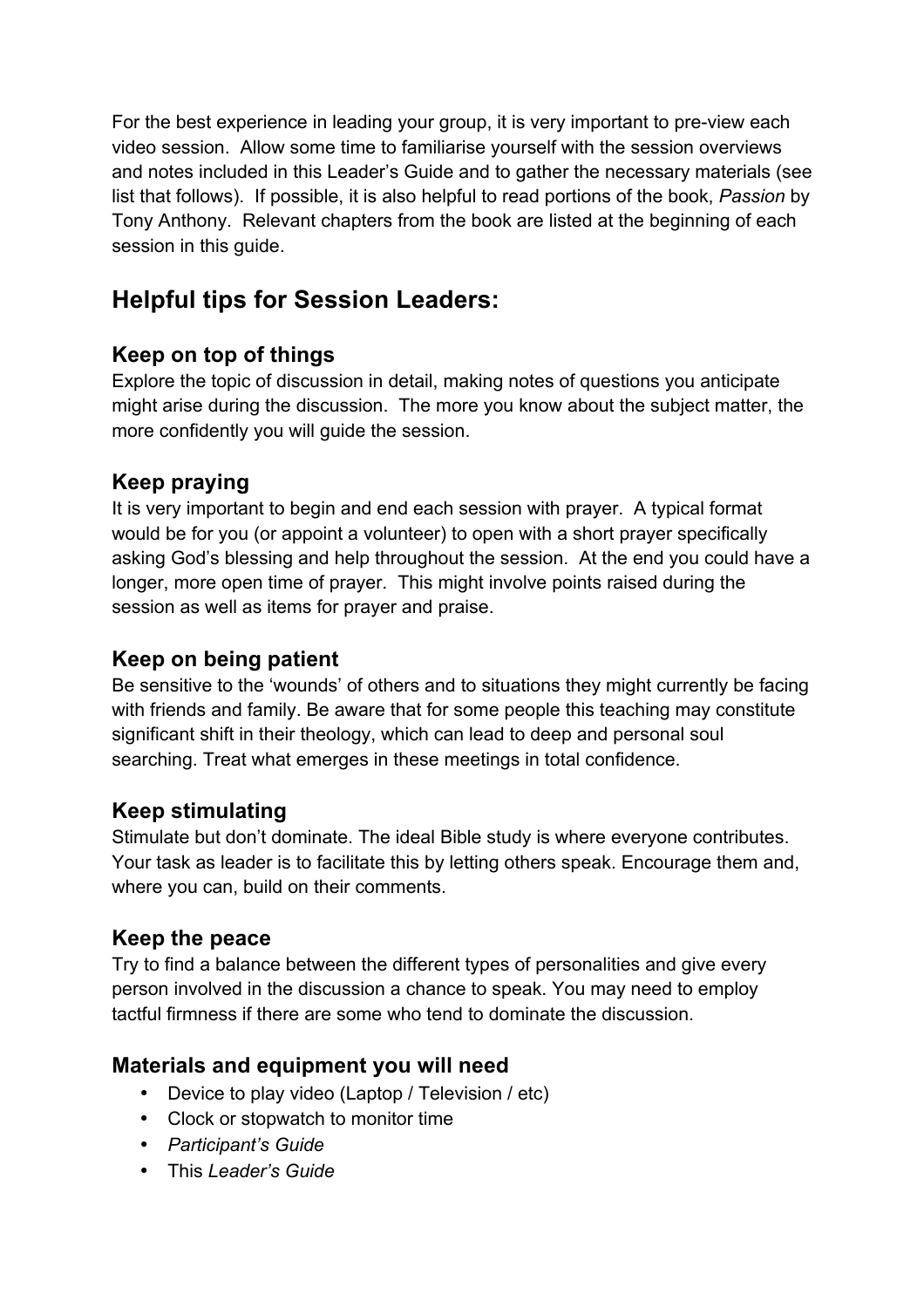- Pen or pencil for everyone
- *Passion* book by Tony Anthony (recommended for leaders; optional but helpful for each participant)

## **COURSE CONTENTS**

- Introduction: **INTRODUCTION TO PASSION** (Houses of Parliament, London, UK)
- Session 1: **PASSION, PURPOSE AND PRIORITY** (Casablanca, Morocco)
- Session 2: **WALKING THE TALK** (China Town, London, UK)
- Session 3: **CAUSE AND EFFECT** (Sydney, Australia)
- Session 4: **TRUTH AND AUTHENTICITY** (Brussels, Belgium)
- Session 5: **KEY DEFINITIONS** (Bucharest, Romania)
- Session 6: **KNOWING OUR ENEMY** (South Africa, Cape Town)
- Session 7: **TRUTH AND ERROR** (New York, United States)
- Session 8: **MUD** (Waverley Abbey, Farnham, UK)
- Session 9: **THE FIFTH COLUMN** (Singapore)
- Session 10: **STEPS TO SUCCESS** (Waterloo, London, UK)
- Epilogue: **PASSION EPILOGUE** (Sydney, Australia)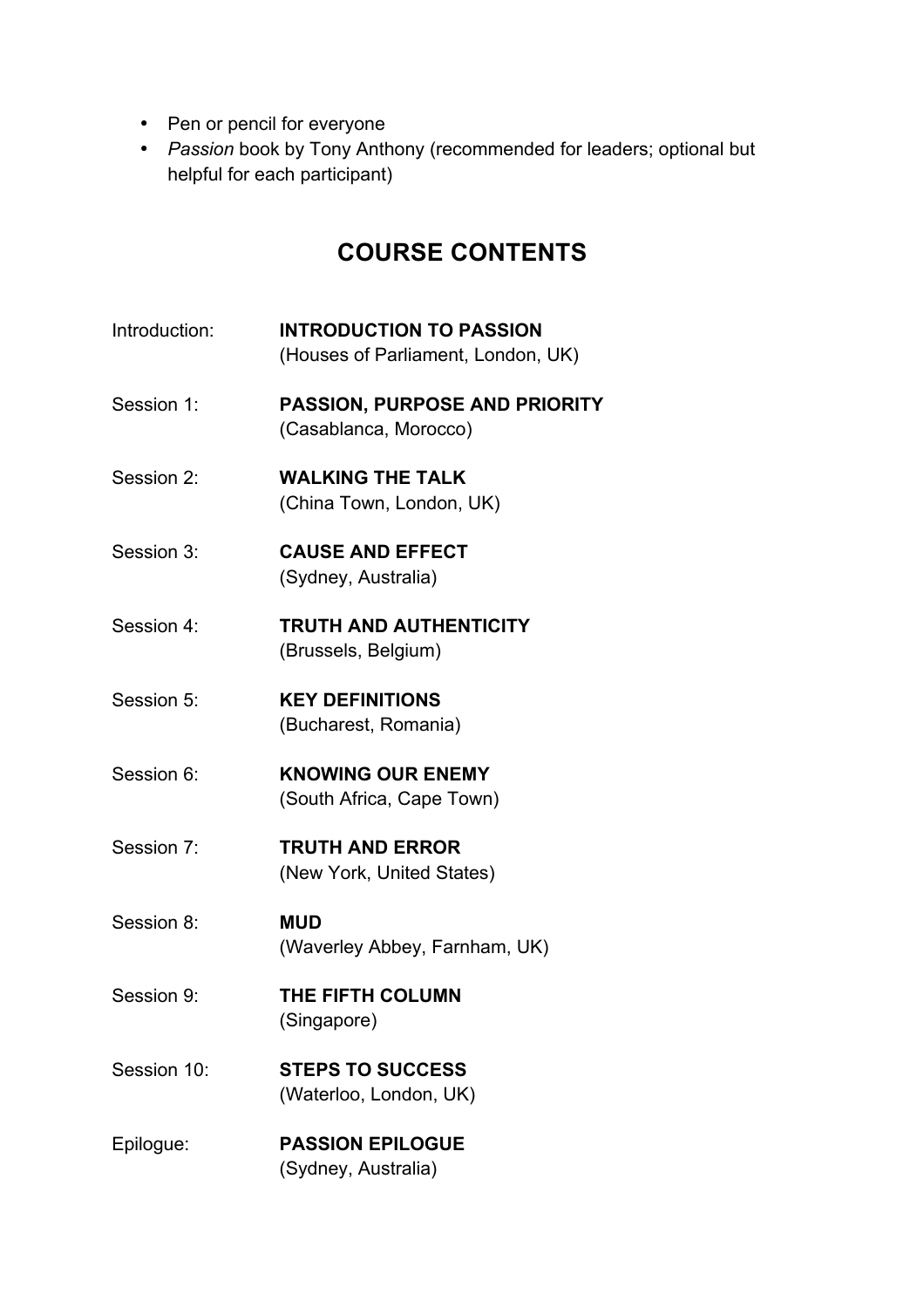# **COURSE INTRODUCTION**

## **PLAY: INTRODUCTION VIDEO (2 minutes)**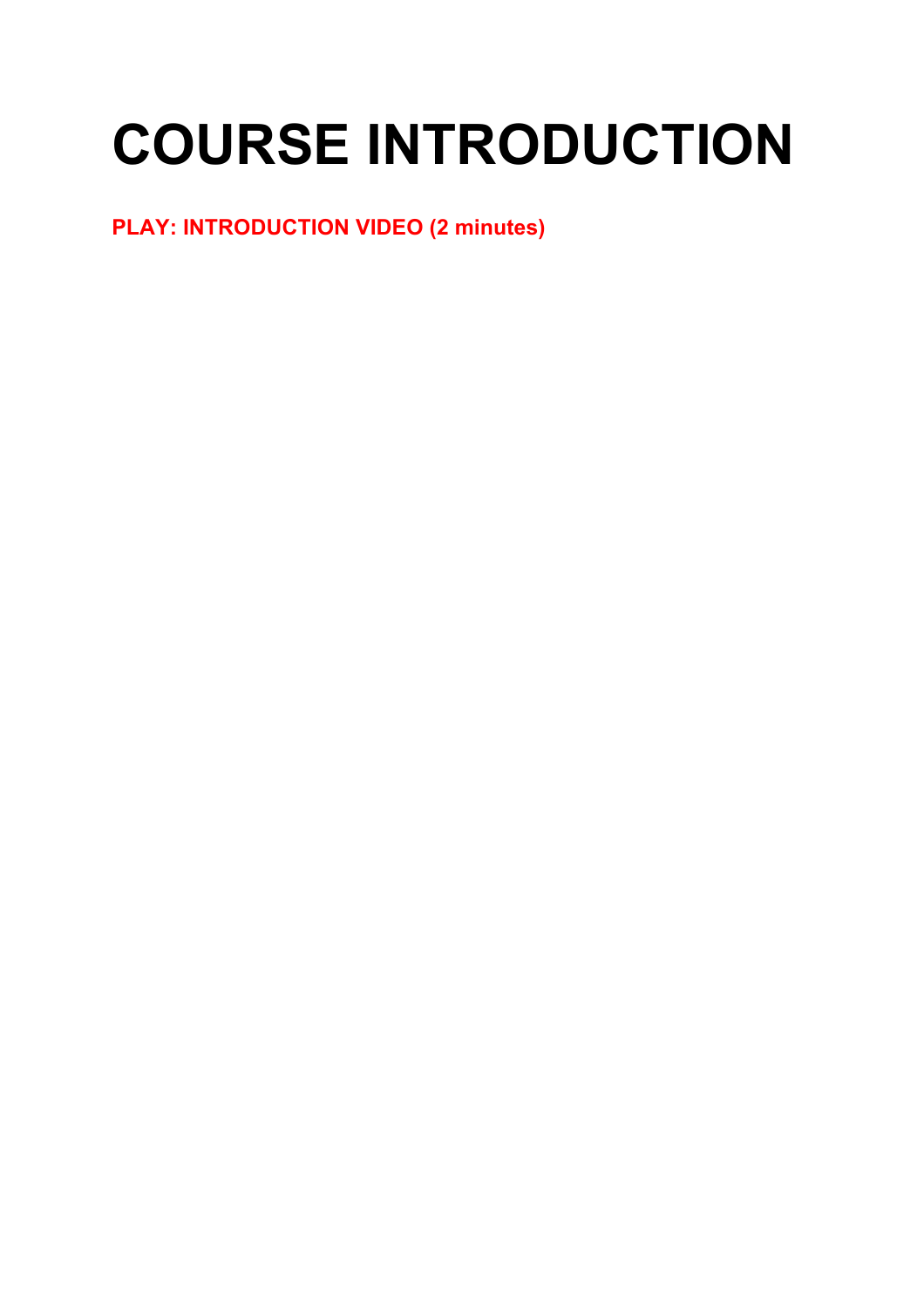# **START SESSION 1:**

# **SESSION 1**

# **PASSION, PURPOSE AND PRIORITY**

## **Before You Lead**

- Preview session 1 on the video.
- Review the Session Overview (see below).
- Gather the necessary materials and equipment.
- Pray for your group meeting. Ask God to lead, bless, and use this session to challenge and encourage each person to understand what the purpose and priority of their lives should be, so that they can naturally and effectively communicate their faith to others.
- If possible, read chapters 1 to 3 of *Passion* by Tony Anthony.

# **Session Overview**

### **Introduction and opening prayer (3 minutes)**

Welcome participants to the *Passion* course and introduce the title of the first session: *Passion, Purpose and Priority*. Explain that Tony Anthony's teaching is presented through video featuring the author speaking live, as well as several animated segments. Begin with a short prayer.

## **PLAY: INTRODUCTION VIDEO (2 minutes)**

### **Using the video, follow the script on the screen or read aloud from your own printed notes:**

Jesus' mission was to seek and save the lost (Luke 19:10). What greater mandate could He leave His followers than to continue His legacy? The scriptures that speak most clearly of this are undoubtedly those we have come to know as *The Great Commission*, yet throughout, the gospels sing of Jesus' intention for His people. If we only meditate on Jesus' prayer in John 17:20–26 we embrace just a glimpse of Christ's love for us and His longing for unity among believers. 'I have given them the glory that you gave me, that they may be as one as we are one,' He declares. Such tenderness, such passion. What honour is ours!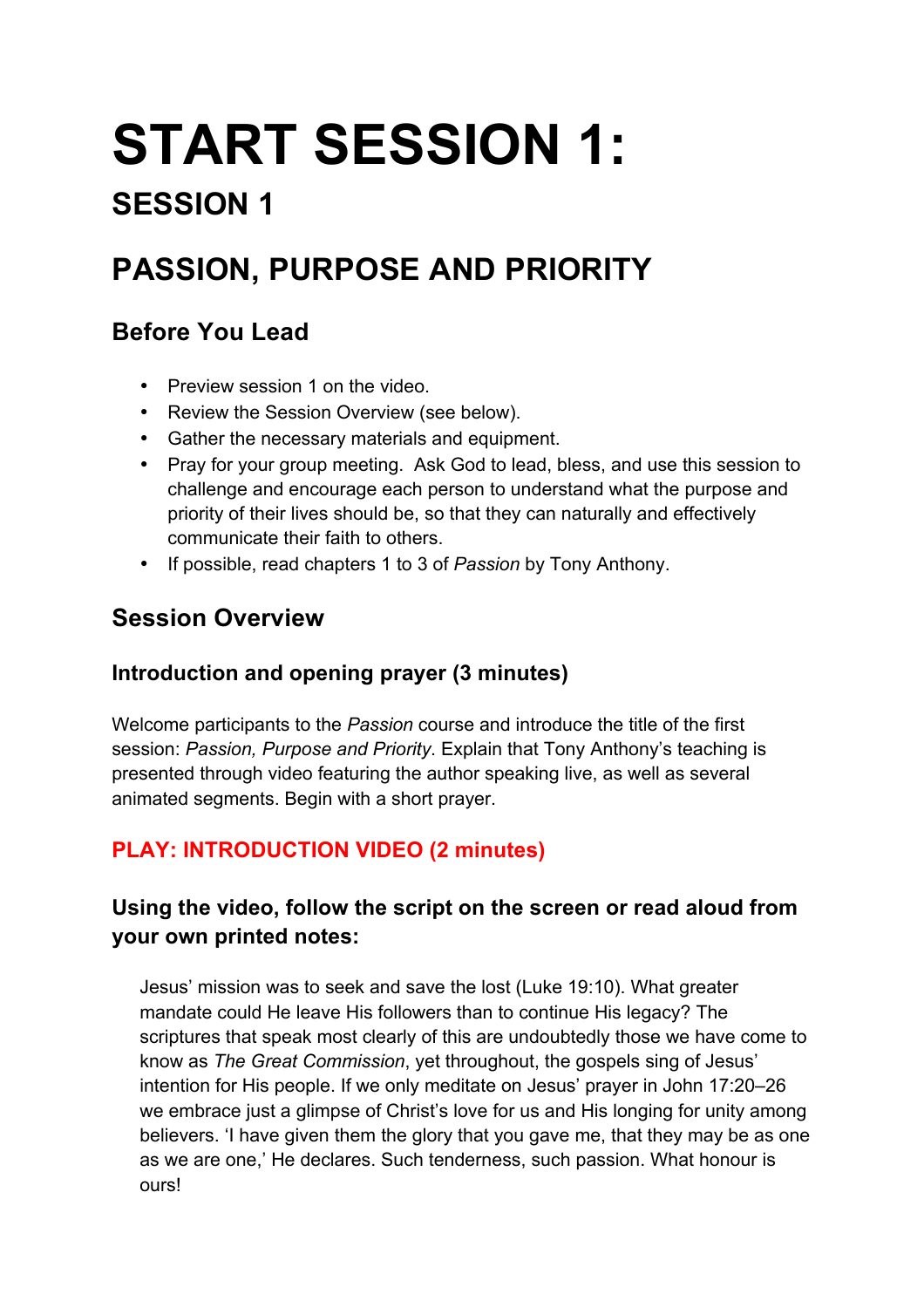Righteous Father, though the world does not know you, I know you, and they know that you have sent me. I have made you known to them, and will continue to make you known in order that the love you have for me may be in them and that I myself may be in them (John 17:25–26).

If our mandate is this clear, don't we then urgently need to examine first our own priorities, and then especially those of the wider body of the Church?

### **PLAY: MAIN SESSION 1 VIDEO (20 minutes)**

### **Discuss any immediate thoughts (3 minutes)**

Get your group's first reaction to what they have just heard and seen. If you aim to stick to the 90 minute sessions allow no more than 5 minutes here. There will be time and space for more in-depth discussion later on.

### **PLAY: FOCUS VIDEO (3 minutes)**

### **Using the video, follow the script on the screen or read aloud from your own printed notes:**

The *purpose* of the Church is clear. Jesus said, 'Love the Lord your God with all your heart and with all your soul and with all your mind and with all your strength. The second is this: Love your neighbour as yourself. There is no commandment greater than these' (Mark 12:30–31). Yes, this is our purpose, both as individual human beings and as corporate Church. But if this is our *purpose* then our *priority* has to be to fully live out this 'love'.

As the Father has loved me, so have I loved you. Now remain in my love. If you obey my commands, you will remain in my love, just as I have obeyed my Father's commands and remain in His love. I have told you this so that my joy may be in you and that your joy may be complete. My command is this: Love each other as I have loved you. Greater love has no-one than this that he lay down his life for his friends (John 15: 9–13).

What better way to show our love for God than by obeying Jesus' command to 'Go... spread the good news' and by loving our neighbour by making as many attempts as possible to open up the way of eternal Salvation for them. Think of it this way: When we work for a company we prioritise our actions. At one time Coca Cola's mission statement was to put a bottle of Coca Cola on the table of every household in the Western world. If you work for the company your *purpose* is Coca Cola. But within your daily work life you have different *priorities*. For example, depending on your job,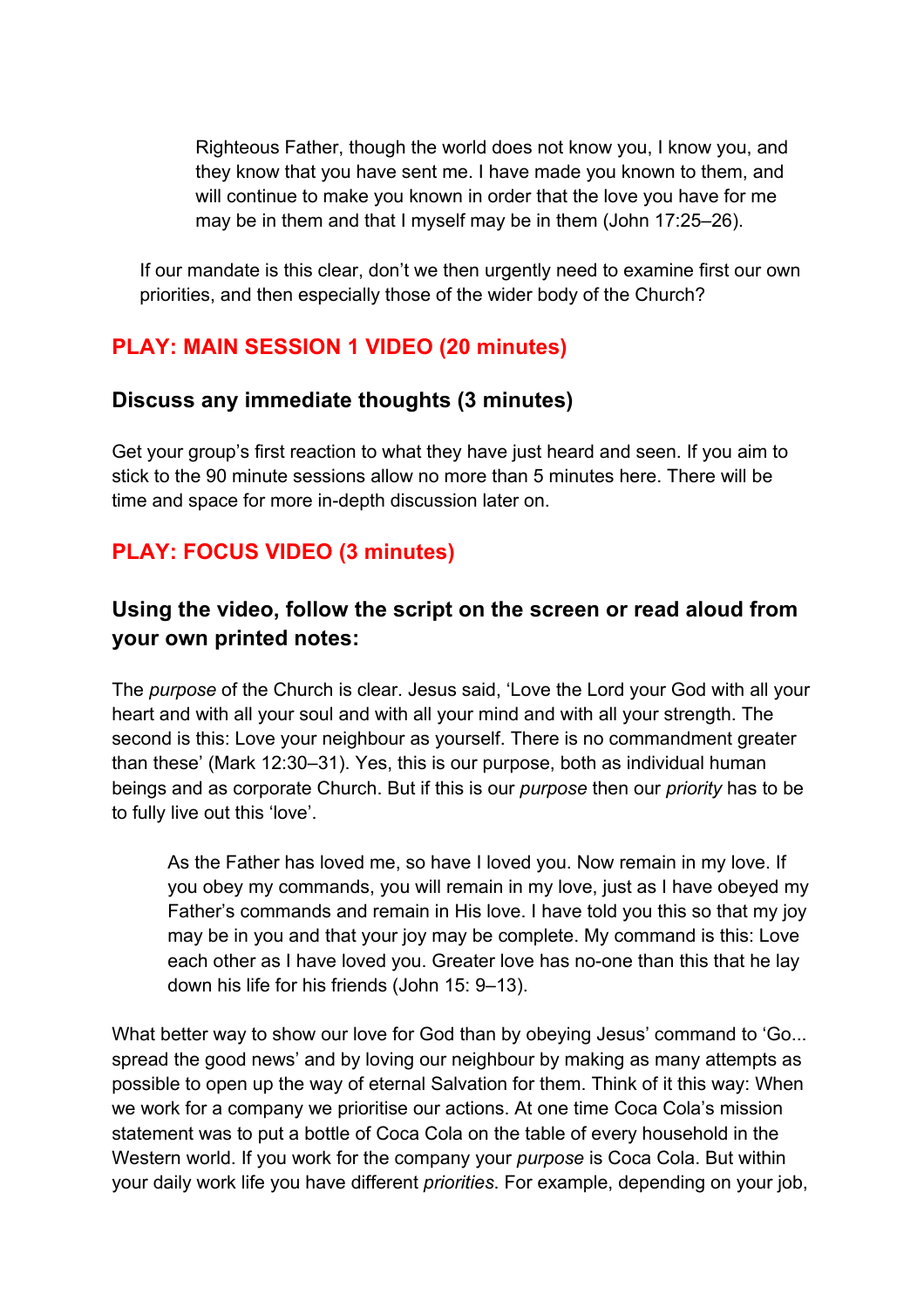you might prioritise dealing with customers above dealing with junk email. When it comes to the Christian life the biblical model seems to dictate that our *purpose* is 'to love God'. This will be done and demonstrated in many ways and have many different facets, but according to Scripture – and a whole host of respected authorities from across denominations – it quite clearly appears that our *priority* should be to preach the Gospel.

Dr Billy Graham summarises, 'I am convinced that if the church went back to its main task of preaching the Gospel and getting people converted to Christ, it would have a far greater impact on the social, moral and psychological needs of men than any other thing we could possibly do.'

If we want to change a nation, we must change the people who make up that nation. If we want to change the people who make up a nation, we must change their hearts. And if we want to change their hearts, we must plant the incorruptible seed of the Gospel in every individual. If our purpose is to love, then our priority must be to preach.

### **Discussion (30 minutes) Use the questions to lead your group discussion**

- 1. In church and among the Christian community,
	- a. What priority is given to evangelism?
	- b. What else has become the priority?
	- c. Why have other things gained priority above evangelism?
- 2. What are the consequences of the Church losing sight of its priority in the world?
- 3. What changes need to be made to establish evangelism as top priority?
	- a. In your church?
	- b. In your life?
	- c. How do we keep these changes in place?
- 4. Why do you think the Lord Jesus put such a strong emphasis on proclaiming the Gospel?
- 5. Why have Christians put a stronger emphasis on other aspects of spiritual life such as social programmes, worship, etc.?

### **Bible Parallel (25 minutes)**

Read Genesis 6–7: The story of Noah

Even in the most extreme conditions, Noah consistently demonstrated an amazing quality of obedience, persistence and diligence. With the exception of his immediate family:

- No one in the world believed him.
- Everyone in the world mocked him.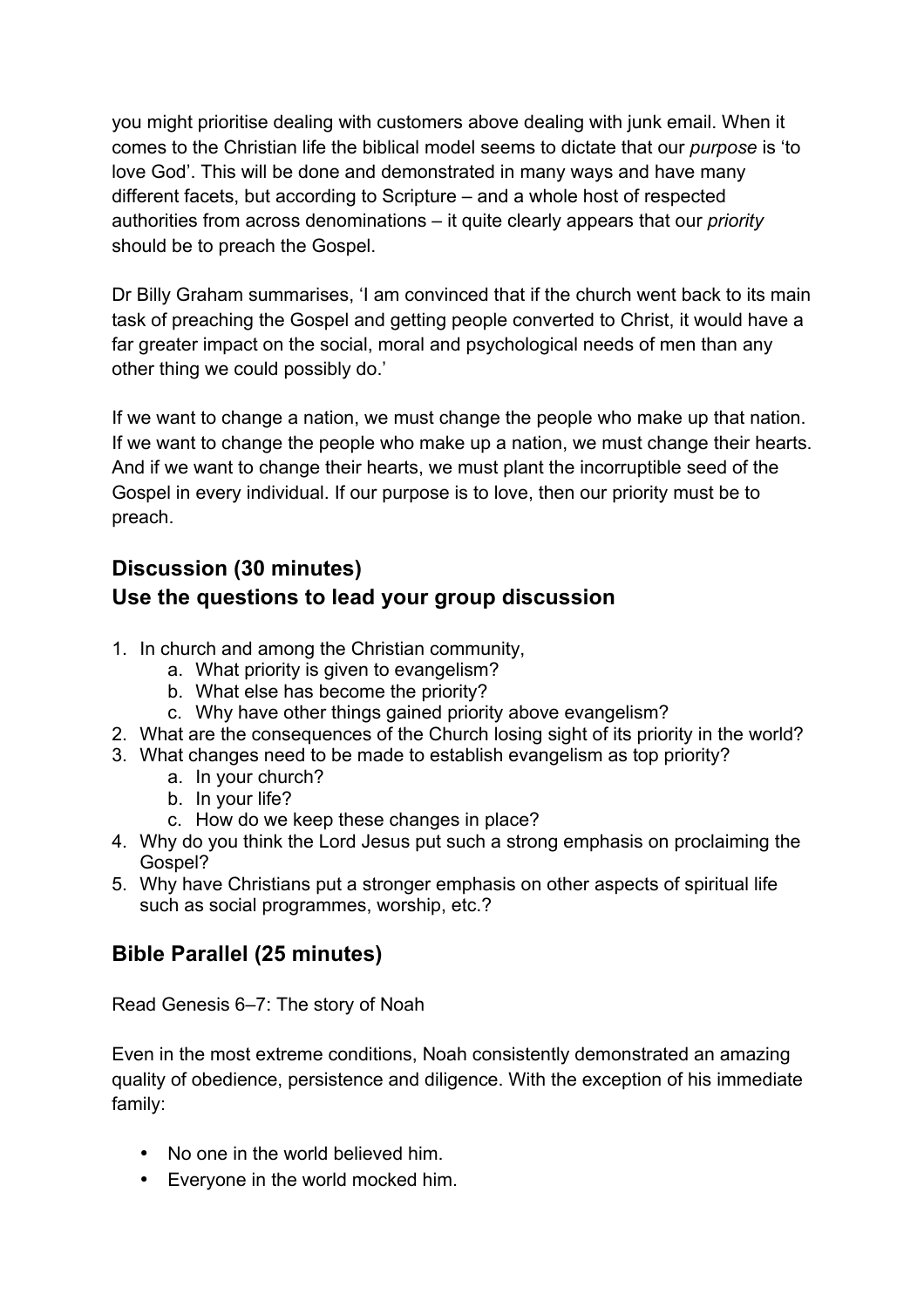- No one in the world confirmed a similar message from God.
- No one in the world was sympathetic to his efforts.
- Everyone in the world thought he was insane.
- No one built boats so far away from water.
- No one could imagine there could ever be enough water to drown all life.
- No one could understand how Noah would get all the animals on board.
- No one recognised his or her own wickedness.
- No one could understand a God that had this opinion of sin's penalty.
- No one could believe a God of this sort of judgment.
- No one could embrace a God this holy.

Even still, this man of God believed and trusted what God had told him for 120 years. Against all 'common sense' Noah went ahead in obedience to God and prepared an Ark to save his family and the creatures of the earth.

### **Further discussion and personal contemplation**

Discuss the parallels between the story of Noah and the flood and the call to evangelism today.

### **Close (3 minutes)**

Always close the session in prayer. Thank the group and remind everyone about the day, time and location of your next meeting. Encourage them to pick up a copy of the *Passion* book and to work through the personal *Reflect* questions (consider having some copies available to hand out).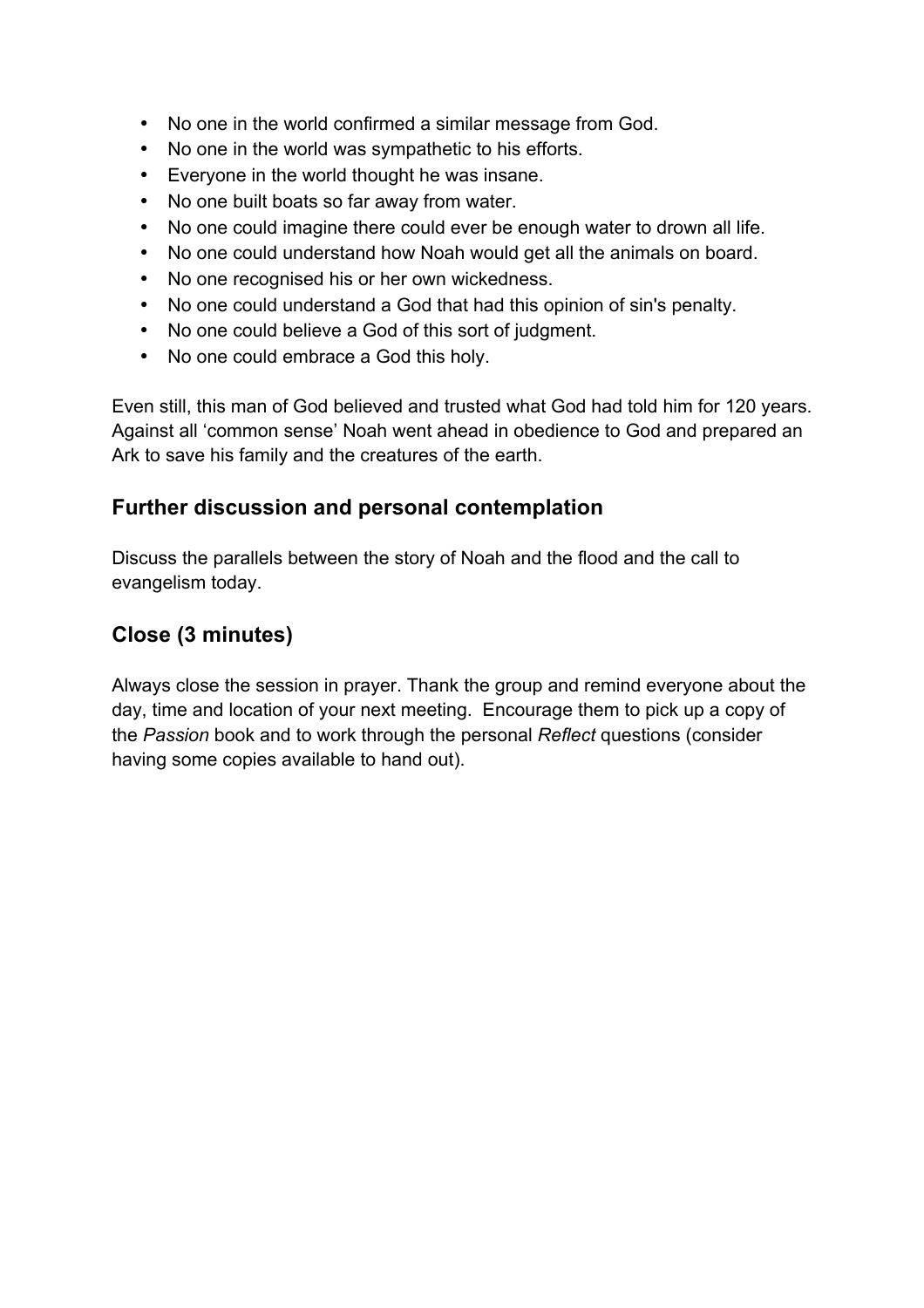# **START SESSION 2:**

# **SESSION 2**

# **WALKING THE TALK**

## **Before You Lead**

- Preview session 2 on the video
- Review the Session Overview (see below).
- Gather the necessary materials and equipment.
- Pray for your group meeting. Ask God to lead, bless, and use this session to challenge and encourage each person so that they grow excited about the study material and begin to apply it in their own lives.
- If possible, read chapters 4 to 6 of *Passion* by Tony Anthony.

# **Session Overview**

### **Introduction and opening prayer (3 minutes)**

Welcome participants to the *Passion* course and introduce the title of the session: *Walking the Talk*. Explain that Tony Anthony's teaching is presented through video featuring the author speaking live, as well as several animated segments. Begin with a short prayer.

## **PLAY: INTRODUCTION VIDEO (2 minutes)**

### **Using the video, follow the script on the screen or read aloud from your own printed notes:**

The idea that there is a particular message that constitutes the 'good news of Jesus Christ' becomes clear when we look at how the Bible refers to '*the* Gospel'. In Mark 16:15 Jesus tells us to 'proclaim *the* Gospel.' In Galatians 1:6–9 Paul warns us to jealously guard *the* Gospel. In Romans 1:16 he reminds us that '*The* Gospel is the power of God for Salvation.' In all these areas Jesus and the apostle Paul are very clearly referring to the 'words' of the Gospel, not the 'works' or the 'effects'. Of course, these three things are intrinsically linked. The words of the Gospel *have*  effects. Mark makes this clear in chapter 16:20 when he records that, as a result of the disciples' preaching (i.e. speaking out the Gospel), '. . . the Lord worked with them and confirmed His word by the signs that accompanied it.'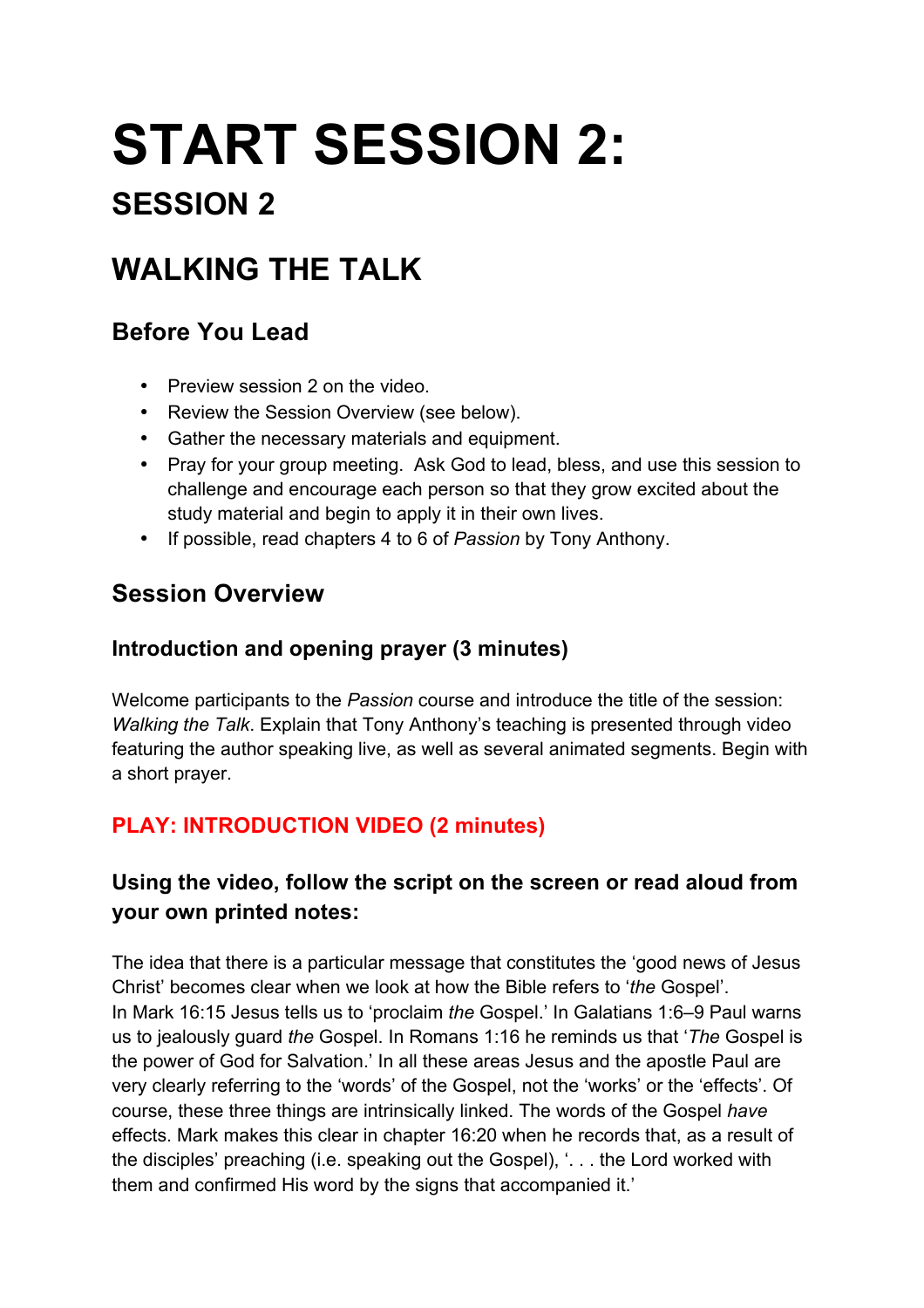May we conclude then that when we're talking about '*the* Gospel' we're looking at something that communicates the *message*, the *words*, of Salvation?

### **PLAY: MAIN SESSION 2 VIDEO (20 minutes)**

### **Discuss any immediate thoughts (5 minutes)**

Get your group's first reaction to what they have just heard and seen. If you aim to stick to the 90 minute sessions allow no more than 5 minutes here. There will be time and space for more in-depth discussion later on.

### **PLAY: FOCUS VIDEO (3 minutes)**

### **Using the video, follow the script on the screen or read aloud from your own printed notes:**

Across denominations, Christians seem to agree that there are several key verses in Scripture that are helpful in explaining the message of Salvation. Paul's letter to the Romans especially focuses on this question of 'What must I do to be saved?' and the Gospel presentation known as *The Roman Road* incisively covers all the key points:

#### **The Bad News**

- The *Problem*: We have all sinned and fall short of the glory of God (we've all done things wrong). Romans 3:23.
- The *Predicament*: We can't earn our way into heaven. The Bible says no-one is good enough. The standard of heaven is perfection and we all fall short. Romans 4:4–5.
- The *Penalty*: Sin leads to spiritual death and separation from God. Romans 5:12.

#### **The Good News**

- The *Provision*: God loves us so much that He sent Jesus to die to pay the 'penalty' that was rightfully ours. Romans 5:8.
- The *Pardon*: The free gift of God is eternal life through Jesus Christ our Lord. Romans 6:23.
- The *Process*: The way to receive the free gift is by confessing with your mouth that 'Jesus is Lord' and believing in your heart that God has raised Him from the dead. Romans 10:9–10.

Perhaps this kind of illustration is familiar? There are many ways of explaining the message of Salvation, or delivering the *words* of the Gospel. It is, however vital to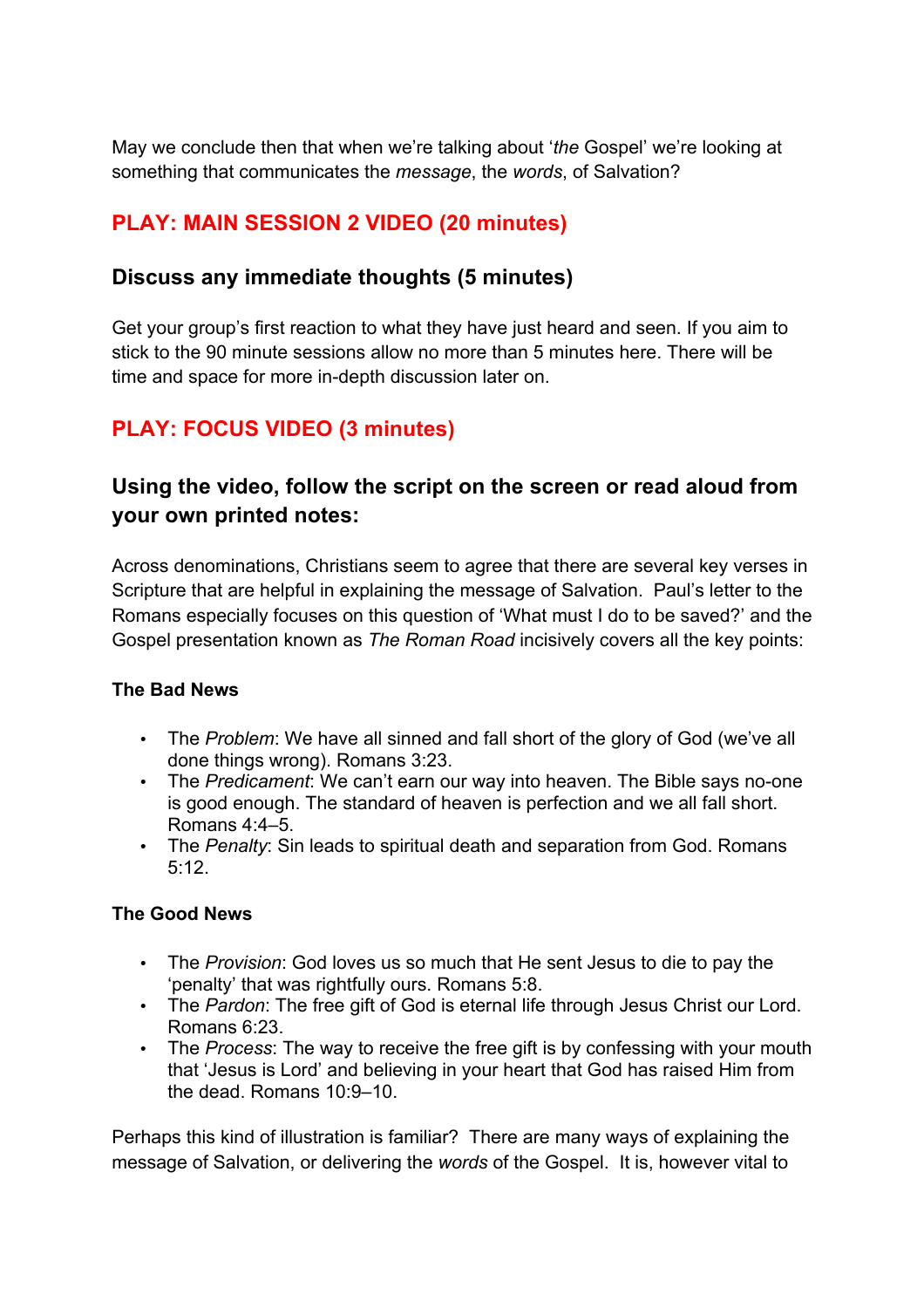recognise the difference between the *works*, the *effects* and the *words* of the Gospel. All three are vital in Christian witness, but alone they are of extremely diminished wealth. James' Epistle is well known for its emphasis on the essentiality of backing up our words with 'works'. As he famously claims '. . . faith without deeds is dead' (James 2:26). This whole Epistle is a call to action – if you believe, then *do*, wake up and act on it!'

Do not merely listen to the word, and so deceive yourselves. Do what it says. Anyone who listens to the word but does not do what it says is like a man who looks at his face in the mirror and, after looking at himself, goes away and immediately forgets what he looks like. But the man who looks intently into the perfect law that gives freedom, and continues to do this, not forgetting what he has heard, but doing it—he will be blessed in what he does.' (James 1: 22– 25).

### **Discussion (30 minutes) Use the questions to lead your group discussion**

- 1. What have you found helpful in seeing the *words* of the Gospel presented in this way (within the episode)?
- 2. Share with your group how the Gospel message was first communicated to you?
- 3. Discuss the role your church plays in communicating the *words* and *works* of the Gospel. In the context of your church can you differentiate between the two?
- 4. Consider the role that you play in communicating the *words* and *works* of the Gospel.
- 5. If a church is fulfilling the Great Commission by implementing a healthy balance of the *words* and *works* of the Gospel, what *effects* would you expect to see? Do you see these effects within your church? If not, why not?

### **Bible Parallel (25 minutes)**

Read James 2:14–26

In this passage, James expands on what it truly means to be *hearers* and *doers* of the word, what it means for us to 'be real' about our lives. The focus is on how 'faith' and 'works' relate to all he has said up to this point. James shows us that faith and works are ultimately two sides of the same coin.

Three times in this passage (verses 17, 20, 26) he repeats his thesis 'faith without works is dead'. In this, James is clearly stating that 'empty faith' is not true faith, not saving faith, it is nothing more that mouthing words. James sets out to convey to us that our faith in God and trust in Jesus must work in tandem with our actions. Otherwise, our faith isn't really faith at all.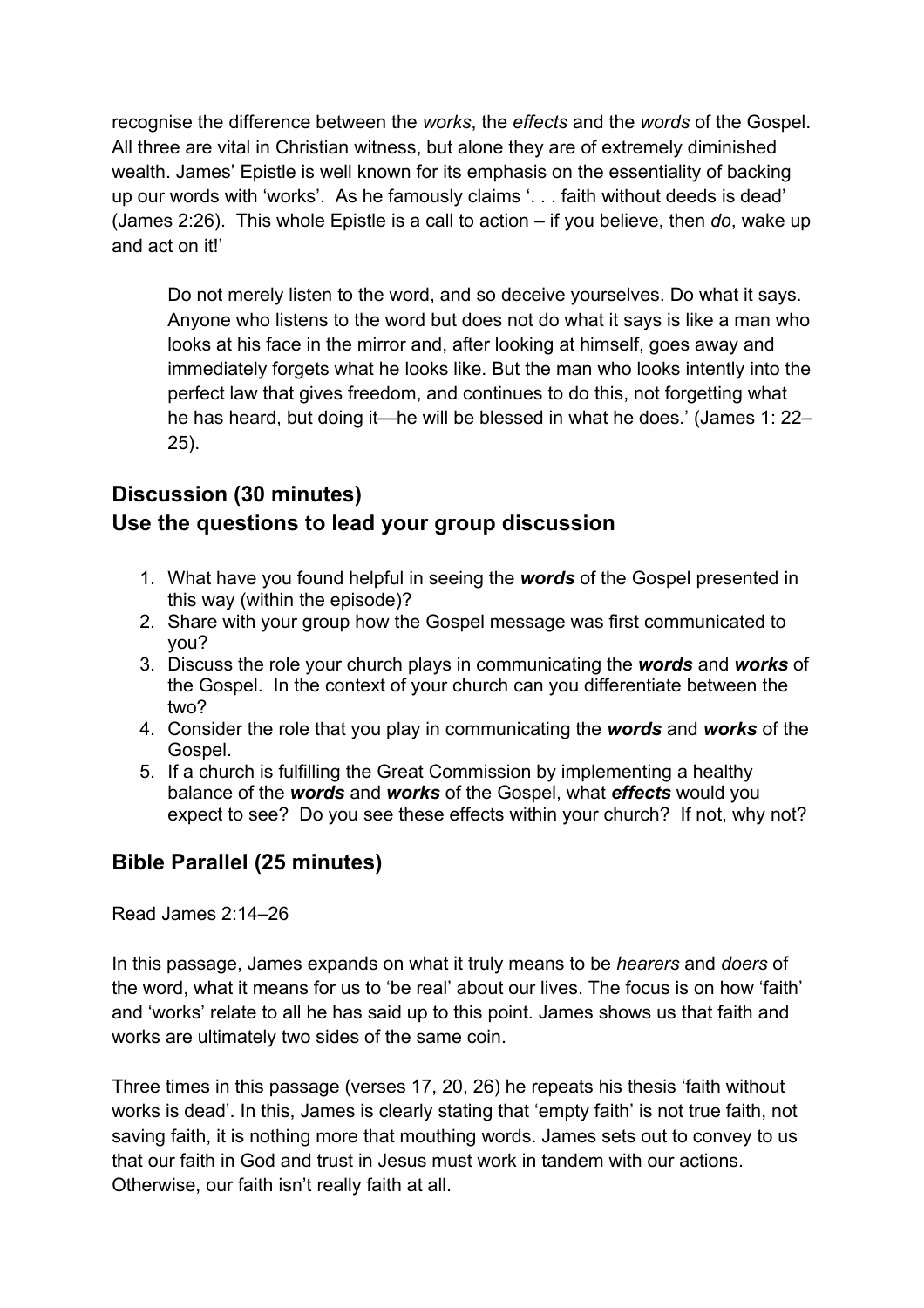### **Further discussion and personal contemplation**

James denies the possibility of having faith without deeds (verse 18). Discuss the significance of backing up our words with works and consider how this enhances our witness to those around us.

### **Close (3 minutes)**

Always close in prayer. Thank the group and remind everyone about the day, time and location of your next meeting. Encourage them to pick up a copy of the *Passion*  book and to work through the personal *Reflect* questions (consider having some copies available to hand out).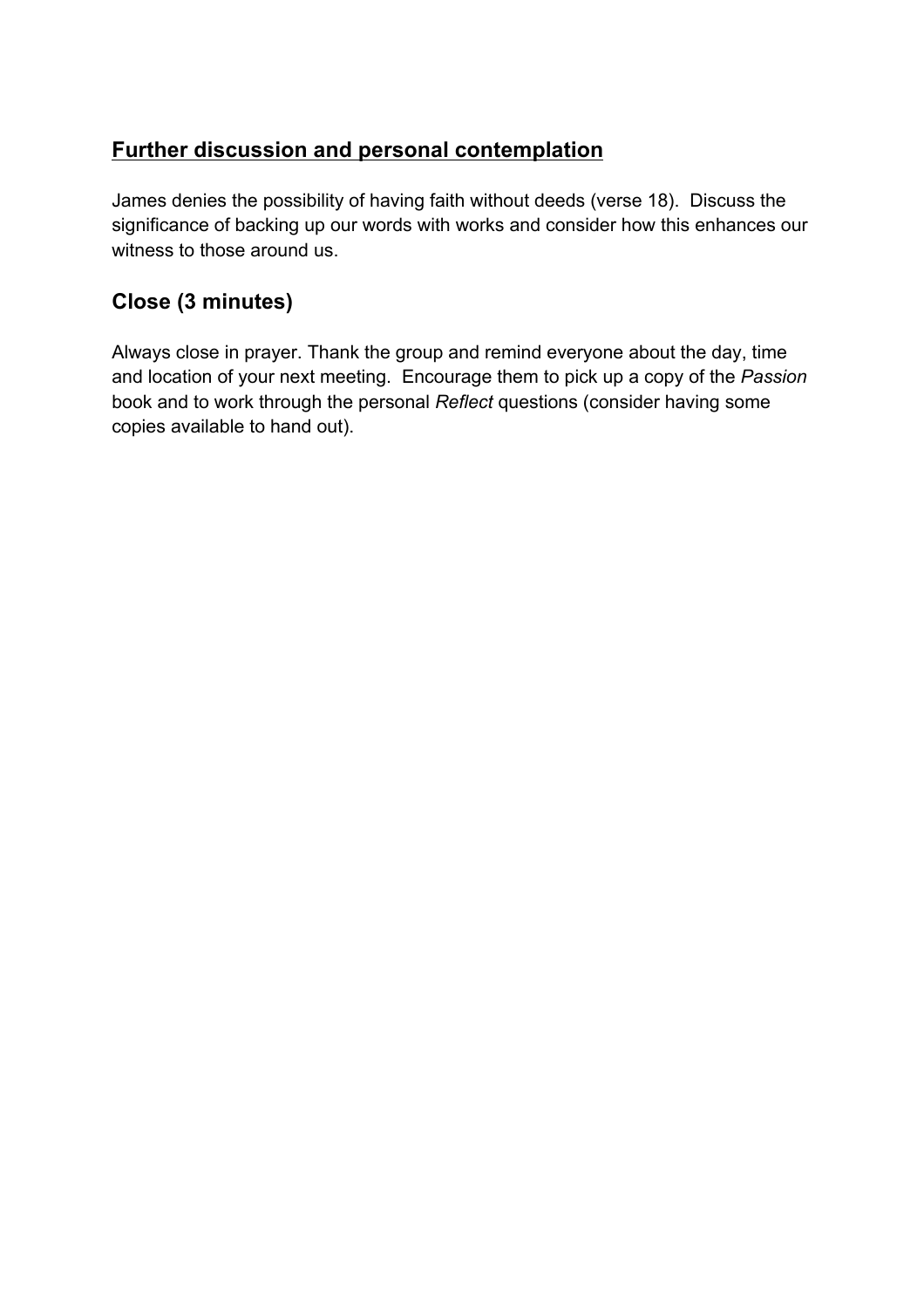# **START SESSION 3:**

# **SESSION 3**

# **CAUSE AND EFFECT**

## **Before You Lead**

- Preview session 3 on the video.
- Review the Session Overview (see below).
- Gather the necessary materials and equipment.
- Pray for your group meeting. Ask God to lead, bless, and use this session to challenge and encourage each individual as they seek clarity and biblical truth.
- If possible, read chapters 7 to 9 of *Passion* by Tony Anthony.

# **Session Overview**

### **Introduction and opening prayer (3 minutes)**

Welcome participants to the *Passion* course and introduce the title of the session: *Cause and Effect*. Explain that Tony Anthony's teaching is presented through video featuring the author speaking live, as well as several animated segments. Begin with a short prayer.

### **PLAY: INTRODUCTION VIDEO (2 minutes)**

### **Using the video, follow the script on the screen or read aloud from your own printed notes:**

In this world we are called to be 'salt and light' (Matthew 5:13–16). Today we live in a world where there is a clear and obvious falling away from the Lord. As Christians, we are called by the Lord Himself to stand out from the crowd and to make a difference in this darkness.

You are the salt of the earth. But if the salt loses its saltiness, how can it be made salty again? It is no longer good for anything, except to be thrown out and trampled by men. You are the light of the world. A city on a hill cannot be hidden. Neither do people light a lamp and put it under a bowl. Instead they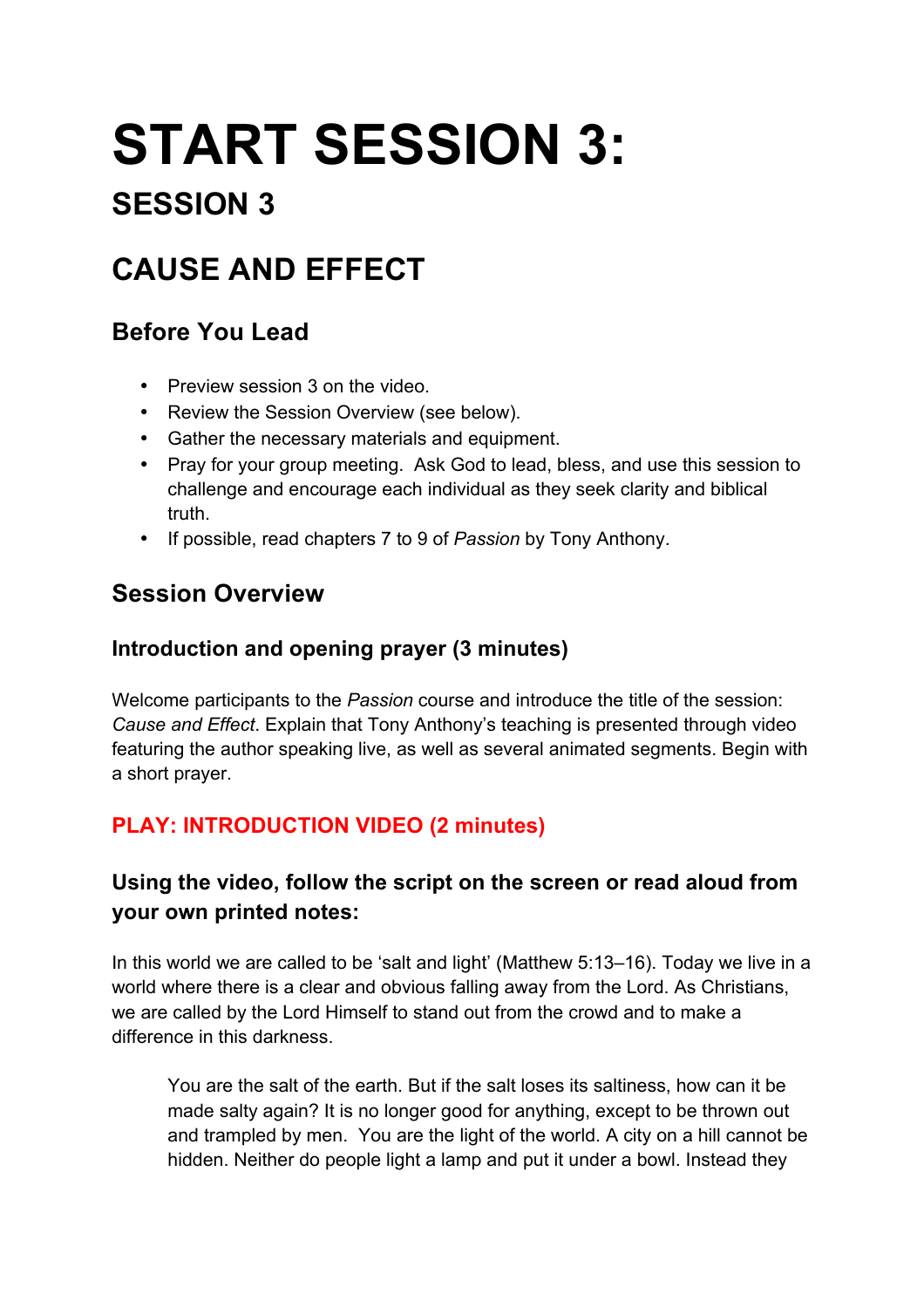put it on its stand, and it gives light to everyone in the house. (Matthew 5:13- 15)

We have already looked at Scripture's mandate on what must be our priority – taken from the *Great Commission,* principally found in Matthew 28:18–20, Mark 16:15 and Acts 1:8. We know that Jesus commands us to 'Go and preach the Gospel to all creation'. He also asks us to be the salt and light of the world. So what happens when we fail to obey these commands? What happens when we Christians, who are supposed to be the light of the world, aren't shining as we ought?

### **PLAY: MAIN SESSION 3 VIDEO (20 minutes)**

### **Discuss any immediate thoughts (5 minutes)**

Get your group's first reaction to what they have just heard and seen. If you aim to stick to the 90 minute sessions allow no more than 5 minutes here. There will be time and space for more in-depth discussion later on.

### **PLAY: FOCUS VIDEO (3 minutes)**

### **Using the video, follow the script on the screen or read aloud from your own printed notes:**

When we proclaim the Gospel, we are joining with creation in declaring God's greatness (Psalm 19:1–4). This is our joy and our privilege as the redeemed! In Matthew 5:11 Jesus extols believers to 'rejoice and be glad', even in the wake of persecution because we have the assurance of a great reward in heaven. Furthermore, Jesus speaks of His intention for believers in John 10:10, 'I have come that they may have life, and have it to the full.' Surely then this 'fullness of life', to be experienced right here and now, is inextricably entwined with doing God's will, with us living as fully as we possibly can within His plan for us.

So what when we fail to fully engage in that plan? What when we largely ignore His Great Commission? For us personally it might mean missing out on some of that 'full life' that He promised. But there are far greater, wider reaching consequences.

Firstly if we aren't sharing the message of salvation with others then it is left unproclaimed. Which begs the question: how are the people of this world going to hear about Jesus unless we tell them? After all it is our job. The Bible tells us in Romans  $10.14$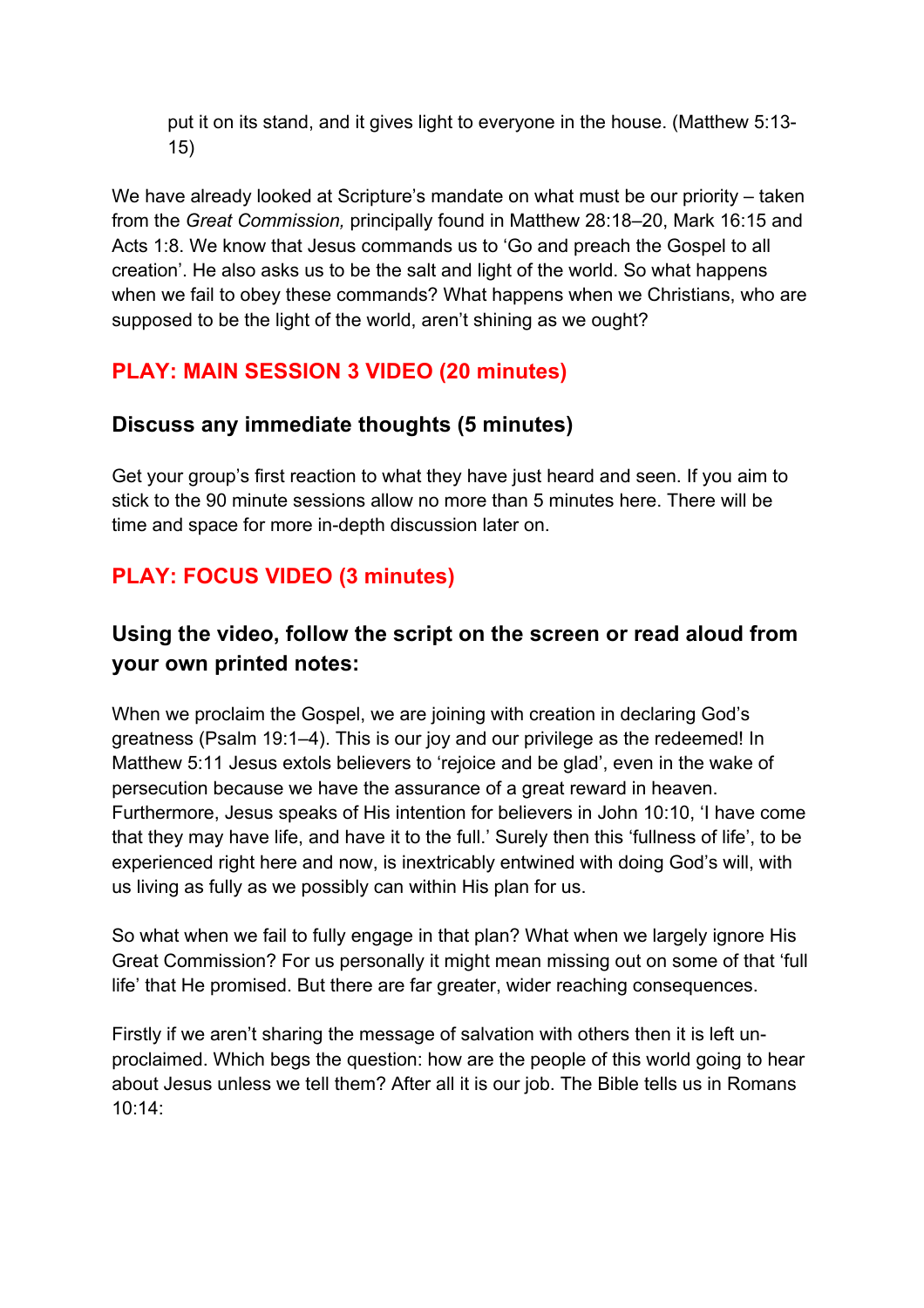How, then, can they call on the one they have not believed in? And how can they believe in the one of whom they have not heard? And how can they hear without someone preaching to them?

Paul hits the nail on the head doesn't he! How can non-Christians call upon God if they do not believe in Him, because they don't know about Him, because no-one has ever told them about Him. How can they know about the One true God of Heaven and the glorious news of the Gospel unless *someone* gives them the message? This is our responsibility. When we look at it this way we must surely recognise our position in the eternal destiny of everyone with whom we engage.

Secondly, when we fail to share the Gospel another consequence is that people begin to turn to false gospels that the world offers. They sincerely put their faith and trust in something that they believe to be the truth. The reason they do this is because they have never heard of the One who says 'I am the way, the truth and the life' (John 14:3).

Why is it then that we do so often fail to proclaim the Gospel? Is it out of embarrassment or fear? The Bible tells us in Proverbs 29:25 that 'Fear of man will prove to be a snare'. The devil will always try to use the fear of man to stop us from proclaiming. More than anything else he wants Christians to be too afraid to share their faith. Are we letting the devil's schemes and plans prevail? Pray against him, his servants, their works and effects. Pray against the fear of man and pray for boldness in our proclamation of the Gospel that can only come from the Lord.

### **Discussion (30 minutes) Use the questions to lead your group discussion**

- 1. What is it that stops us from proclaiming the Gospel?
- 2. What promises in scripture does God give us that He will be with us in all circumstances? (Here are a few examples: Psalm 91; Isaiah 40:8; Matthew 28:20; Hebrews 13:5,6.)
- 3. How can non-Christians hear the good news unless we tell them?
- 4. Think about the significance of us being the salt and light of the world? What did Jesus mean by this in Matthew 5:13-15?
- 5. Does the fear of man stop you from proclaiming? Also what else might stop you sharing your faith?
- 6. Read the second half of Proverbs 29:25. What can we do to defeat the fear of man?

### **Bible Parallel (25 minutes)**

Read Jonah 1:1–3, 3:1–10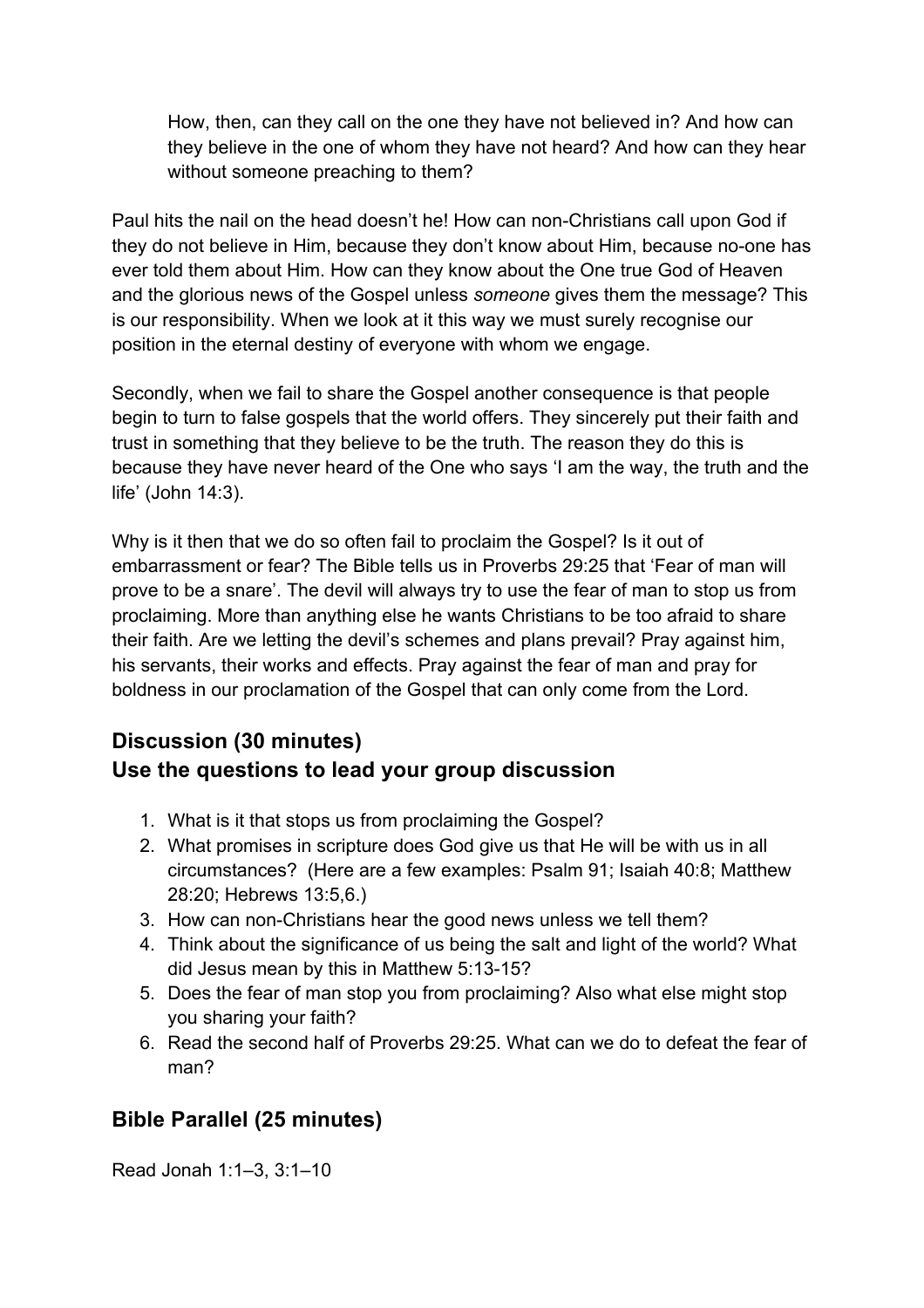God's imperative was to deploy Jonah to preach repentance in the most unexpected place: Nineveh, a sin-ridden, idolatrous, ungodly city and a monument of rebellion against God Almighty. If God had called Jonah to pronounce doom to Nineveh, he might have gone like a shot!

To Jonah, Nineveh wasn't worth the effort. It was a waste of time in his mind. His message would only fall on deaf ears. This mindset was the inner core of Jonah's reluctance. He did not like the fact that God was extending His mercy by giving such a corrupt and evil people an opportunity to repent.

As a man of God Jonah might have known what was expected of him. Either run from God in disobedience and face His rebuke, or run with God under His direction and delight in God's service. Jonah experienced both. Confronted by his wilful disobedience, he was re-commissioned and finally delivered God's message to Nineveh.

The result was a total dramatic repentance from an entire nation . . . 'so the people believed God'. Imagine how many would have missed out on the Gospel! Nineveh experienced one of the greatest revivals in history. What a turnaround! Through this surprising outcome, God reveals to us that:

- No one is beyond God's reach and love
- No one knows what kind of response they will get to the Gospel until they go in obedience to God's direction
- No one knows how God might be preparing a person to receive His word
- No one knows the impact their repentance might have on others in their circle of influence

Often times, the right message is not enough. It needs to be accompanied by the right attitude and the right motive. Total obedience and total submission to God's commission necessitates we rid ourselves of the 'anything but that, Lord' attitude.

### **Further discussion and personal contemplation**

Jonah 3 shows us the magnificent results of doing things God's way, under God's direction. Discuss the dangers of clutching the Gospel as your own private faith. Focus on the people you find most difficult to love or have prejudices against. Does the command to evangelise them send you into a panic? What can you do to overcome this?

### **Close (3 minutes)**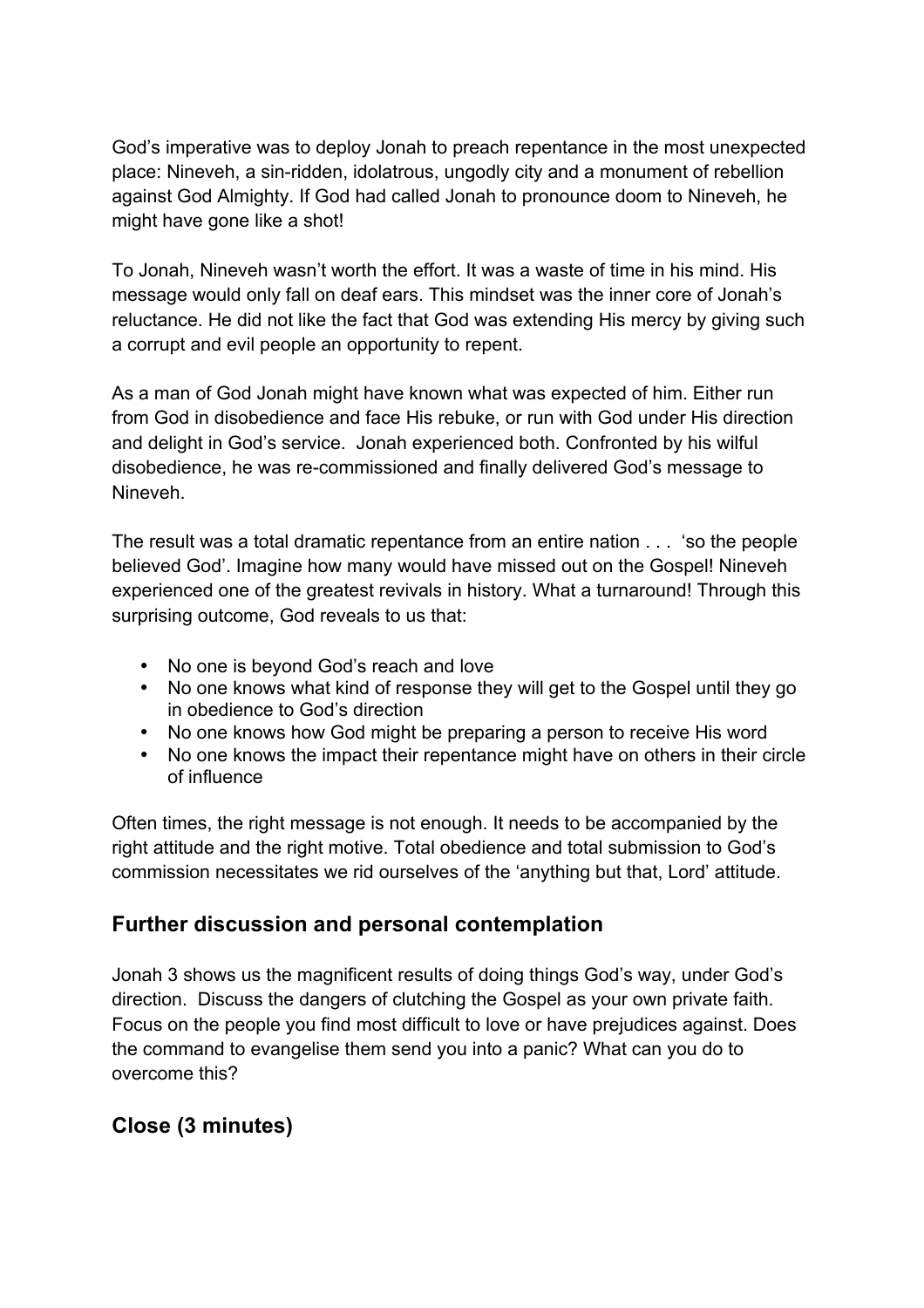Thank the group and remind everyone about the day, time and location of your next meeting. Encourage them to pick up a copy of the *Passion* book and to work through the personal *Reflect* questions (consider having some copies available to hand out). End the session, closing in prayer.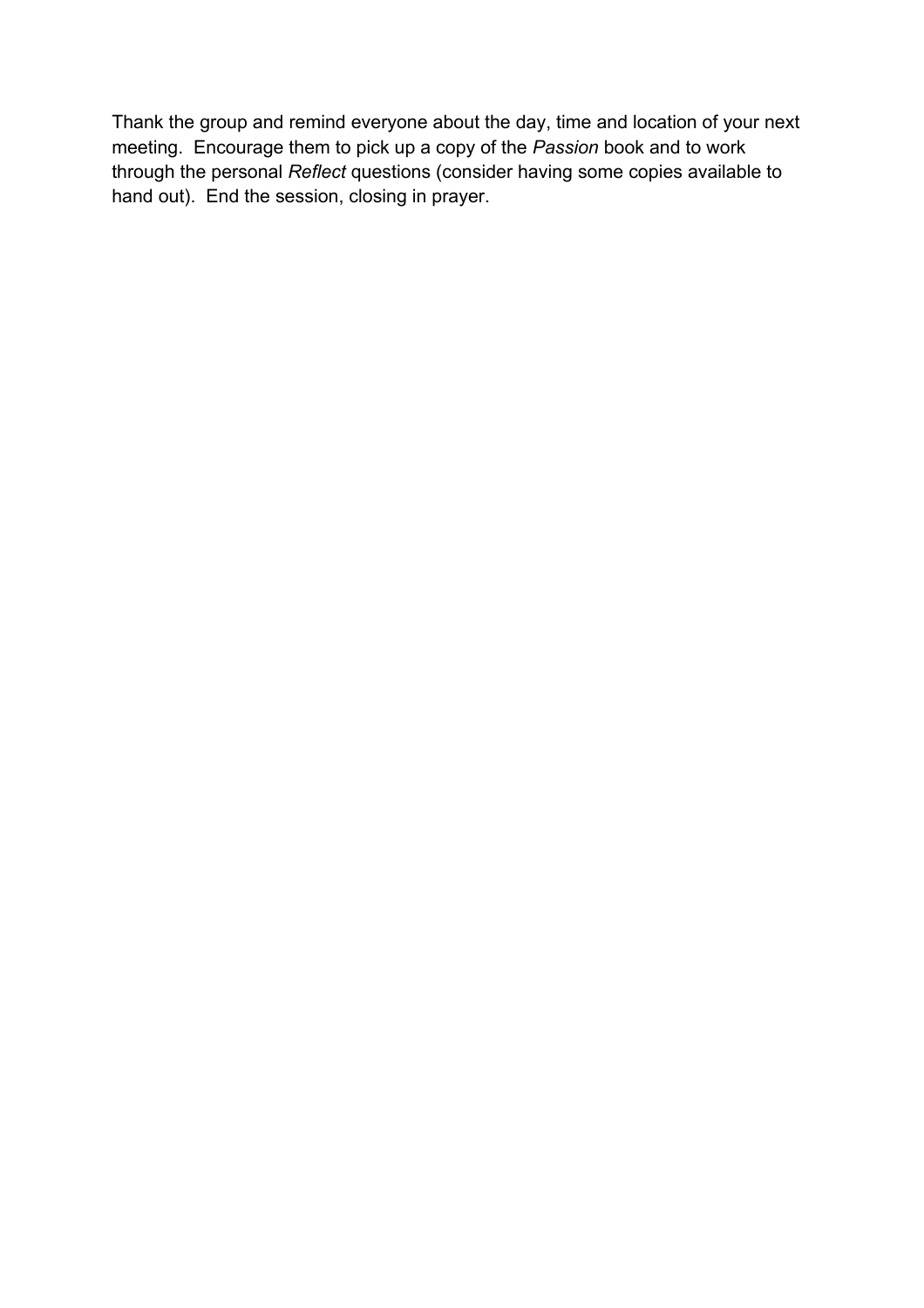# **START SESSION 4:**

# **SESSION 4**

# **TRUTH AND AUTHENTICITY**

## **Before You Lead**

- Preview session 4 on the video.
- Review the Session Overview (see below).
- Gather the necessary materials and equipment.
- Pray for your group meeting. Ask God to lead, bless, and use this session to encourage self-reflection and understanding of the needs of others with whom they would be ambitious to share the Gospel.
- If possible, read chapters 10 to 11 of *Passion* by Tony Anthony.

# **Session Overview**

### **Step 1: Introduction and opening prayer (3 minutes)**

Welcome participants to the *Passion* course and introduce the title of the session: *Truth & Authenticity*. Explain that Tony Anthony's teaching is presented through video featuring the author speaking live, as well as several animated segments. Begin with a short prayer.

## **PLAY: INTRODUCTION VIDEO (2 minutes)**

### **Using the video, follow the script on the screen or read aloud from your own printed notes:**

It is our responsibility to preach the Gospel. What an amazing thing to be a part of. Usually however, when it comes to preaching the Word it is as the final step in a long process of preparation. There are many different elements that are important with regards to the messenger long before the message is proclaimed. In this section we look at Aristotle's *The Art of Rhetoric* and the three forms of persuasion that can be applied to the way we witness to others about Christ. The main focus of this study is to look further into these three forms, exploring their importance in our witness to a non-Christian. Each of us may find that we have natural giftings or struggles more in one form than another but all of them are elements that we should recognise are part of drawing a non-Christian to the Saviour.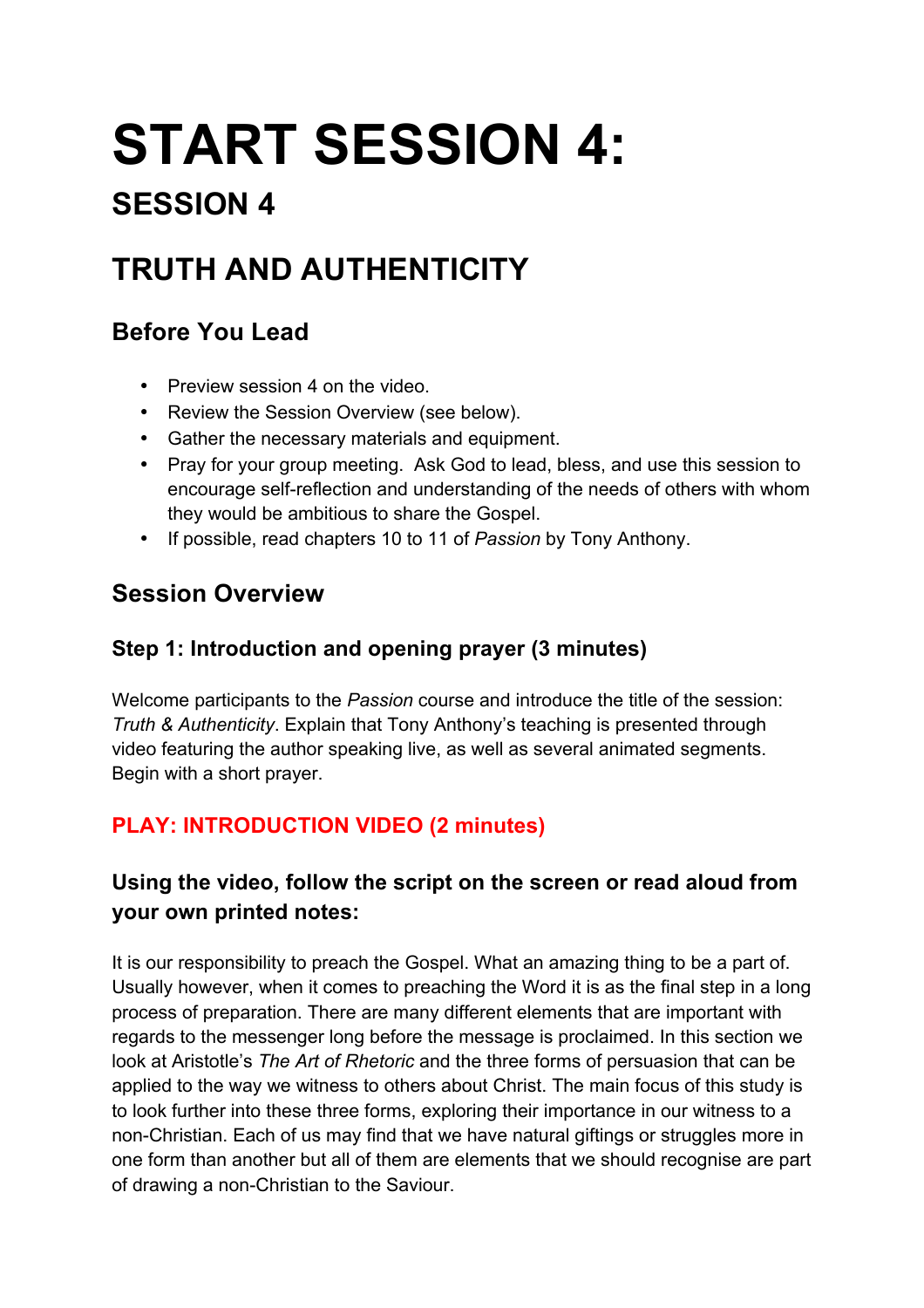### **PLAY: MAIN SESSION 4 VIDEO (20 minutes)**

#### **Discuss any immediate thoughts (5 minutes)**

Get your group's first reaction to what they have just heard and seen. If you aim to stick to the 90 minute sessions allow no more than 5 minutes here. There will be time and space for more in-depth discussion later on.

### **PLAY: FOCUS VIDEO (3 minutes)**

### **Using the video, follow the script on the screen or read aloud from your own printed notes:**

In Aristotle's *The Art of Rhetoric* the three forms of persuasion are ethos, pathos and logos. These terms have deep meanings but they certainly aren't complicated to understand. The hardest part is developing these forms of persuasion and making ourselves more effective in our witness.

Let's first consider 'ethos'. Quite simply, ethos is our character. It is the way that we live out our faith. As Christians it is of the utmost importance that our lifestyle and our actions back up our words, otherwise we are perceived as nothing more than hypocrites. (This is, of course, extremely important for those in positions of leadership). There is nothing worse for our witness to a non-Christian than preaching about God and a godly way of life and not actually living it out personally. Paul states this very matter in his letter to the church at Philippi:

. . . so that you may become blameless and pure, children of God without fault in a crooked and depraved generation, in which you shine like stars in the universe. . . (Philippians 2:15)

Our lifestyle and our character must back up our words. This will add authenticity to our message when the non-believer can see that being a Christian isn't some farfetched idea but something that is actively vibrant and visible in us. We must live out our faith! While there is nothing better than being able to back up our words with a visible Godly lifestyle, there is also nothing worse than a bad witness, than someone who doesn't practice what they preach. Of course as human beings our faults, failings and weaknesses are all too often manifest and it is sometimes hard to stick to the narrow path, which is why it is vital that we must constantly be in prayer and in the Word of God, asking Him to develop Christ-likeness in each of us.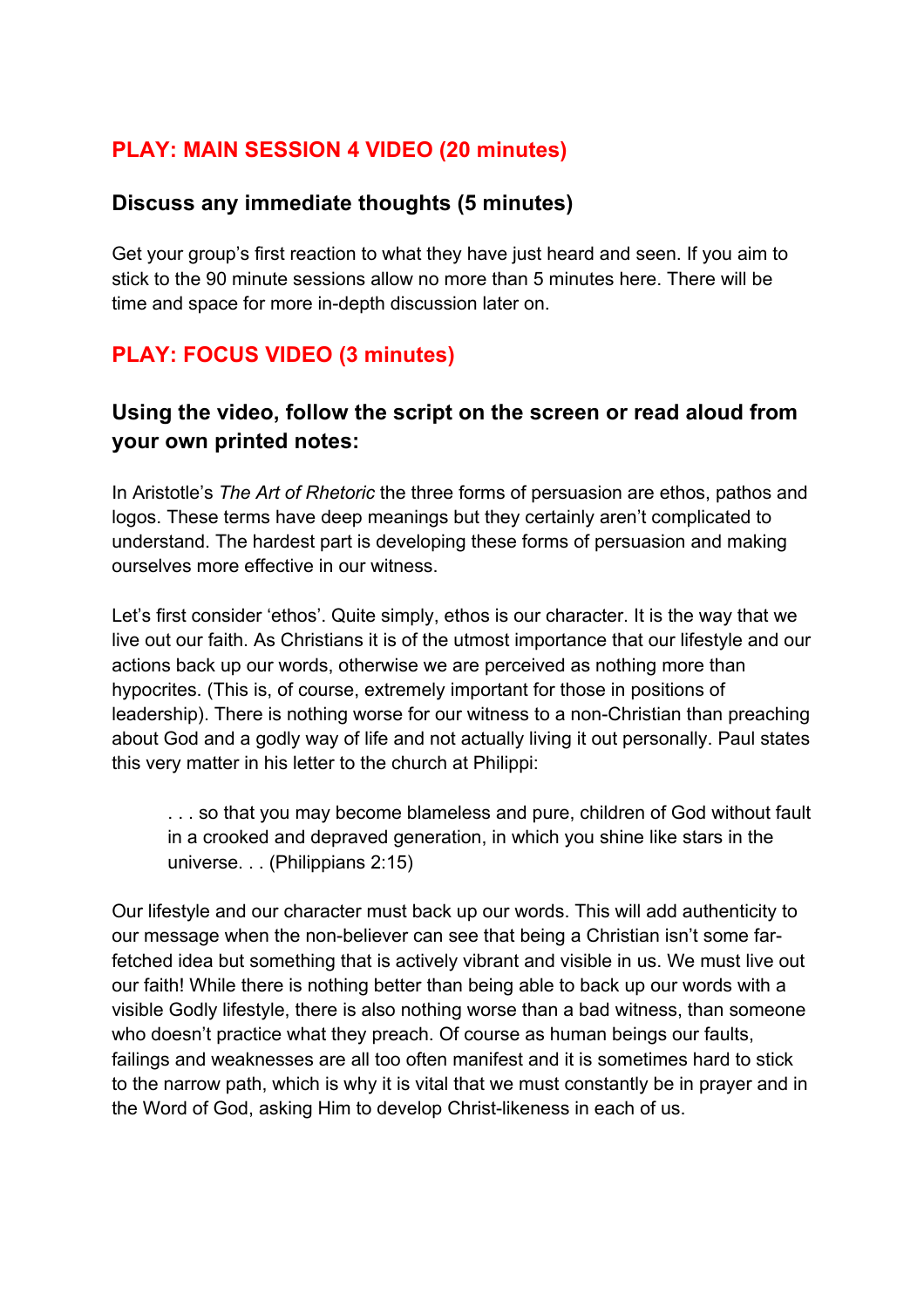Secondly, we must consider pathos. Pathos is very simply the compassion and love with which we communicate our message. The way in which we share the message of Salvation can influence the way in which it is received.

For instance, it is possible to share the Gospel with someone in the manner of an uncaring sales person anxious to get the numbers. It's easy for some overzealous evangelists to fall into this trap – seeking results and converts rather than being motivated by genuine love for an individual. When we witness concerning Christ it is vital that we do so for nothing other than the glory of God. As Peter emphasises, this must be done with love and compassion.

Always be prepared to give an answer to everyone who asks you to give the reason for the hope that you have. But do this with gentleness and respect . . . (1 Peter 3:15).

This verse is key. Give an answer, but always be aware of the importance of the manner in which you give it.

The final of Aristotle's forms of persuasion we should consider is logos. This is the 'words' that we say. It represents the content of the message that we are presenting to non-Christians. It is amazing how powerful words alone can be. They have the power to build someone up and tear someone down. They have the power to make a person happy or to ruin a person. In the same way the words of the Gospel are 'the power of God to Salvation . . .' (Romans 1:16). However it is important that the words we share are the true and full Gospel. God promises that whenever we speak His words that they will 'never return to me (God) void' (Isaiah 55:11). What a great promise! When we speak the words that God would have us speak they will *always* have an effect.

These three forms of persuasion are all vitally important. To conclude; we must share the Message of Salvation (logos) with a real and vibrant passion and love for the recipient (pathos) and further authenticate our message with the manner in which we live out our life (ethos).

### **Discussion (30 minutes) Use the questions to lead your group discussion**

- 1. Look at Galatians 5:22–23. How evident are these 'fruits of the Spirit' in your life?
- 2. Do you think that any of the three forms of persuasion in *The Art of Rhetoric* are more important than another? If so, why?
- 3. What is the danger of 'logos' without 'ethos'?
- 4. How can we live out our faith so that non-Christians take more notice?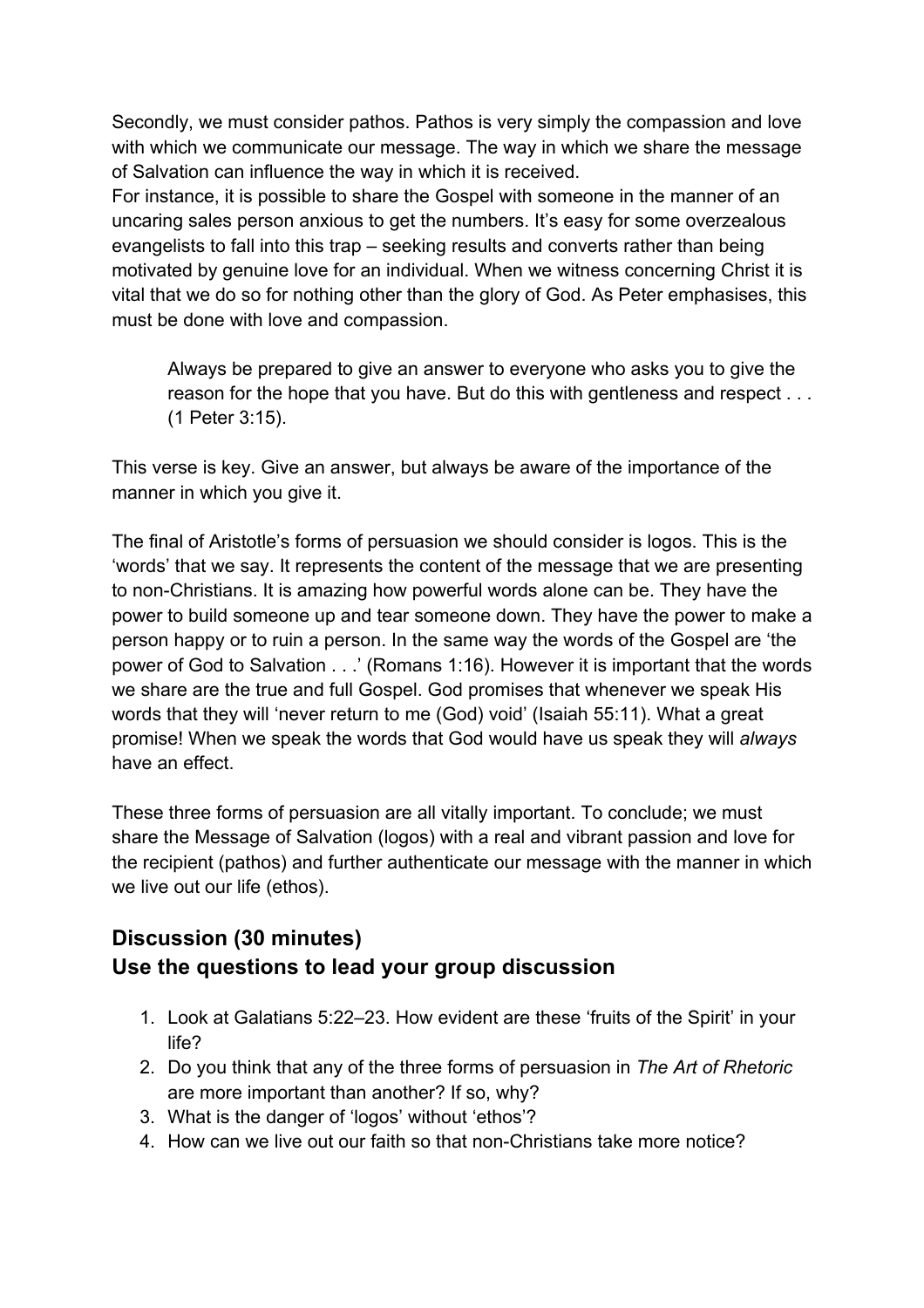### **Bible Parallel (25 minutes)**

Read Matthew 9:35–38

Verse 35 of Matthew chapter 9 summarizes the cycle of Jesus' ministry of teaching, preaching and healing, recalling a similar summary statement in Matthew 4:23–25. The compassion of Jesus is a repeated theme in the Gospels. Not only does He show compassion but He also admonishes His followers to extend the same mercies, especially to those in need. Jesus' ministry sprang up from a deep sense of compassion and sorrow in His heart when He saw the helpless state of those around Him and their inability to help themselves (v36).

Jesus then exposes the critical urgency of the call to mission by alluding to two images: sheep without a shepherd and a ripe harvest with few ready hands. Compassion must precipitate action. When Jesus saw a need, He always met it, because it moved His heart to do so. Notice also that Jesus' focus is not simply on the privation before Him, but on the amazing potential for harvest. The possibility of conversion and miraculous work of salvation is something that must be anticipated with expectancy – it all lies with God and is reaped through earnest prayer.

It has been said that outside the Lord's Prayer, Jesus doesn't often tell His followers what to pray for specifically. Yet in this instance He is very clear. Not only does He command His followers to pray for labourers to be sent out, but He makes them very aware of their responsibility to do so.

### **Further discussion and personal contemplation**

Jesus exhorts His followers to carry on His work. You may discover that *you* are an answer to your own prayer. Explore the weight given to Jesus' instruction to 'pray earnestly for the harvest and for labourers of the harvest' in your personal life and church life. Is there a regular call of compassion and urgency?

### **Close (3 minutes)**

Thank the group and remind everyone about the day, time and location of your next meeting. Encourage them to pick up a copy of the *Passion* book and to work through the personal *Reflect* questions (consider having some copies available to hand out). End the session, closing in prayer.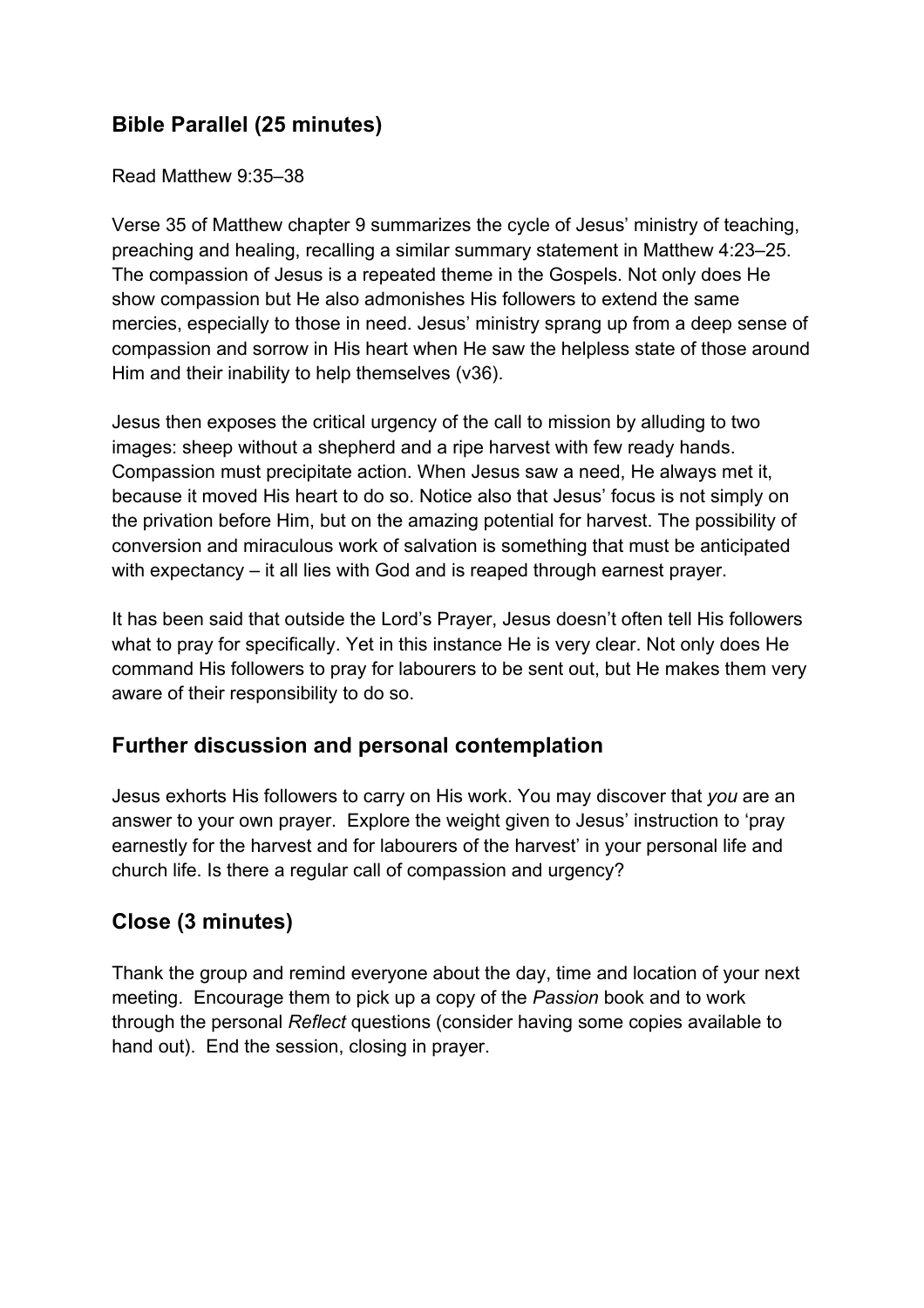# **START SESSION 5:**

# **SESSION 5**

# **KEY DEFINITIONS**

## **Before You Lead**

- Preview session 5 on the video.
- Review the Session Overview (see below).
- Gather the necessary materials and equipment.
- Pray for your group meeting. Ask God to lead, bless, and use this session to bring clear understanding of how we might put biblical truth into action.
- If possible, read chapters 12 to 13 of *Passion* by Tony Anthony.

### **Session overview**

### **Introduction and opening prayer (3 minutes)**

Welcome participants to the *Passion* course and introduce the title of the session: *Key Definitions.* Explain that Tony Anthony's teaching is presented through video featuring the author speaking live, as well as several animated segments. Begin with a short prayer.

### **PLAY: INTRODUCTION VIDEO (2 minutes)**

### **Using the video, follow the script on the screen or read aloud from your own printed notes:**

Imagine opening up the dictionary and finding more than thirty different definitions for the word you were looking for. It wouldn't be much help when you're seeking a definitive definition. When it comes to 'evangelism' it is important that we have the correct definition. After all, if we are confused about the meaning of the word and about our aims and objectives, how can we expect to effectively engage in it? With so many different ideas and definitions of what evangelism actually is, there is little wonder that Christians flounder and ultimately fail in any unified attempt to this most vital of Scripture-commissioned tasks.

### **PLAY: MAIN SESSION 5 VIDEO (20 minutes)**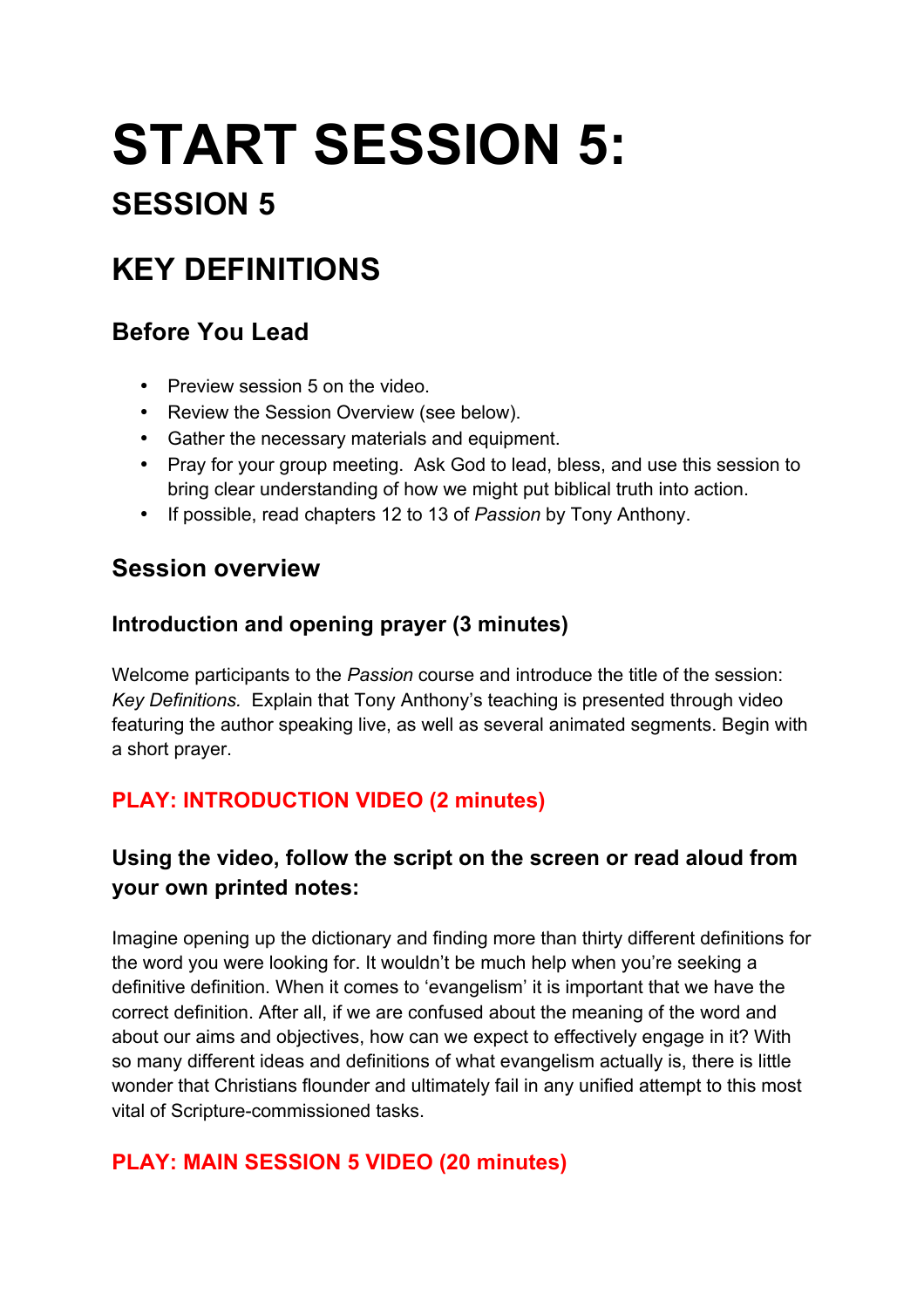### **Discuss any immediate thoughts (5 minutes)**

Get your group's first reaction to what they have just heard and seen. If you aim to stick to the 90 minute sessions allow no more than 5 minutes here. There will be time and space for more in-depth discussion later on.

### **PLAY: FOCUS VIDEO (3 minutes)**

### **Using the video, follow the script on the screen or read aloud from your own printed notes:**

As we have previously discussed, evangelism should be correctly defined as 'the act of announcing or spreading the Gospel'. This is something that *all* of us can be a part of. It's not just something for those gifted in speaking. It isn't just for those with the 'gift of evangelism' as described in Ephesians 4. No! It is the responsibility, and privilege, of *all* Christians to evangelise. Jesus said 'Go into all the world and preach the Gospel.' How can we imagine that we might be exempt from doing this, from sharing the good news. And why would we want to be exempt anyway? After all, the message that we have the joy of sharing with others is the same message that saved us from spiritual death, sin and Hell. Don't our friends, neighbours and acquaintances deserve the chance to make that same decision?

Remember, in sharing the Good news we must be mindful of the content of our message. As we've seen, there are four main topics that 'the Gospel' seems to cover:

- 1. Why we must be saved
- 2. How Jesus can save us
- 3. What we must do to be saved
- 4. The cost of discipleship

The content of the message is defined and clear, but there are many different ways in which we can take part in evangelism. We don't all need to be Billy Grahams. God created each of us as a unique individual with our own unique skills. This inevitably means that we can, and should, spread the Gospel in our own way with our own words and analogies, based on the Scriptures.

Some people find it difficult to articulate the Gospel message or to speak face-toface with anyone about their faith. In that case, use a tract. There's very little to stop us handing over – or even anonymously dropping – a piece of literature containing the message of the Gospel. This is still 'evangelism'.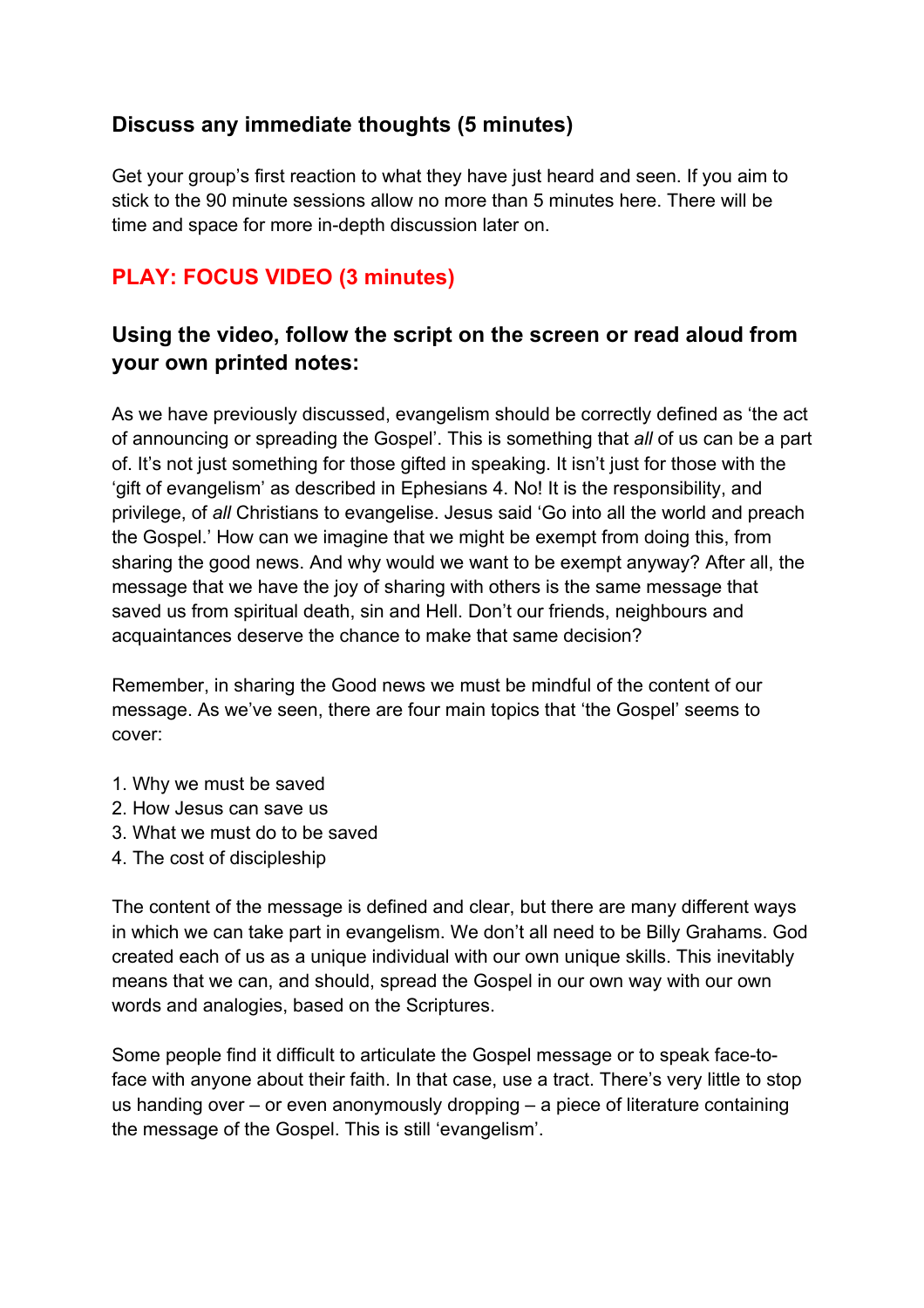There are many ways in which we can participate in the Great Commission. Few of us would consider ourselves natural orators, however, the Bible issues a good challenge to all:

Always be prepared to give an answer to everyone who asks you to give the reason for the hope that you have (1 Peter 3:15).

### **Discussion (30 minutes) Use the questions to lead your group discussion**

- 1. Why is it essential that the Church works with a shared definition of evangelism?
- 2. Consider the four topics the Gospel should cover. Can you think of scriptures that can be included in each of these sections?
	- 1. Why we must be saved (Romans 3:23; Romans 4:4-5; Romans 5:12)
	- 2. How Jesus can save us (John 3:16; Romans 5:8; Romans 6:23)
	- 3. What we must do to be saved (Matthew 16:24; Romans 10:9-10; Acts 3:19)
	- 4. The cost of discipleship (Mark 8:35; Luke 9:57-62; 1 Corinthians 6:20)
- 3. Discuss different methods of spreading the Gospel in different circumstances.
- 4. Think up some creative ways in which you could distribute tracts? E.g. phone booths, pay machines etc.
- 5. **An idea for homework:** Write out a Gospel presentation in your own words. Use the four topics mentioned above to help you structure it.

### **Bible Parallel (25 minutes)**

Read: Acts 17:22-34

Ignorance is bliss, but a little knowledge is a very dangerous thing. This is certainly the case with the people in Athens. They were lovers of wisdom who had sincere inklings about the existence of God, as demonstrated by their religious actions of worship. Yet, at the same time, they were admittedly ignorant of the God they were worshipping in relation to His ways, His nature and His message.

In proclaiming Christ, it is not enough to just acknowledge that there is a God. Rather it is essential to reveal, to the best of our ability, the comprehensiveness of God in His fullness as Creator, Redeemer, Sustainer and Judge. We cannot preach the cross without creation, or salvation without judgment.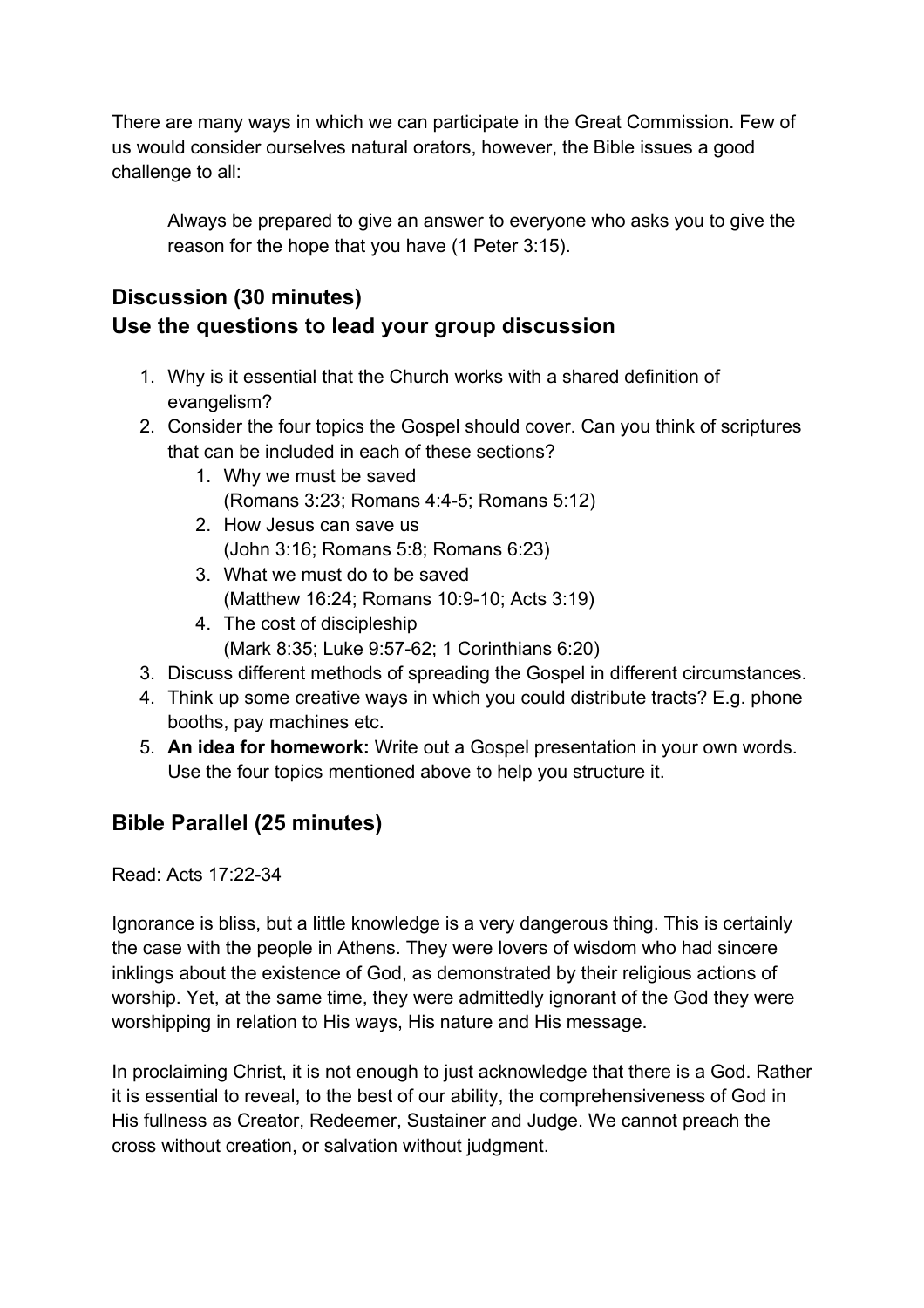Also, most obvious for the Christian believer is that our God is not like gold, silver or stone of which idols (gods) are made by human hands. Instead, He is living and it is through Him that we live, move and have our being. It is very important in our witness therefore that we try to demonstrate and speak of this so that if we are called to address our own 'Areopagus' we can point people back in repentance to the One true God and turn them from all forms of idolatry.

### **Further discussion and personal contemplation**

It is in human nature to seek God, and reach out to Him. This means taking on a completely different worldview. Discuss the current worldviews that present themselves in society today. Consider whether, rather than engaging in intricate debate on such subjects, you might instead be able to simply proclaim God and the truth of the Gospel.

### **Close in prayer (3 minutes)**

Thank the group and remind everyone about the day, time and location of your next meeting. Encourage them to pick up a copy of the *Passion* book and to work through the personal *Reflect* questions (consider having some copies available to hand out). End the session, closing in prayer.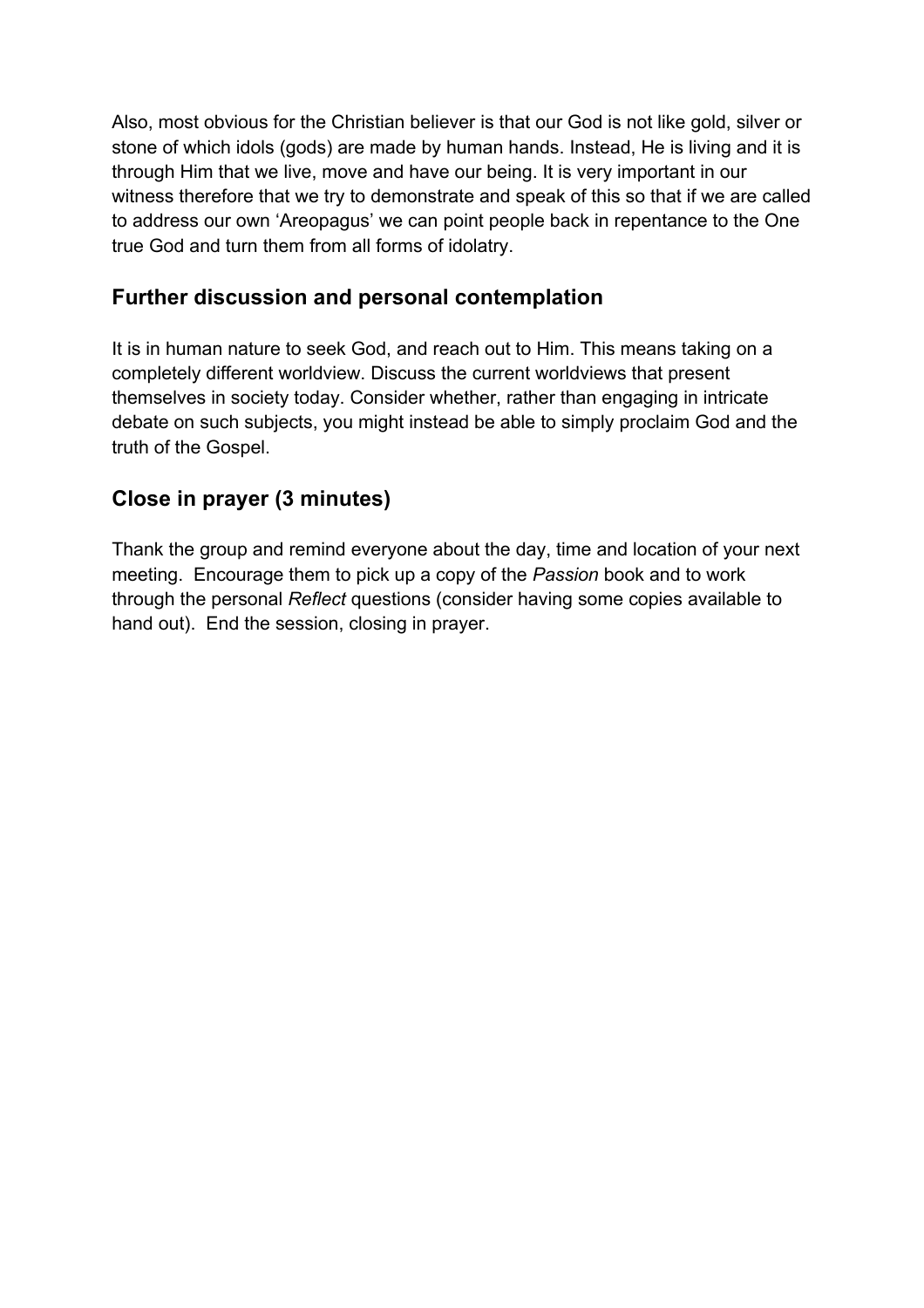# **START SESSION 6:**

# **SESSION 6**

# **KNOWING OUR ENEMY**

## **Before You Lead**

- Preview session 6 on the video.
- Review the Session Overview (see below).
- Gather the necessary materials and equipment.
- Pray for your group meeting. Ask God to lead, bless and protect each member of the group, and their family, as you prepare to further examine what prevents Christians from freely sharing the Good News of Jesus Christ.
- If possible, read chapters 14 to 15 of *Passion* by Tony Anthony.

## **Session Overview**

### **Introduction and opening prayer (3 minutes)**

Welcome participants to the *Passion* course and introduce the title of the first session: *Knowing our enemy*. Explain that the teaching is on a video that features the author, Tony Anthony, as well as several animated segments. Before you go any further make sure you begin with prayer.

### **PLAY: INTRODUCTION VIDEO (2 minutes)**

### **Using the video, follow the script on the screen or read aloud from your own printed notes:**

Throughout Scripture we are enlightened to the epic cosmic battle that has raged since the fall of man: good and evil, Heaven and Hell, God and His nemesis, the devil. The Bible uses a number of names to allude to the devil. He is called 'our adversary' (1 Peter 5:8), 'Beelzebub' (Matthew 12:24), the 'evil one' (John 17:15), 'Father of Lies' (John 8:44), 'the ruler of darkness', 'ruler of demons' and 'ruler of this world'. Why is this relevant to our discussion? A key strategy of any army's defence is to 'know the enemy'; to study their tactics and so be as prepared as possible to face the onslaught of attack.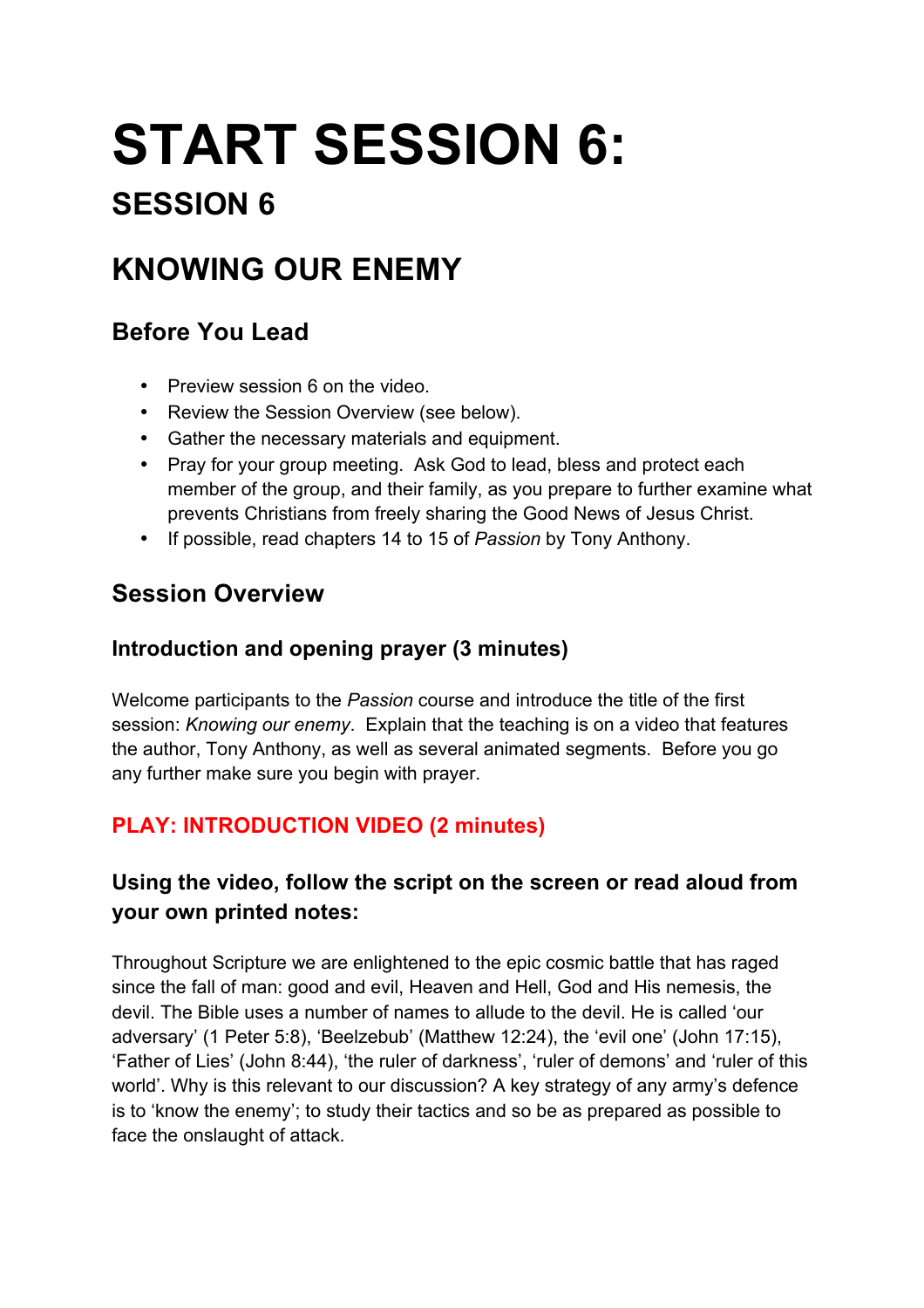### **PLAY: MAIN SESSION 6 VIDEO (20 minutes)**

### **Discuss any immediate thoughts (5 minutes)**

Get your group's first reaction to what they have just heard and seen. If you aim to stick to the 90 minute sessions allow no more than 5 minutes here. There will be time and space for more in-depth discussion later on.

### **PLAY: FOCUS VIDEO (3 minutes)**

### **Using the video, follow the script on the screen or read aloud from your own printed notes:**

For our struggle is not against flesh and blood, but against the rulers, against the authorities, against the powers of this dark world and against the spiritual forces of evil in the heavenly realms (Ephesians 6:12).

Can we be in any doubt that we are in flat out war? Why is Jesus so careful to explain the parable of the weeds in Matthew 13:37–39?

"The one who sowed the good seed is the Son of Man. The field is the world, and the good seed stands for the sons of the kingdom. The weeds are the sons of the evil one, and the enemy who sows them is the devil . . . ."

So what does the devil want? We can imagine that his aim is twofold. Firstly, he wants anyone who isn't yet a believer in the Lord to stay that way. If that fails and a person gives his or her life to Christ then his second aim comes into play: he wants to make those who believe in the Lord ineffective in their service for Him. He wants to make sure that we play no further part in bringing others to know God. He wants to shut us up and stop us from ever proclaiming the Gospel. To win a battle all the devil need do is bring the Christian to a point where they fail to recognise the war and see no need to fight this spiritual battle. It's a stealth attack that is largely going unnoticed by the Church, and is therefore deadly.

A well known comic strip features a little boy turning to his father, with a Bible in his hand, and saying to his dad: 'Daddy, I looked at the back and we win!' This is so true. We *do* have the advantage. When we look into the Scriptures we can see what is in store for the devil. Revelation tells us of the devil's pending fate:

And the devil, who deceived them, was thrown into the lake of burning sulphur, where the beast and the false prophet had been thrown. They will be tormented day and night forever and ever (Revelation 20:10).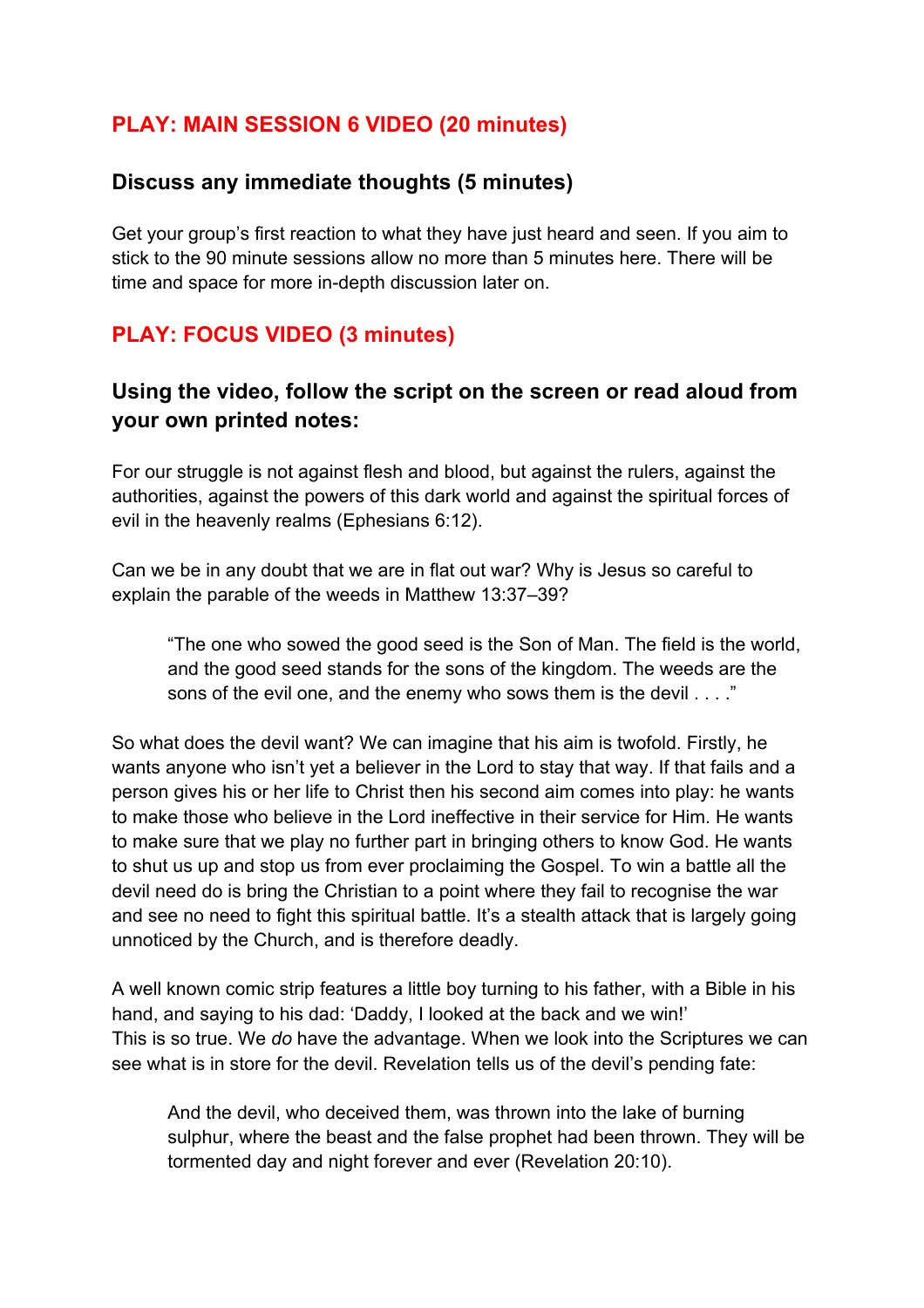Ultimately the devil is destined to perish. However, before that happens he is going to fight as hard as he can to bring other people to that same fate. He is going to fight to keep the eyes of the non-Christians blinded to the saving power of the Gospel. Matthew 24:14 gives us an indication of the end of days. It tells us that the Gospel '... . will be preached in the whole world as a testimony to all nations, and then the end will come.' At the end of days the devil will be thrown into that lake of fire. What greater motivation does he need, then, to stop us telling people about Jesus!

Where the Lord says that He is '... not wanting anyone to perish, but everyone to come to repentance' (2 Peter 3:9), the devil's plans are polar-opposite. He wants everyone in this world to perish with him and he doesn't want anyone to repent. It is our responsibility to share the message of redemption with the world. We are God's spokespeople in this lost and dying world. Are we going to stay silent or are we going to fight?

### **Discussion (30 minutes) Use the questions to lead your group discussion**

- 1. What does 1 Peter 5:8 tell us about the devil? How should we respond to this warning?
- 2. In the light of Matthew 24:14 (the fact that once everyone hears the Gospel the end will come), what do you think the devil does to stop Christians proclaiming the Gospel?
- 3. What do you think we can do to protect ourselves from the devil's schemes? Look at Ephesians 6:11–24 and 1 Peter 5:8–11
- 4. What courage can we take from 1 John 4:4? Consider making note of other similarly reassuring verses.

### **Bible Parallel (25 minutes)**

Read Genesis 3:1–19, 23–24 and Matthew 4:1–11, 17

These passages depict two of the greatest temptation scenes recorded in Scripture. Both also reveal and identify Satan as the 'tempter' who is sly, subtle and serious. As we examine the way Satan tempted both Adam and Eve and then Jesus, we note that temptation is almost always linked to our obedience. We can also draw similar parallels in the tactics employed by the 'tempter' who preys on 3 specific areas:

- 1. Physical Needs (Gen 1:6, Matt 4:2–3)
- 2. Pride (Gen 1:5, Matthew 4:6)
- 3. Power and Covetousness (Gen 1:6, Matthew 4:9)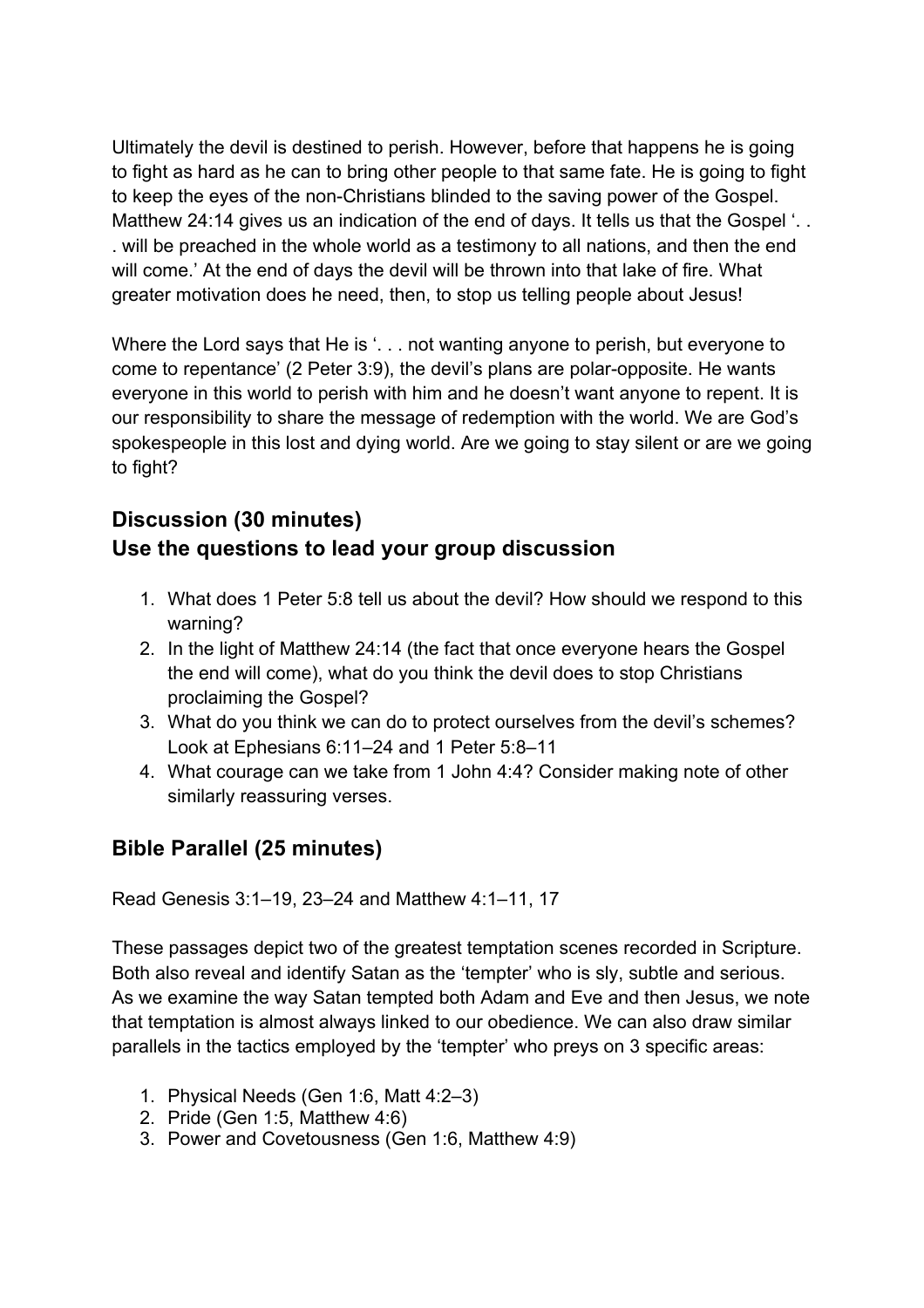The stark difference in these passages is found in the way we respond when tempted – whether we succumb to the scream for satisfaction of the flesh or whether we keep our eyes firmly fixed on the Father.

In Genesis 1, a single command was defied by a single temptation that led to a single devastating result. By contrast, in Matthew 4, Jesus sees through Satan's trap in all three instances (verses 4, 7, 10) and accordingly models for us that being satisfied in God is better than being satisfied in any other thing this world has to offer. He answers each time, tackling each temptation, with His knowledge of Scripture, so embracing only His mission – the way of the cross.

Hebrews refers to Jesus as the one who has been tempted in every respect, just as we are – yet He led a life without sin (Hebrews 4:15). Christ leaves us an example that we should aim to follow His steps (1 Peter 2:21) and walk in the same way as He walked (1 John 2:6).

### **Further discussion and personal contemplation**

Temptations are not merely an instrument to make us commit sin. More so, they serve as distractions from achieving the purpose to which God has called us. Matthew 4 tells us that after three unsuccessful attempts to entice Jesus in the wilderness, Satan leaves and immediately Jesus moves out to begin His ministry. Discuss the significance of how this impacts the call of God upon your life to be a light in the world and identify the things that can possibly serve to distract you from your central vocation.

### **Close (3 minutes)**

Thank the group and remind everyone about the day, time and location of your next meeting. Encourage them to pick up a copy of the *Passion* book and to work through the personal *Reflect* questions (consider having some copies available to hand out). End the session, closing in prayer.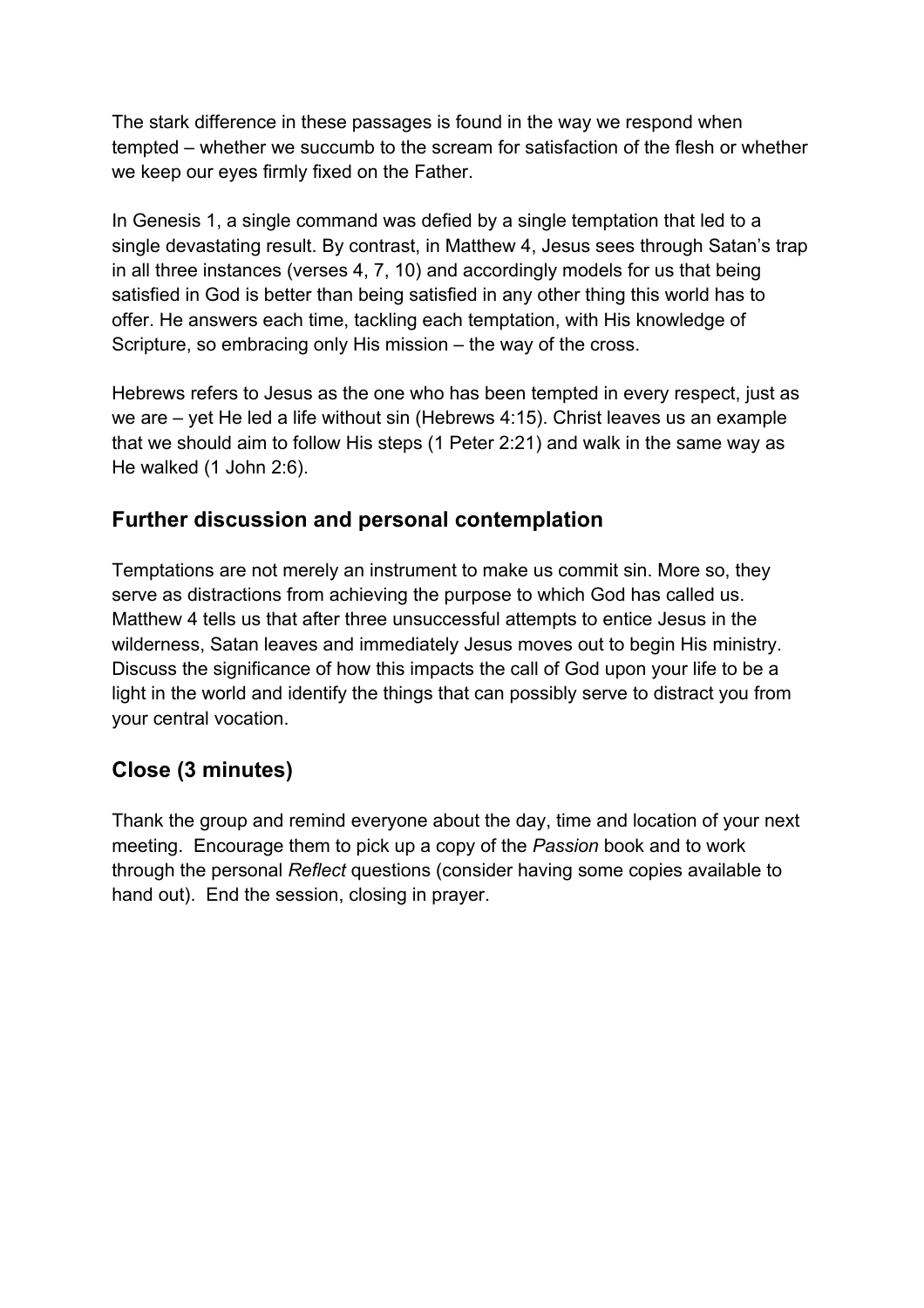# **START SESSION 7:**

# **SESSION 7**

# **TRUTH & ERROR**

## **Before You Lead**

- Preview session 7 on the video
- Review the Session Overview (see below).
- Gather the necessary materials and equipment.
- Pray for your group meeting. Ask God to lead and enlighten the group regarding spiritual war so they might engage in the battle with renewed strength and confidence.
- If possible, read chapters 16 to 17 of *Passion* by Tony Anthony.

## **Session Overview**

### **Introduction and opening prayer (3 minutes)**

Welcome participants to the *Passion* course and introduce the title of the session: *Truth & Error*. Explain that the teaching is on a video that features the author, Tony Anthony, as well as several animated segments. Before you go any further make sure you begin with prayer.

### **PLAY: INTRODUCTION VIDEO (2 minutes)**

### **Using the video, follow the script on the screen or read aloud from your own printed notes:**

As Christians our desire, more than anything else, is to see people won for the Lord. To see God's kingdom expanded on this earth is our prayer. We pray and long for those who we love to come to know the Lord as their own personal Saviour. Yes, this is our utmost desire but it is important to recognise that, when it comes to winning souls, we need to leave that to the Maker. We are called to 'Go into all the world and preach the Gospel'. We are not told to 'Go into the world and save souls'. This is the work of someone much more powerful than us. As God's servants we have been entrusted with the proclamation of the Gospel. What an amazing privilege that God chooses to use us in the process of another coming to know Him.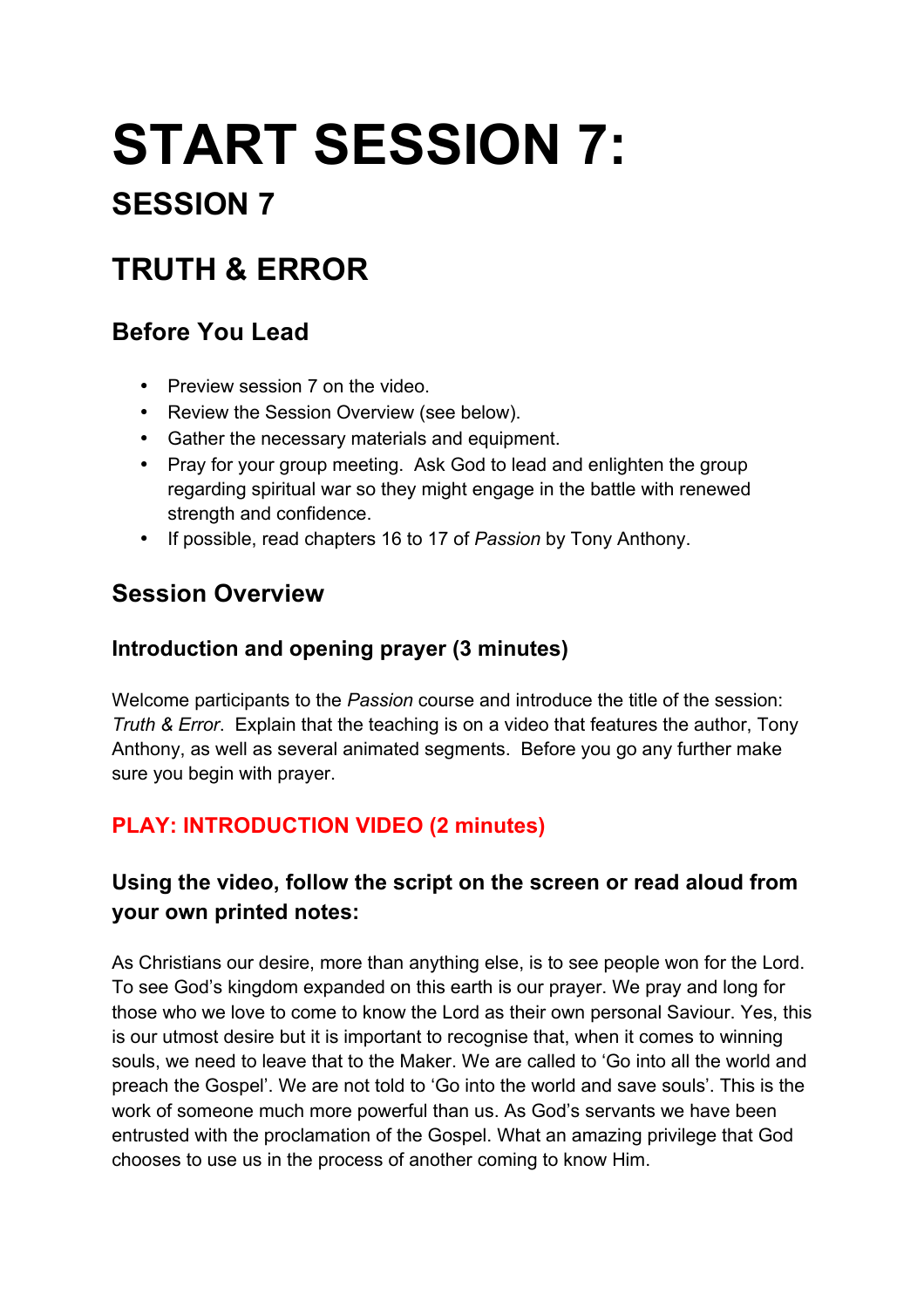We have already seen the importance of working with the correct definition of 'evangelism'. The devil exerts great cunning and stealth attack in us to thinking that evangelism is something that it isn't.

Why does this happen so easily? It's because there is often a lot of *truth* mixed in with a small amount of *error*. 'Evangelism is the winning of souls.' This statement sounds very credible. But is it? Is this really the true definition of evangelism? What are the effects of Christians believing that this is the case?

### **PLAY: MAIN SESSION 7 VIDEO (20 minutes)**

### **Discuss any immediate thoughts (5 minutes)**

Get your group's first reaction to what they have just heard and seen. If you aim to stick to the 90 minute sessions allow no more than 5 minutes here. There will be time and space for more in-depth discussion later on.

### **PLAY: FOCUS VIDEO (3 minutes)**

### **Using the video, follow the script on the screen or read aloud from your own printed notes:**

Most people hate failure. We do anything to avoid it. Yet when we approach evangelism believing it to be the 'winning of souls', we set ourselves on a *pass* or *fail* endeavour. When people think they are going to fail they do one of two things. The first reaction is we give up. We avoid putting ourselves in a position where it is possible to fail. In this case, we don't share the Gospel because we don't believe (possibly based on past experience) that we are capable of persuading a person to give their life to Christ. We quit, so the Gospel goes unproclaimed. The second reaction to the possibility of failure is that we preach a Gospel that is 'seeker friendly'. We may leave out the topic of judgement and Hell and just talk about the 'good stuff'. We may even preach falsehood such as, 'Come to God and your troubles will end', 'come to God, He'll make you rich', 'Come to God and life will be perfect.' So the Gospel is compromised because we want to make sure that we 'succeed' in evangelism. The desperate reality, however, is that people are reacting to something that isn't the truth. They are coming to God under false pretences and this has serious consequences. This is the danger that arises when we think of evangelism as the winning of souls. Yet the Bible states that salvation belongs to the Lord. Whether in the Old Testament, where it refers to the salvation of the nation of Israel (Jeremiah 3:23), or in the New Testament and the redemptive act of Jesus Christ, we can only conclude that the work of Salvation is not ours. It is Christ's and His alone.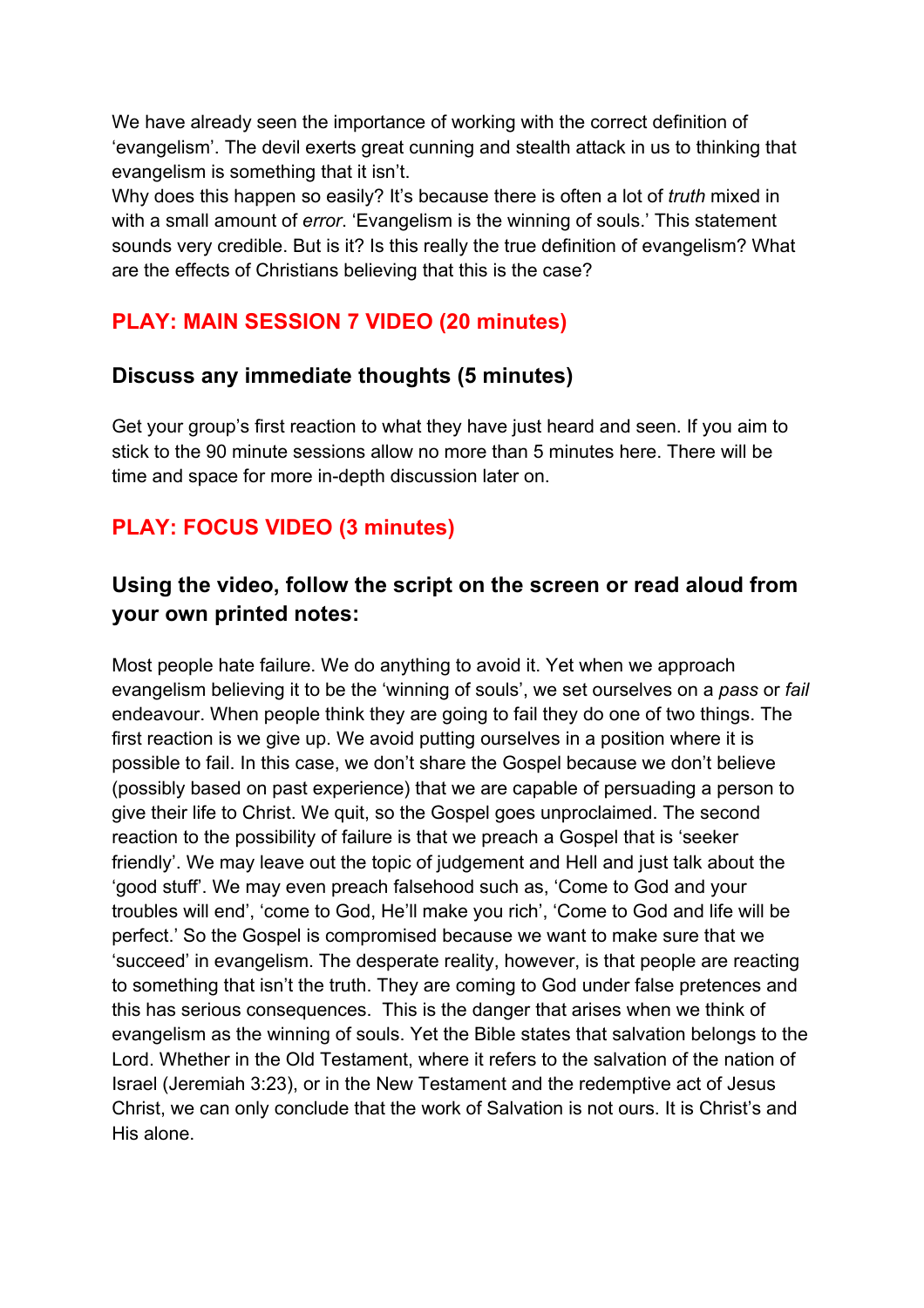'From the Lord comes deliverance' Psalm 3:8 (NIV) or, as reported in the NKJV, 'Salvation belongs unto the Lord.'

Is there not immense relief and comfort in this? When it comes to people being saved from Hell to eternity in Heaven with the Father that work is all of God. We *cannot* save a soul. Our task is to communicate the message of Salvation to the unsaved and then pray that the Spirit of the Lord would convict them and draw them to commit their lives to Him. So it is impossible to fail in evangelism!

Once we see that evangelism is not the winning of souls but rather the pure and simple task of announcing and spreading the Gospel then we, as the body of Christ, can work together with the same vision, the same goal and desire to reach the whole of this world with the message of the Good News. It's a team effort and it needs all players on the pitch!

### **Discussion (30 minutes) Use the questions to lead your group discussion**

- 1. What are the dangers of calling evangelism 'the winning of souls'?
- 2. The emphasis of this teaching has shown to us that only God can make things grow (1 Corinthians 3:6, 7). In light of this how do you interpret Proverbs 11:30 that says, "The fruit of the righteous is a tree of life, and he who wins souls is wise."
- 3. Is it wrong for us to want to win souls in our evangelism efforts?
- 4. How does it feel to know that our job is purely and simply 'to announce or spread the Gospel'?
- 5. Why is it important that there is unity of thought concerning evangelism?

### **Bible Parallel (25 minutes)**

Read Mark 4:3–20; Matthew 13:31–33

Both of these passages reveal to us that the growth of God's kingdom is gradual and mysterious. It doesn't occur all at once. It also is beyond our comprehension. Furthermore, these passages stress the divine power of the seed, i.e. the 'word of the kingdom'.

Jesus' emphasis here is particularly on the hearers in receiving the seed of the gospel. The seed is always good. Its growth however, is determined on the type of soil it falls on. In the same manner, the full experience and transforming impact of the Gospel is contingent on the receptivity of people's hearts to God. A genuinely attentive heart will determine whether the seed will have its desired fruit bearing effect in a person's life.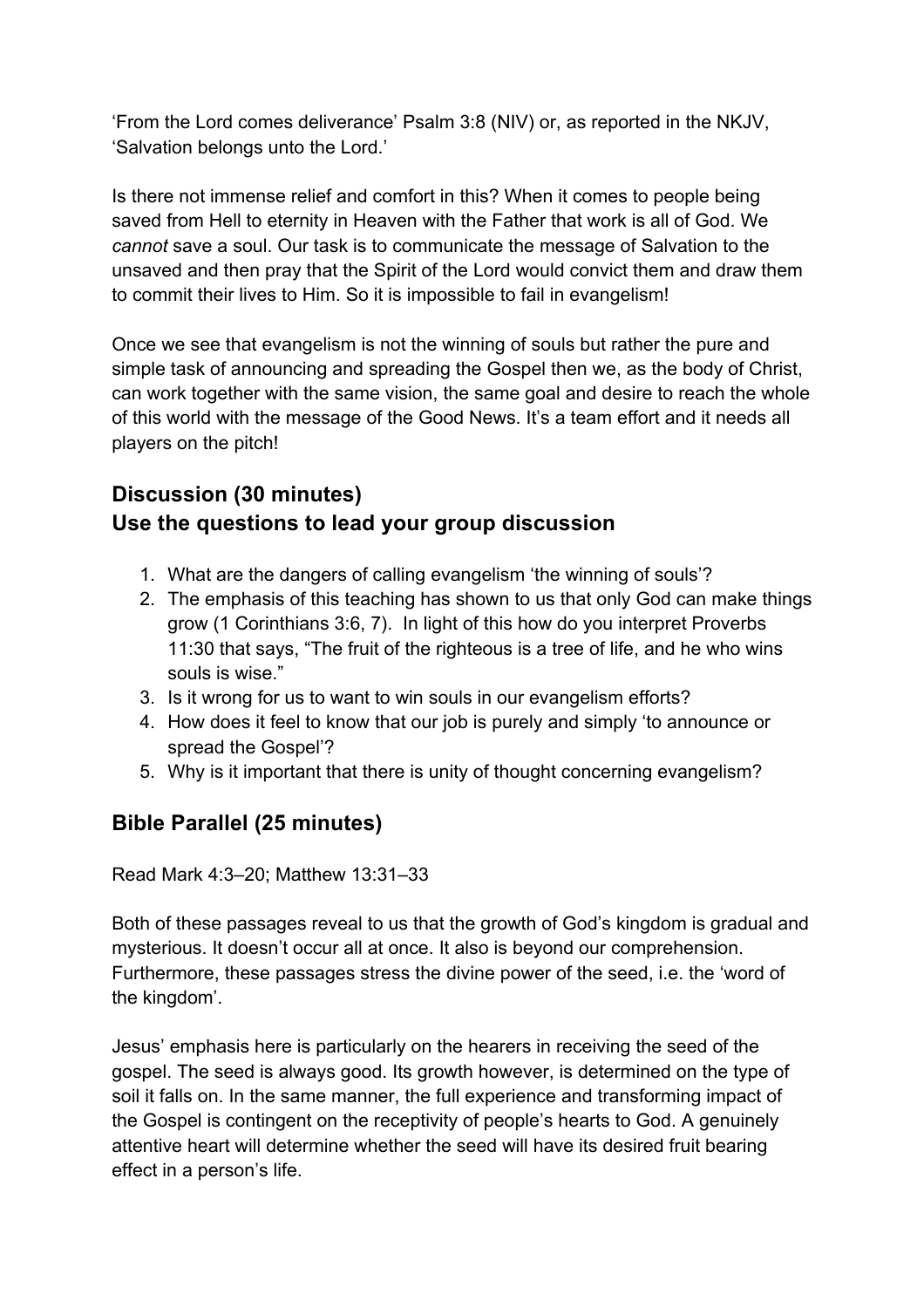People respond differently depending on their readiness to receive the Gospel. Thus, it is not in our hands as 'sowers' to control the speed or determine God's timing for growth. God does not call us to be 'goal orientated' measuring how successful we are as sowers through the number of conversions. God only commands us to preach the Gospel to all nations. The *results* belong to Him alone. Our task is simply to scatter the seed and nourish it and reap the harvest. Growth is ultimately God's imperative.

Linked to this is the remarkable contrast Jesus draws in the image of a mustard seed – the smallest of all the seeds but in its final stages of growth producing a tree as large as 8–12 feet. In the light of the expansion of God's kingdom, do not despise the start of small beginnings for they have the potential to gradually turn into remarkable growth, becoming an avenue of mighty blessing. What may seem to be insignificant to our eyes now will reap significant abundance in time to come. Small becomes great when God is at work. So the kingdom of God may seem unimpressive at first, but appearances can be deceptive because no one can ignore it at the end. We must be patient and remember that, very often, human valuation ultimately misses the point!

### **Further discussion and personal contemplation (5 minutes)**

The Gospel changes everything. We can have real confidence in its power. Discuss what it means to be a 'sower' and what our expectations of this role should entail. Consider how this new mind-set enhances and influences our desire to witness to those around us.

### **Close (3 minutes)**

Thank the group and remind everyone about the day, time and location of your next meeting. Encourage them to pick up a copy of the *Passion* book and to work through the personal *Reflect* questions (consider having some copies available to hand out). End the session, closing in prayer.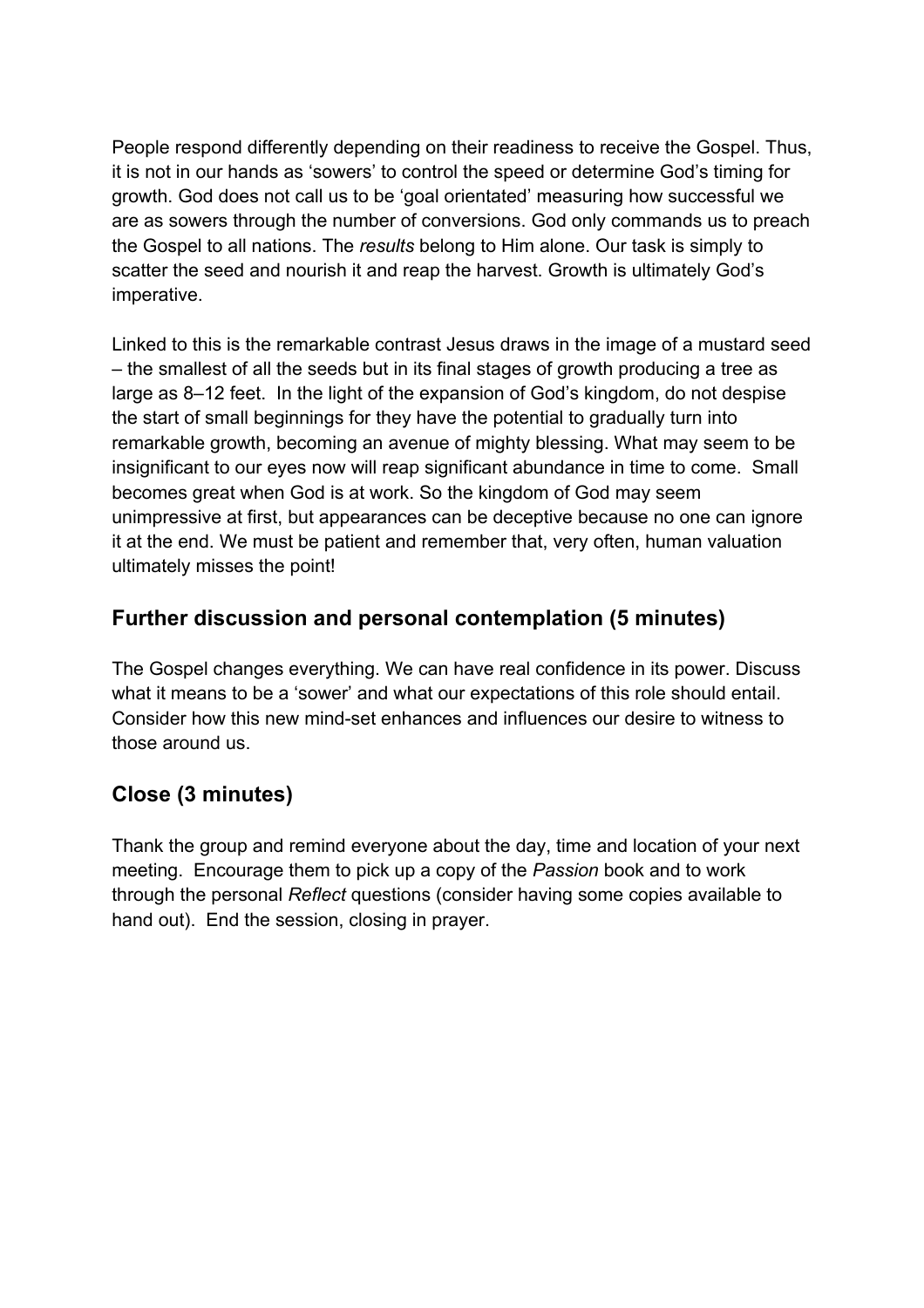# **START SESSION 8:**

# **SESSION 8**

# **MUD**

## **Before You Lead**

- Preview session 8 on the video.
- Review the Session Overview (see below).
- Gather the necessary materials and equipment.
- Pray for your group meeting. Ask God to inspire the members of the group so that they embrace the study with vigour and hunger to learn more and become effective in witness and evangelism.
- If possible, read chapters 18 to 19 of *Passion* by Tony Anthony.

# **Session Overview**

### **Introduction and opening prayer (3 minutes)**

Welcome participants to the *Passion* course and introduce the title of the session: *MUD*. Explain that the teaching is on a video that features the author, Tony Anthony, as well as several animated segments. Before you go any further make sure you begin with prayer.

## **PLAY: INTRODUCTION VIDEO (2 minutes)**

### **Using the video, follow the script on the screen or read aloud from your own printed notes:**

As human beings we can't help but respond when someone does something kind for us. Someone holds a door open, or gives way in traffic when they don't have to: We feel good. We feel just a little better about the world. A friend calls to say you have been on their mind, they have been praying for you and wondering if you need any help with anything. It's a lovely thing. We warm to their attention. Maybe there have been times when someone has paid a bill or offered accommodation. Such random acts of kindness are a real blessing and thankfully many Christians are very good at this kind of thing. There are many good, caring people in the world but when, as followers of Christ, we engage in such activities and gestures they can also act as great witness to the kind of people we are and the compassion we have for others,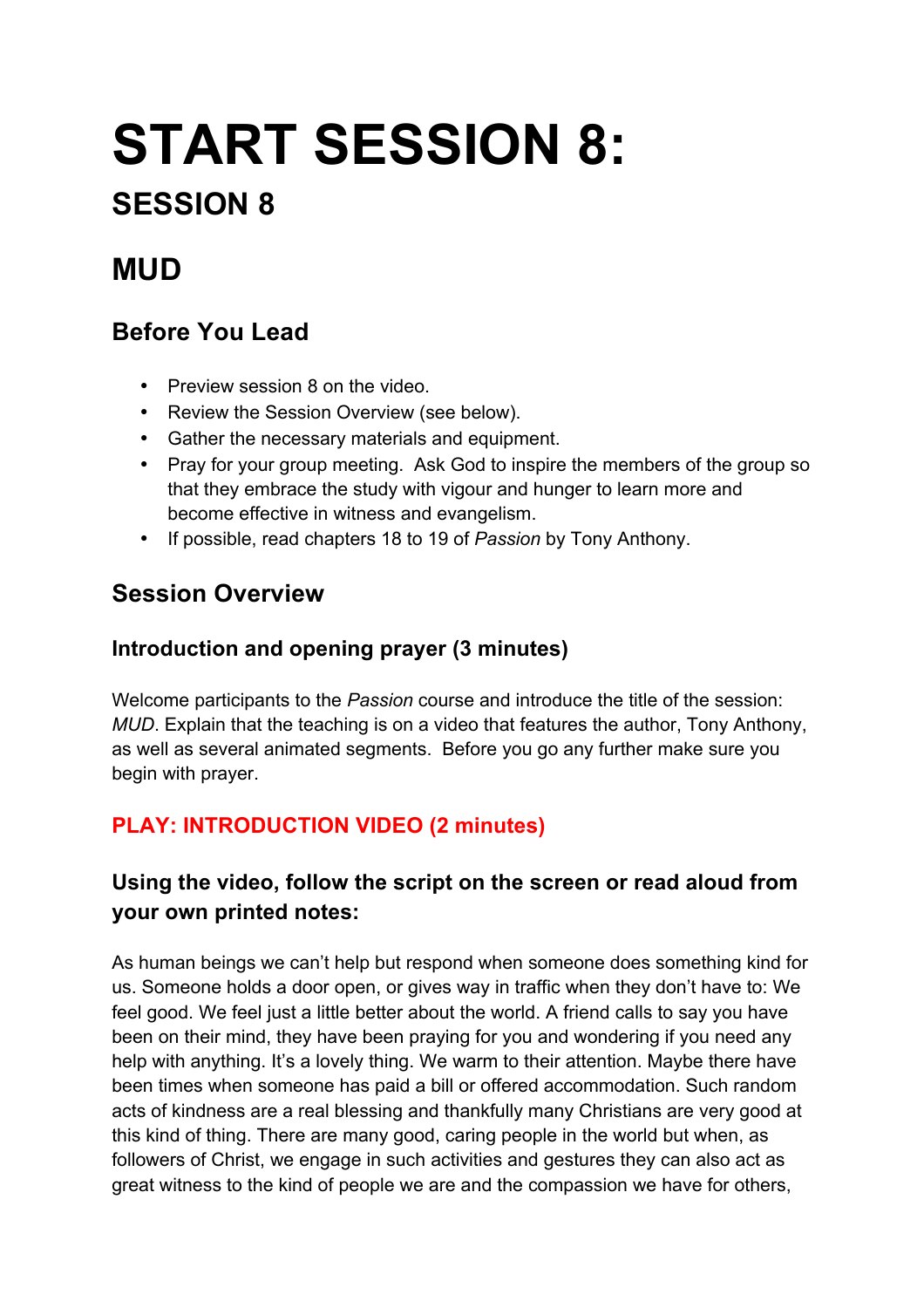*because of our Christian faith*. In turn, a person might be drawn into exploring what we believe. Based on our good witness there may be many others who are drawn closer to God.

But the question inevitably has to be asked: 'When we engage in acts of kindness toward others, is this evangelism?'

### **PLAY: MAIN SESSION 8 VIDEO (20 minutes)**

#### **Discuss any immediate thoughts (5 minutes)**

Get your group's first reaction to what they have just heard and seen. If you aim to stick to the 90 minute sessions allow no more than 5 minutes here. There will be time and space for more in-depth discussion later on.

### **PLAY: FOCUS VIDEO (3 minutes)**

### **Using the video, follow the script on the screen or read aloud from your own printed notes:**

Every good and perfect gift is from above, coming down from the Father of the heavenly lights, who does not change like shifting shadows (James 1:17).

The Lord gave and the Lord has taken away; may the name of the LORD be praised (Job 1:21).

God, in love and mercy, blesses us greatly and it's a wonderful thing when we give to others in return. Yet whilst we are serving the community in our soup kitchen we only need look down the road and see that many non-Christians are engaged in other similarly 'good' activities. Whether they believe it or not we know that every human being is created with something of the image of God in them (Gen 1:26). It's therefore natural then that people of other faiths or of no faith at all, are equally zealous in their endeavours to help and appease the suffering of others.

Remember again the correct definition of evangelism: 'The act of proclaiming or spreading the Gospel.' How does this fit with our good deeds and acts of kindness? The answer is surely that it can, sometimes does and really should, but when there is no proclamation of the Gospel, any act of kindness is just that, and that alone. It is *not* evangelism.

The book of James handles this topic extremely well. It talks a lot about faith and works.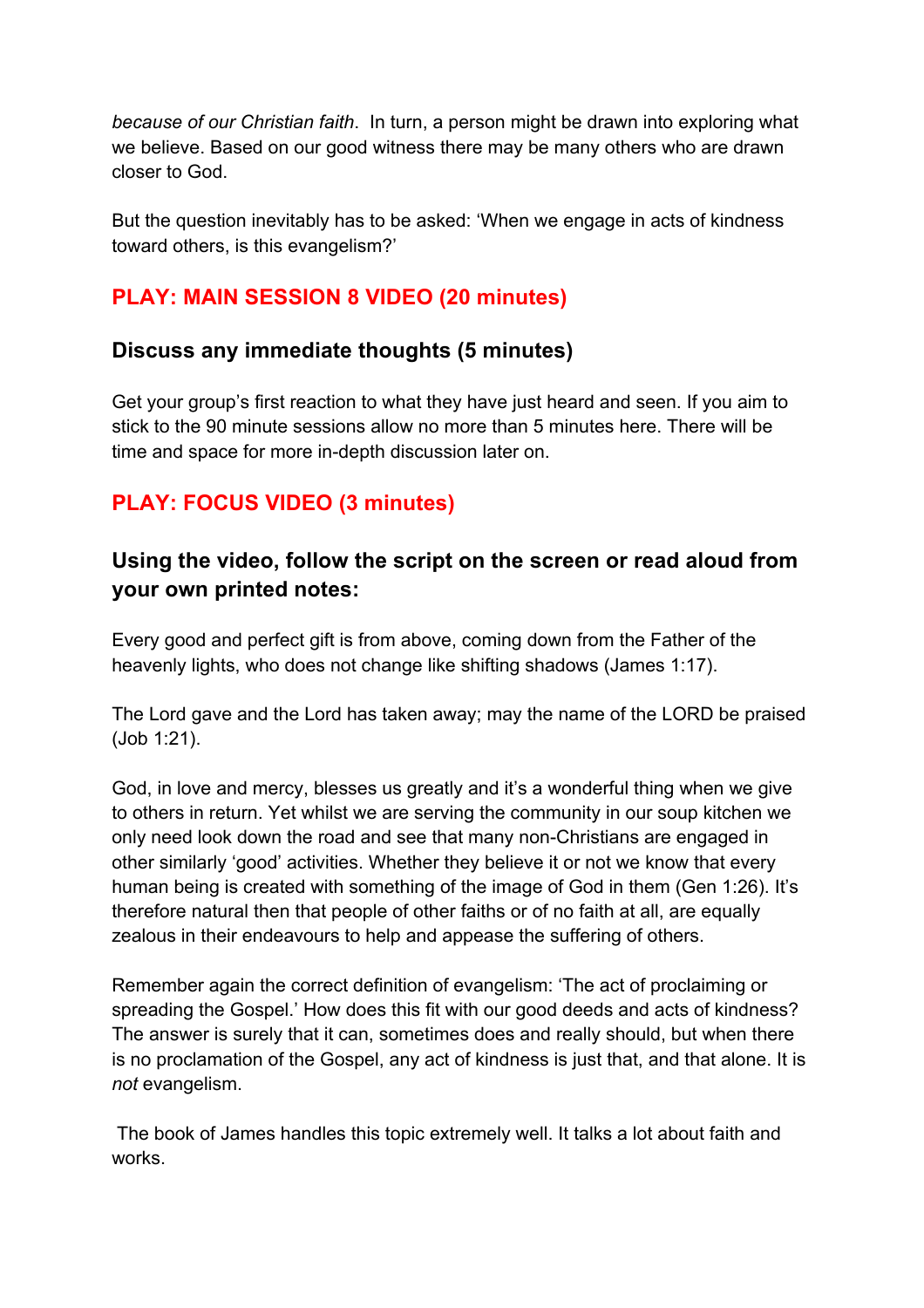What good is it, my brothers, if a man claims to have faith but has no deeds? Can such faith save him? Suppose a brother or sister is without clothes and daily food.

If one of you says to him, 'Go, I wish you well; keep warm and well fed,' but does nothing about his physical needs, what good is it? In the same way, faith by itself, if it is not accompanied by action, is dead (James 2: 14–17).

Good works are vital to the Christian life. However, the danger comes when we call our good works evangelism. Once again the devil is smiling at the thought that Christians believe good works are evangelism. When Christians consider their good deeds to be evangelism the Gospel is left un-proclaimed. Meanwhile Christians believe themselves to be 'doing evangelism' when they are caring for others so they don't even consider or recognise the need to go further and share the Gospel.

Every good and perfect gift is from above, coming down from the Father of the heavenly lights, who does not change like shifting shadows (James 1:17).

God has given us so much. The Bible is His love story for us and we are the continuation of that story in the here and now. Our compassion for others is rooted in our very being which is made in His image. We have an abundance of wealth, both physical and spiritual. So when we share our physical wealth we must also consider the higher value of sharing our spiritual wealth. What greater gift can we give another than an introduction to their salvation?

### **Discussion (30 minutes) Use the questions to lead your group discussion**

- 1. Take time to make note of the many blessings in your life and how you might share more with others.
- 2. What are the consequences of calling good works evangelism?
- 3. In what practical ways could you combine good works and the spreading of the Gospel? E.g. Handing out Gospel tracts with free drinks at a community fete.
- 4. Read the book of James 2:14-26 making special note of the verses that talk about the importance of faith and works.

### **Bible Parallel (25 minutes)**

Read 2 Corinthians 9:6–15, Matthew 5:16 and Hebrews 13:16

These portions of Scripture talk about doing good in order to bring about a response of thanksgiving to God by those who received the blessings through our good works.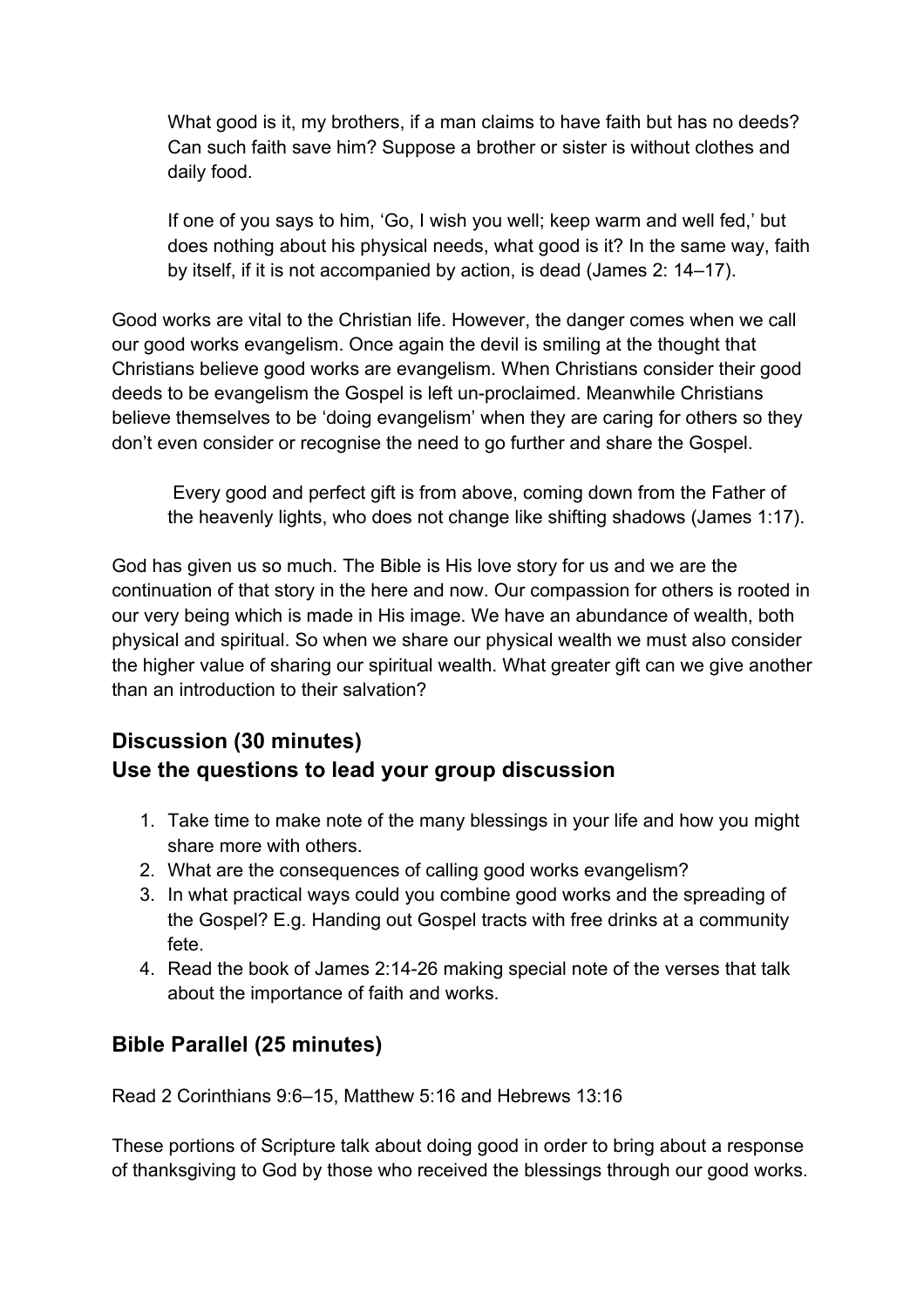We read in Hebrews that God is well pleased with our sacrifices when we 'do good' and share what we have with those in need. But we must bear in mind the difference between bread and seed mentioned in 2 Corinthians 9:10. Bread is for consumption. Seed is for sowing. And when seeds are sown in obedience to the Good News, it will bring forth a harvest for the kingdom. In other words, our acts of good works to the needy and the poor should not be focused purely on their physical needs but also their greater spiritual need of a Saviour.

So while we look for opportunities to give alms to help the poor and needy, are we also performing our priestly duty of proclaiming the Gospel in season and out, to heal the broken hearted, bring sight to the blind and set free those who are oppressed?

### **Further Discussion and personal contemplation**

We must differentiate what Scripture deems as our 'good works' from the other charitable efforts of non-believers. Discuss how our good works, offered in the name of God, bring opportunities for sharing the Gospel?

### **Close (3 minutes)**

Thank the group and remind everyone about the day, time and location of your next meeting. Encourage them to pick up a copy of the *Passion* book and to work through the personal *Reflect* questions (consider having some copies available to hand out). End the session, closing in prayer.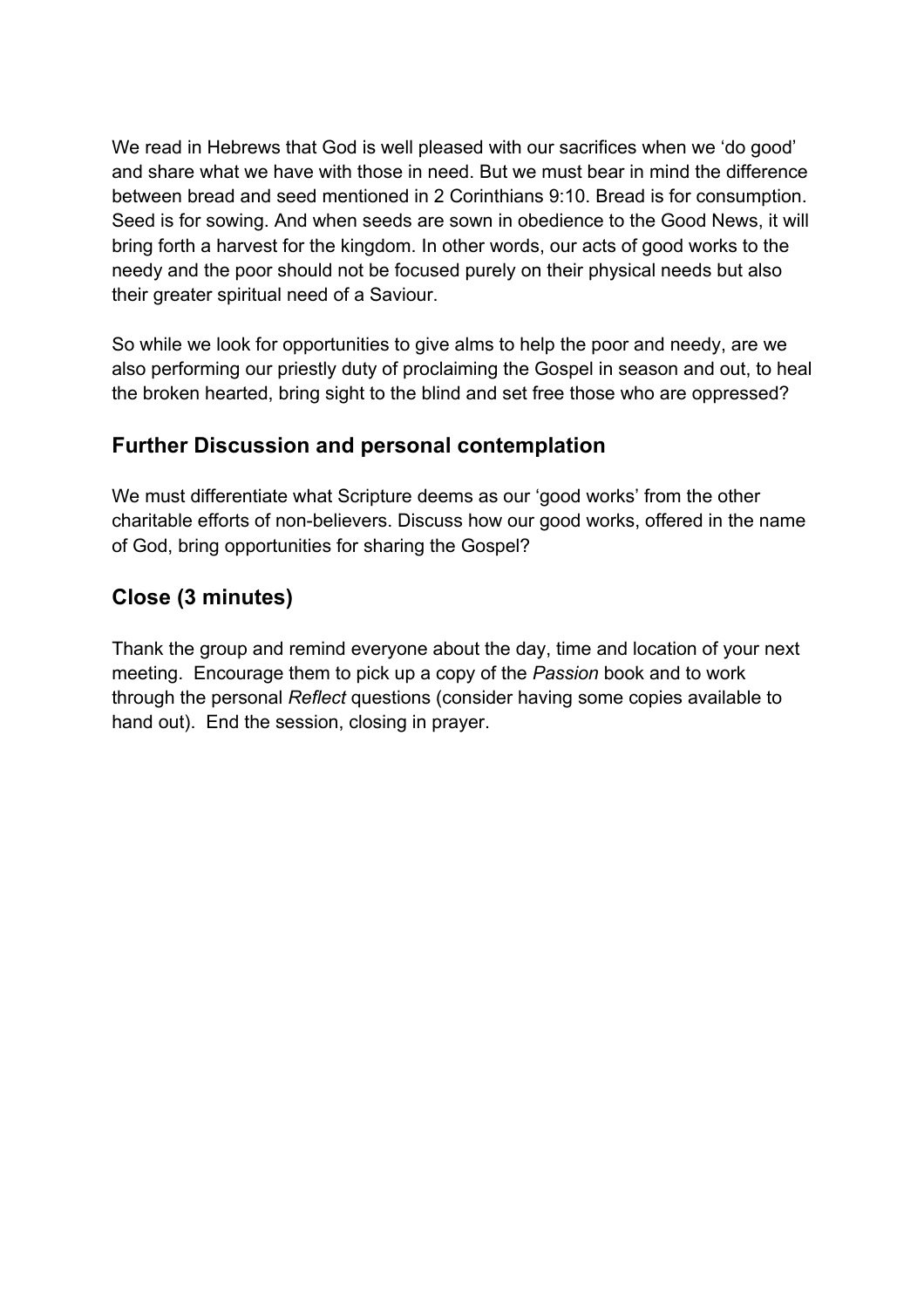# **START SESSION 9:**

# **SESSION 9**

# **THE FIFTH COLUMN**

## **Before You Lead**

- Preview session 9 on the video.
- Review the Session Overview (see below).
- Gather the necessary materials and equipment.
- Pray for your group meeting. Ask God to lead, bless and use this session to challenge each person to recognize their freedom in Christ and to actively trust His guidance as they seek to become more active in sharing the Gospel.
- If possible, read chapter 20 of *Passion* by Tony Anthony.

# **Session Overview**

### **Introduction and opening prayer (3 minutes)**

Welcome participants to the *Passion* course and introduce the title of the session: *Fifth Column*. Explain that the teaching is on a video that features the author, Tony Anthony, as well as several animated segments. Before you go any further make sure you begin with prayer.

### **PLAY: INTRODUCTION VIDEO (2 minutes)**

### **Using the video, follow the script on the screen or read aloud from your own printed notes:**

'Evangelism is a process . . . '

Many Christians wouldn't think twice about this statement. As previously discussed, the cunning of the Great Deceiver is to disguise error and falsehood so close to the believer's heart that they fail to see the deception. How often do we hear people in church talking about 'steps' in evangelism as though it is a gradual process, something that takes place over time? But consider our true definition of evangelism:

*The proclaiming of the Gospel* (Go into all the world and preach the Gospel, Mark 16:15)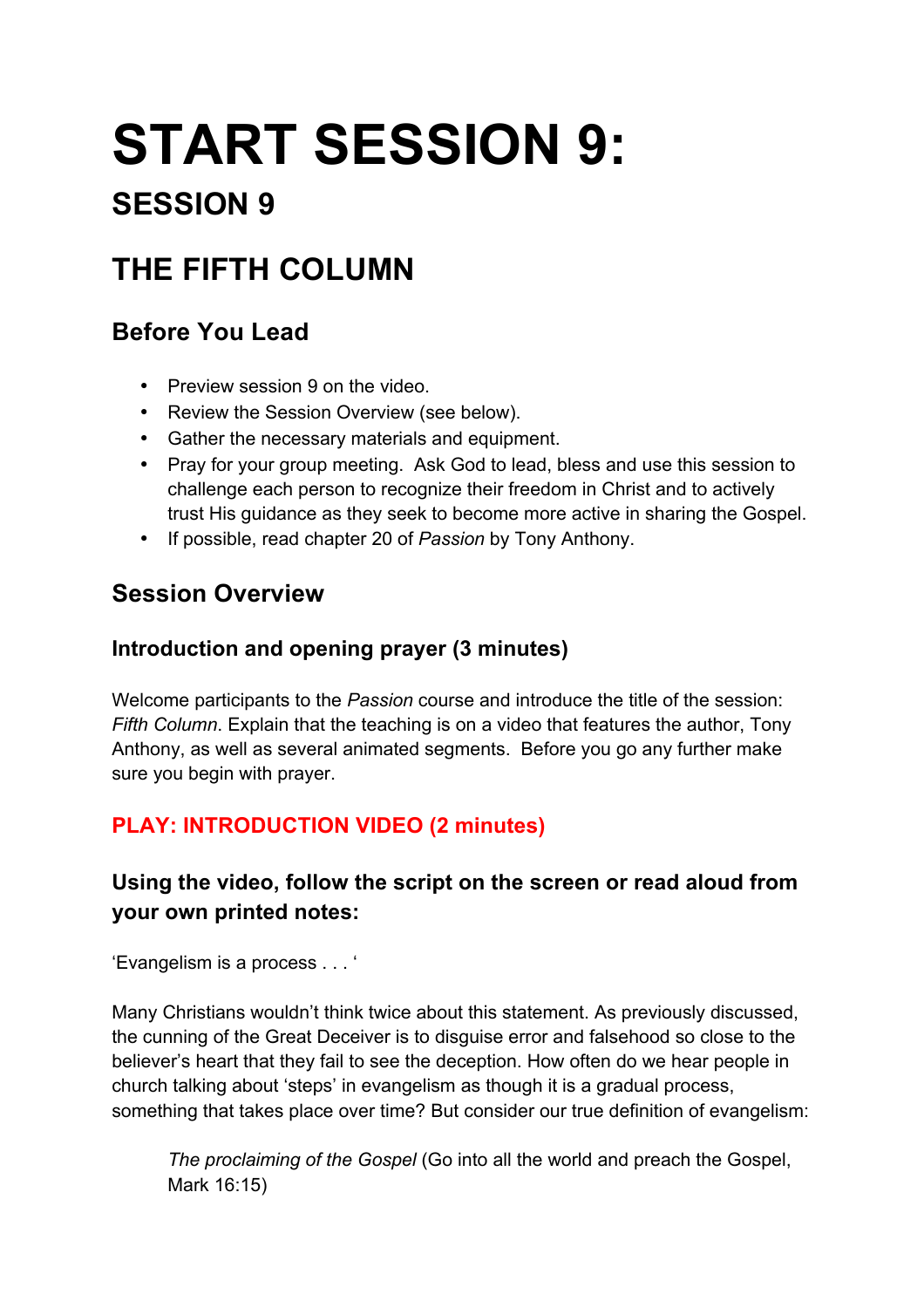When you put these concepts together there is an obvious dichotomy. The proclamation of the Gospel is an *event*. You either do it, or you don't. It happens, or it doesn't. There is no *process*.

The error here is very similar to the previously discussed belief that any activity that draws a person closer to God is evangelism. In most cases there are plenty of 'warm-up' factors that do indeed draw a non-believer closer to Salvation. Such things are vital 'ploughing' activities, but unless the Gospel is given, the event of evangelism has not taken place. Ploughing activities are not evangelism and must not be viewed or discussed as such for fear of detracting from the actual, true act of giving a person the Gospel.

When our eyes are opened to this little deception we can begin to recognise the damage that it causes. If Christians believe evangelism to be a process it is almost inevitable that many will engage only in the 'niceties' of the process. Again we come back to our good works, our 'outreach' to non-believers. Outreach it may be, but evangelism it isn't. And while we're feeling good about our soup kitchens, housing shelters and coffee mornings the Gospel is still, by and large, being left, untold.

### **PLAY: MAIN SESSION 9 VIDEO (20 minutes)**

### **Discuss any immediate thoughts (5 minutes)**

Get your group's first reaction to what they have just heard and seen. If you aim to stick to the 90 minute sessions allow no more than 5 minutes here. There will be time and space for more in-depth discussion later on.

### **PLAY: FOCUS VIDEO (3 minutes)**

### **Using the video, follow the script on the screen or read aloud from your own printed notes:**

In Scripture the spreading of the Gospel is often referred to in terms of sowing seeds. When a farmer goes out into the field to sow the seed he goes out with the intention, quite simply, to 'sow the seeds'. The farmer understands that when it comes to sowing seeds it is an event, not a process. He goes out to his field and he either sows the seed or doesn't sow the seed. Seed-sowing is *not* a process. OK, it is a job that takes place over time, but it is still an *event*, not a *process*. Notice the way Paul talks in his first letter to the Corinthians:

*I planted the seed, Apollos watered it, but God made it grow (1 Corinthians 3:6).*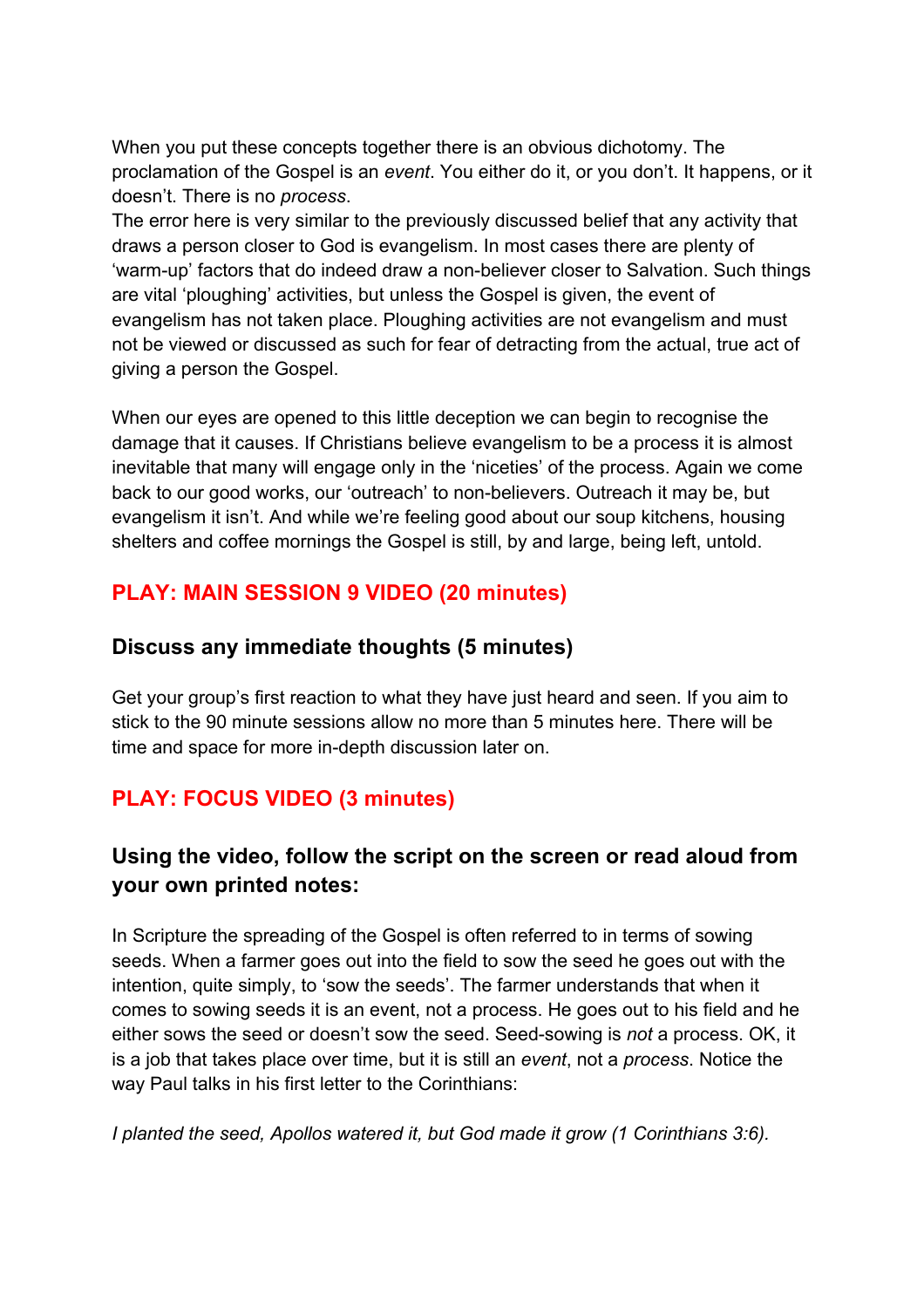Paul *planted* the seed. He shared the Gospel. In this verse we can also see a process. The process is that of someone coming to know the Lord as his Saviour and it was done by the hand of God. We know that Paul was a great evangelist. His mission was to preach the Gospel (Acts 9:20; Romans 15:19,20; 1 Corinthians 9:16- 19; 1 Timothy 2:7; 4:6, 11-16).

This brief verse in 1 Corinthians 3:6 celebrates the working together of two men committed to the proclamation of the Gospel, committed to drawing others to Christ. We learn a little of Apollos in Acts 18: 24–28. Apollos was a man 'who spoke with great fervour and taught about Jesus accurately . . . (verse 25). The Scripture then goes on to report,

. . . he was a great help to those who by grace had believed. For he vigorously refuted the Jews in public debate, proving from the Scriptures that Jesus was the Christ (Acts 18:27).

So we can see here that Apollos' role was that of teacher and encourager, one who could perhaps clarify and discuss issues that had been introduced by Paul. He was 'watering the seed.'

Like Paul and Apollos, we are called to sow and called to water. Undoubtedly a big part of our job as the body of Christ is also to 'plough', to prepare the way so that the soil is ready to receive the seed. But let us remind ourselves of the important truth that, when it comes to 'growing' and 'harvesting' this is the work of the Lord.

Drawing a person to Christ is a process but evangelism is an event. God desperately wants His followers to go out into the fields (world) because they are ripe for harvest:

Then he said to His disciples, "The harvest is plentiful but the workers are few. Ask the Lord of the harvest, therefore, to send out workers into His harvest field" (Matthew 9:37-38).

Jesus knows about the different ways in which people react and respond to the Gospel. This is described in Matthew 13:1–9. Can we read that 'parable of the sower' and picture ourselves as the sower? How liberating when we do so knowing that the germination and the 'growing' of those seeds is purely the business of God and the supernatural working of the Holy Spirit!

### **Discussion (30 minutes) Use the questions to lead your group discussion**

1. Review the dangers of this wrong definition: Evangelism is a process not an event.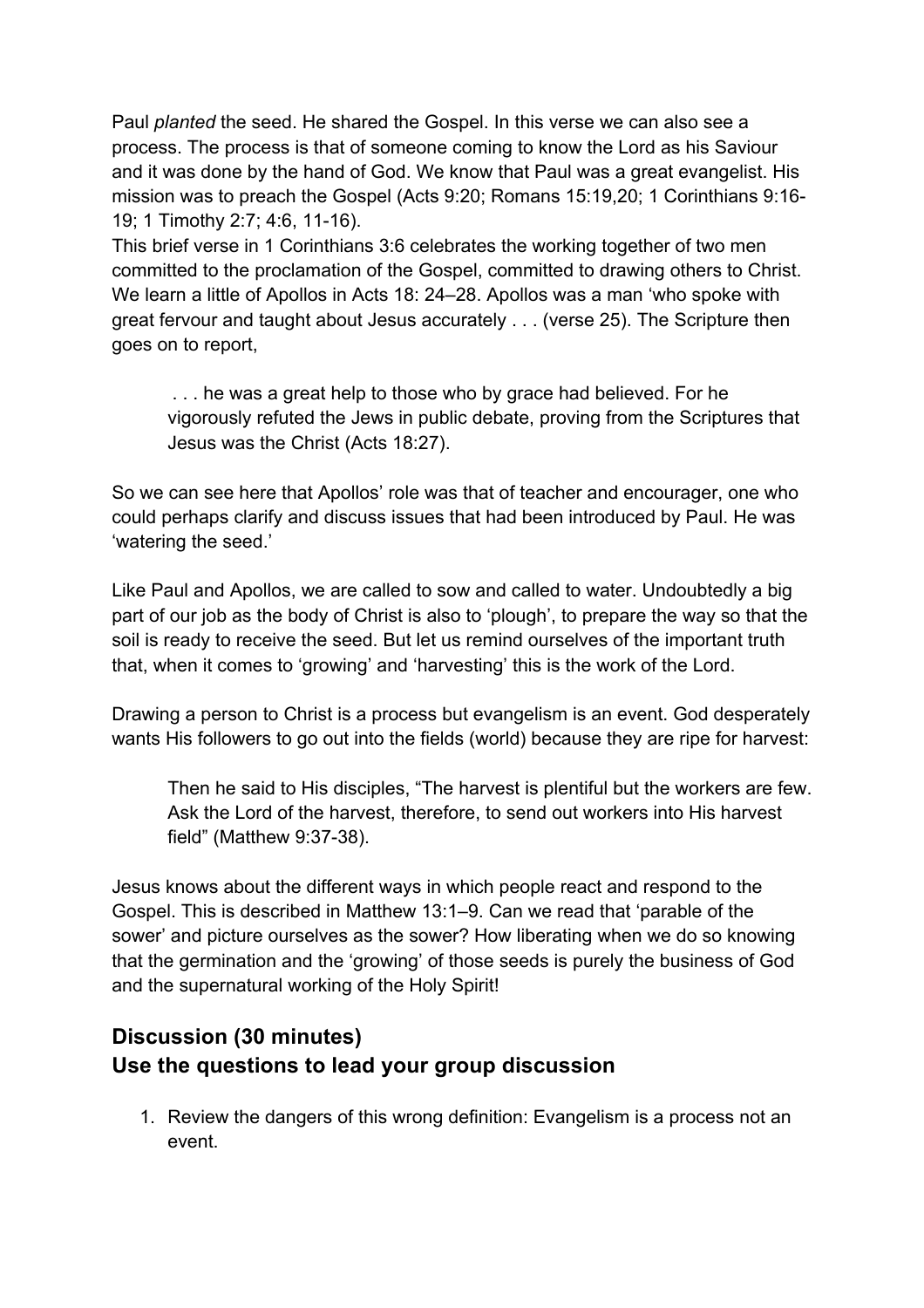- 2. Read the parable of the sower in Matthew 13:1–9 and reflect on some of your own experiences of people's different responses to the Gospel.
- 3. Discuss things, other than the hearing of the Gospel, which can be part of the process of drawing someone to Christ. What are some of the 'watering' activities you could do?
- 4. Has this study challenged your own views of evangelism as an event or process?

### **Bible Parallel (25 minutes)**

Read Mark 4:26-29

This story told by Jesus illustrates what the kingdom of God is like. It begins with the seed because inherent in the seed is life. The farmer has to intentionally plant the seeds in the field and when the seeds are sown onto ready soil, they will germinate and sprout and bring forth life, independent of the farmer.

The Gospel is like a seed that must be sown. It demands an intentional act of sharing or communicating the Good News of Jesus Christ. Just like the farmer, we must speak forth the story of salvation and of repentance from sin and the sacrificial death of Jesus Christ on the cross to bring transformation, righteousness and new life. The seed of the Gospel *must* be planted so that it will germinate and grow and ripen for harvest.

### **Further discussion and personal contemplation**

Sharing the Gospel does not have to be in a formal setting from the pulpit or done by way of a structured script. Any believer, anywhere, can plant the Gospel seed. Discuss the various situations and opportunities that lend themselves for sharing the Gospel. Share some of your personal evangelism experiences where you know you planted a seed for the Gospel.

### **Close in prayer (3 minutes)**

Thank the group and remind everyone about the day, time and location of your next meeting. Encourage them to pick up a copy of the *Passion* book and to work through the personal *Reflect* questions (consider having some copies available to hand out). End the session, closing in prayer.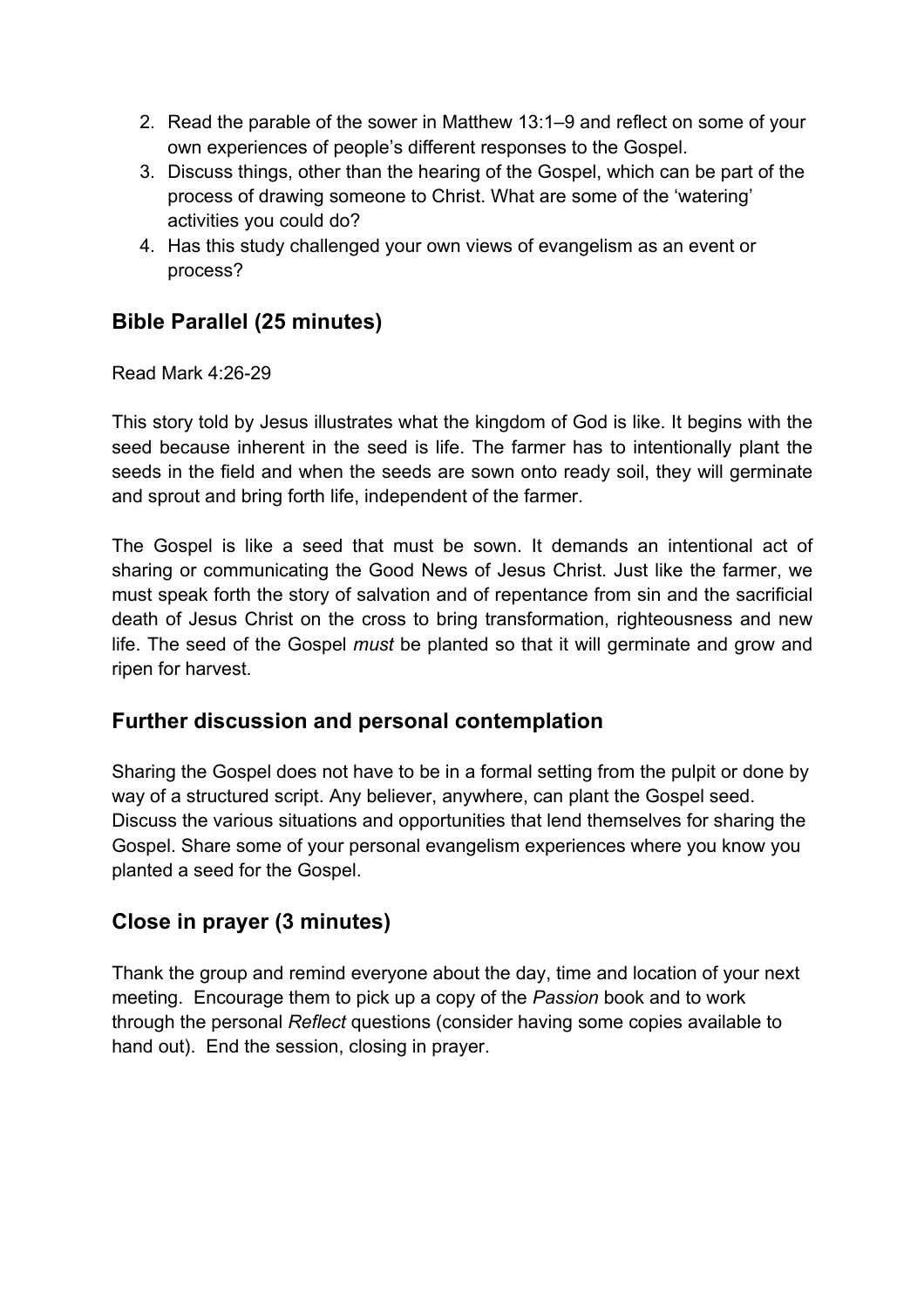# **START SESSION 10:**

# **SESSION 10**

# **STEPS TO SUCCESS**

## **Before You Lead**

- Preview session 10 on the video.
- Review the Session Overview (see below).
- Gather the necessary materials and equipment.
- Pray for your group meeting. Ask God to lead, bless, and use this session to challenge and encourage each person to understand what the purpose and priority of their lives should be, so that they can naturally and effectively communicate their faith to others.
- If possible, read chapters 21 to 22 of *Passion* by Tony Anthony.

### **Session Overview**

### **Introduction and opening prayer (3 minutes)**

Welcome participants to the *Passion* course and introduce the title of the session: *Steps to Success*. Explain that the teaching is on a video that features the author, Tony Anthony, as well as several animated segments. Before you go any further make sure you begin with prayer.

### **PLAY: INTRODUCTION VIDEO (2 minutes)**

### **Using the video, follow the script on the screen or read aloud from your own printed notes:**

We are on a mission. We have a job to do. In the previous sessions we have examined the term evangelism and explored some of the 'wrong definitions' of the word and the consequent dangers of the deception that is rife in the Church. Now that we are clear and that our eyes are opened to the stealth attacks of the Great Deceiver we must fully embrace the mission before us. There are many amazing endeavours open to us in this world, some more attainable than others: climb Mount Everest, sail the world in a canoe, swim across the Atlantic, scale the Great Wall of China . . . . Jesus offered a mighty challenge when He commanded, 'Go into all the world and preach the good news.' Surely this should be the greatest endeavour of all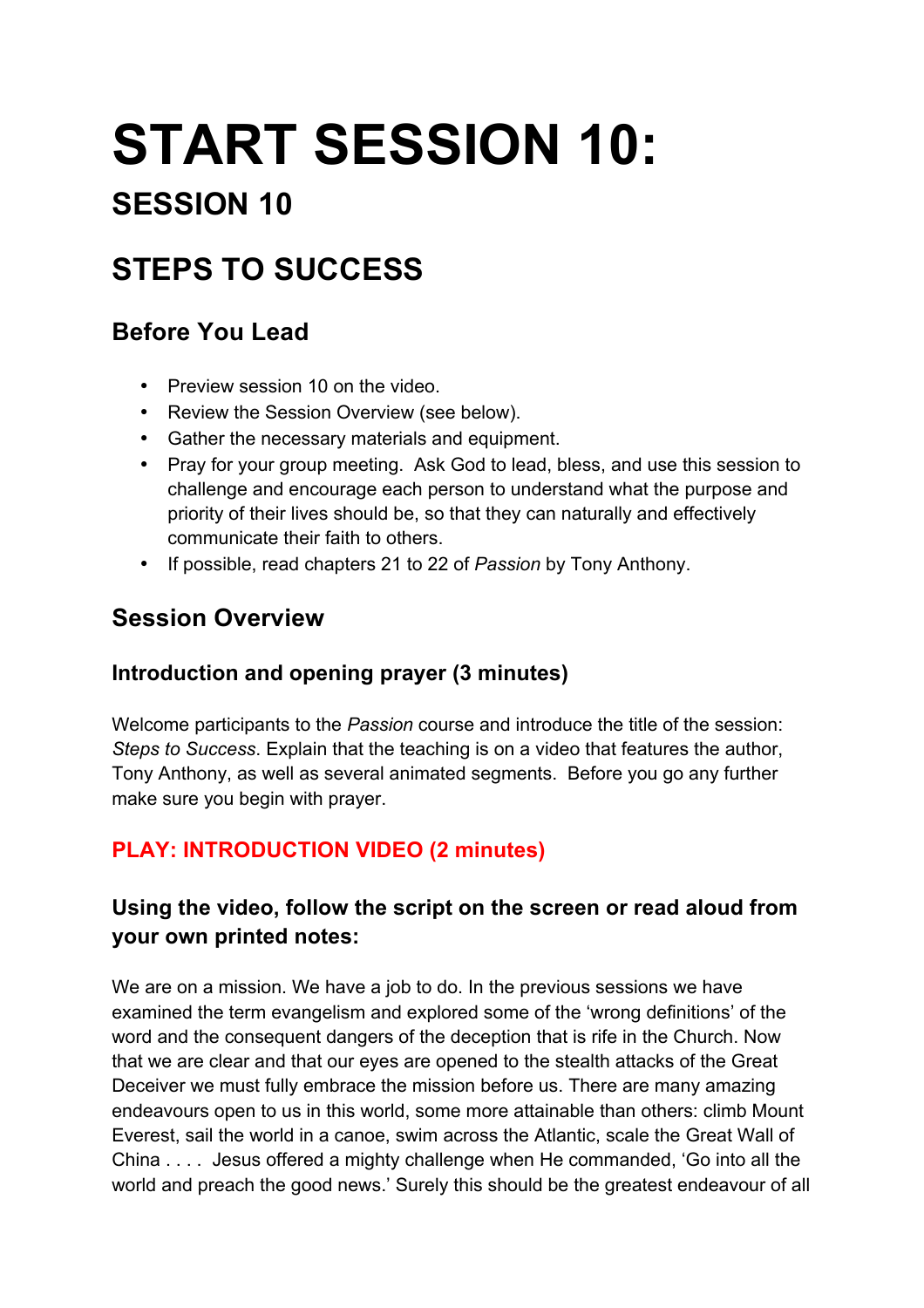Christians; to be part of the task of taking the Gospel to the 7 billion people who live on this planet. Unthinkable? Unattainable? Impossible? Or is it that, if every Christian took seriously the call of Jesus on their life to take part in His Great Commission, this world could be evangelised in almost no time at all.

### **PLAY: MAIN SESSION 10 VIDEO (20 minutes)**

#### **Discuss any immediate thoughts (5 minutes)**

Get your group's first reaction to what they have just heard and seen. If you aim to stick to the 90 minute sessions allow no more than 5 minutes here. There will be time and space for more in-depth discussion later on.

### **PLAY: FOCUS VIDEO (3 minutes)**

### **Using the video, follow the script on the screen or read aloud from your own printed notes:**

Why are Christians so challenged when it comes to taking part in evangelism? Remember, we are facing a spiritual battle. We are in a spiritual war. We have an enemy, the devil. We have opposition to our endeavour. The devil wants, more than anything else, to keep this world in darkness so that they never hear or understand about Jesus Christ and God's purpose for each one of us. His first aim is to ensure that Christians are ineffective in the battle. That means taking us out of the picture by whatever means possible. A few of his favourite tactics are 'fear of man', gossip, disunity, slander, crisis of confidence and discomfort (John 10:10; Romans 7:23). Do you recognise any of these in your own life?

Thankfully we are not alone in this problem. Scripture highlights an all-encompassing 'solution':

Trust in the LORD with all your heart and lean not on your own understanding; in all your ways acknowledge Him, and He will make your paths straight' (Proverbs 3:5–6).

If we can only take this verse like daily medicine straight into our hearts we can draw on the strength of our God. He is always with us in this battle. He will 'never leave us nor forsake us' (Hebrews 13:5), and He promises us that He will give us the strength to face whatever we come up against in the battle (1 Corinthians 10:13). It is a great comfort to know that God is more powerful than anything else we come up against in this life (1 John 4:4). Yes, we face a tough task in the wake of a powerful enemy but, praise the Lord, we have an omnipotent Commander to lead us in this battle. The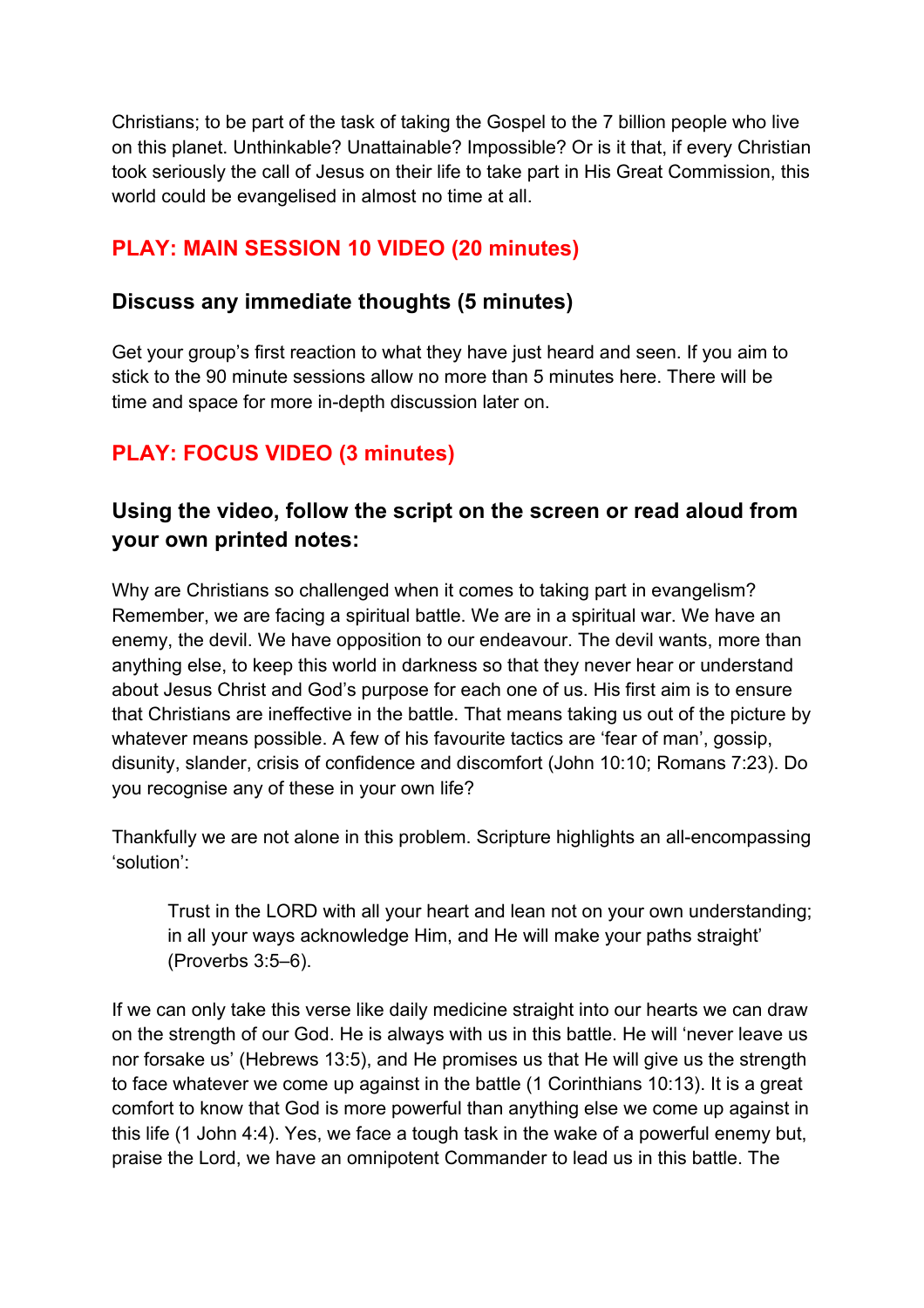Lord is our strength and it takes only the raising of His voice to break the bow and shatter the spear (Psalm 46:9).

God is our refuge and strength, an ever-present help in trouble. Therefore we will not fear, though the earth give way and the mountains fall into the heart of the sea, though its waters roar and foam and the mountains quake with their surging. There is a river whose streams make glad the city of God, the holy place where the Most High dwells. God is within her, she will not fall; God will help her at break of day. Nations are in uproar, kingdoms fall; He lifts His voice, the earth melts. The Lord Almighty is with us; the God of Jacob is our fortress (Psalm 46: 1–7).

This war has raged since time on earth began and our history books and the Bible itself testify to it in many a thrilling story. It's the stuff of great movies: good versus evil, with a storyline comprising love, hate, war, action, intrigue, sacrifice and triumph, apparently against the odds. This is the Bible: ultimate good and unthinkable evil. The story of One Man who travelled into another world to win back the one He loves. That man is Jesus and He loves us so much that He came to earth and died on a cross so that the beloved would be saved (John 3:16).

Writing to the Philippians, Paul highlights the sacrificial humility of serving one another because of Christ. It's a high calling, but he states:

Your attitude should be the same as that of Christ Jesus: Who, being in very nature God, did not consider equality with God something to be grasped, but made Himself nothing, taking the very nature of a servant, being made in human likeness. And being found in appearance as a man, He humbled Himself and became obedient to death – even death on a cross! (Philippians 2:5-8).

This is the One we live for. This is the One who commissioned His followers, to 'Go'. This is our amazing endeavour: To 'Go' and tell the whole world about the One who we love; the One who we love, 'because He first loved us' (1 John 4:19).

Share the Gospel with the whole world: our purpose, our priority, our privilege and ultimate passion. Amen!

### **Discussion (30 minutes) Use the questions to lead your group discussion**

1. When you read Philippians 2:5–8 what emotions stir up inside you?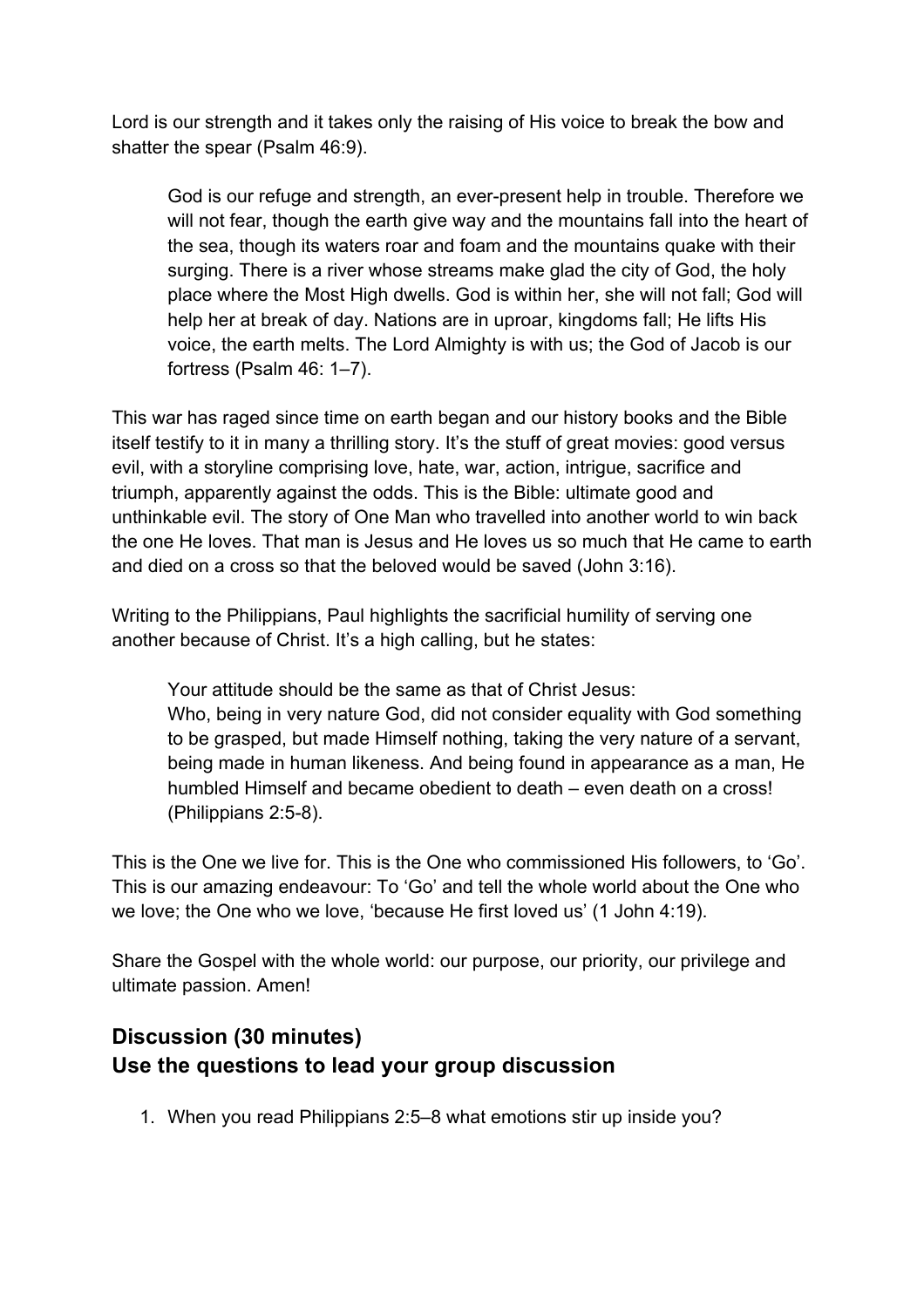- 2. Meditate on 1 Corinthians 10:13. Can you look back at any of your own experience and testify to the truth of this passage? What comfort can we take from this in the battle?
- 3. There will always be tough times in the battle. During these episodes it is important to remember the promises of God towards us. Read Psalm 18:2. Research and make note of three or more promises that you can turn to when you feel discouraged.

### **Bible Parallel (25 minutes)**

Read: 2 Timothy 4:1–8

Paul's parting words to Timothy are a window to his heart. He affords 'preaching the word' as the main responsibility. As far as Paul is concerned, his ultimate charge lies in the establishment of God's kingdom, His judgment and the certainty of His return. This legacy is the baton passed on to Timothy, simply to 'preach the word'. He also gives the reason for doing so – because there will be a time when many people will not want to hear the right doctrine of the Word which serves to convict concerning sin, rebuke, instruct, encourage and challenge. Rather, they are distracted by religious novelties and choose to hear only what suits them.

This remains our challenge. Stick to preaching the word when it's favourable and when it's unfavourable. The core message of the Gospel must never be diluted. Nor should the proclaiming of the Word be substituted with other things.

The criterion of success that Paul used to measure his life was whether he had kept the faith. The two pictures of a fight and a race illustrate what is involved in doing exactly this. But there is more. Gaze ahead in anticipation of a crown of righteousness waiting as a reward for a faithful and righteous life lived in the promise of Christ's appearing. An essential element of persevering in this way is setting our hearts on Christ's return and on the glorious prize made available to all His followers.

### **Further discussion and personal contemplation**

What is involved in 'keeping the faith'? Can you relate your own faith and action in terms of a fight or a race? As soldiers engaging in spiritual battle, consider the nature of faith itself and the weapons of faith that can be employed in battle.

### **Close in prayer (3 minutes)**

Thank the group and remind everyone about the day, time and location of your next meeting. Encourage them to pick up a copy of the *Passion* book and to work through the personal *Reflect* questions (consider having some copies available to hand out). End the session, closing in prayer.